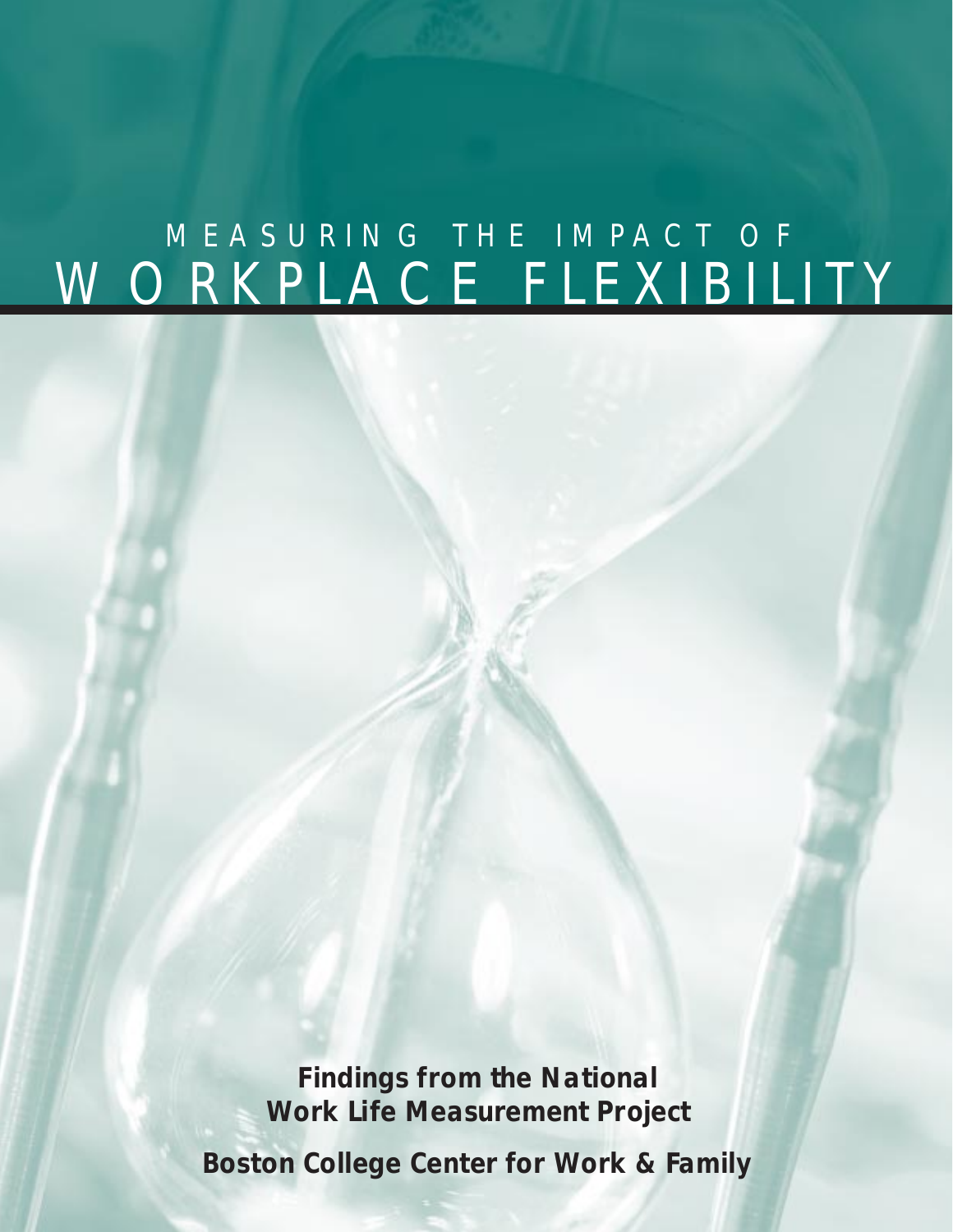### Acknowledgments

The authors would like to express their sincere appreciation to the participating sponsors of the National Work Life Measurement Project: Amway Corporation, Bristol-Myers Squibb Company, Honeywell, Kraft Foods, Lucent Technologies, and Motorola, Inc. By opening their doors to this study, these companies have not only contributed to the strategic planning of their own work/life policies and programs, they also have made an enormous contribution to the work/life field. Special thanks for their contributions to the evolution of this report, feedback on the original research design, and facilitation of project implementation.

Thanks to our partners whose support, talent, and determination made this research report possible. They are: Cindy Leep\*, Administrator, Employee Benefits at Amway Corporation; Stacey Gibson, Director of Work/Life Diversity at Bristol-Myers Squibb; Susan Hofman, Vice President for Global Diversity at Honeywell; Greta Schutt, Director of Diversity at Kraft Foods; Joan Fronapfel, Staff Manager, Work and Family Programs at Lucent Technologies; and Rick Dorazel, Vice President for Global Rewards at Motorola.

We also want to thank our seven corporate partners who provided critical financial support to the project without participating in the data collection. They include Martha Muldoon\* at BankBoston, Toni Dara-Infante at Goldman Sachs, Kathy Hazzard at John Hancock, Margaret Kraemer\* at Levi-Strauss, Sandra Borders at The New England

Financial, Julie Foshay at Textron Systems, and Aimee O'Donovan at Wainwright Bank.

Special thanks to the Center for Work & Family research team members -- who shared their extraordinary skills and insights, making the completion of this project possible—including: Kathleen Jenkins, Tom Leavitt, and Cindy Thompson. We are grateful to Ellen Bankert, Brad Googins, and Marcie Pitt-Catsouphes for their early work in conceptualizing this project and helping to get it off the ground.

Thanks also to our colleagues at the Center who assisted with the format and production of this report, including Kathy Lynch, Beth Fredericks, and Ellen Bankert. We also greatly appreciate the efforts of the research assistants who worked on this project: Nicholas Leydon; Elizabeth Lodise; and Stephanie Wade.

We are grateful to Jonathan Brill, Ph.D., Director of Product Strategy and Research with CMP Internet Group, for his editorial guidance and assistance throughout the preparation of this report.

Finally, without the many individual employees at Amway, Bristol-Meyers Squibb, Honeywell, Kraft, Lucent Technologies, and Motorola whom we interviewed and surveyed, this report never could have been written. We are indebted to them for their time and openness, and sincerely hope that the findings presented in this report will make a positive contribution to enhancing their work/life balance, as well as the lives of their fellow employees.

\*Note: these individuals have since left these companies for other positions.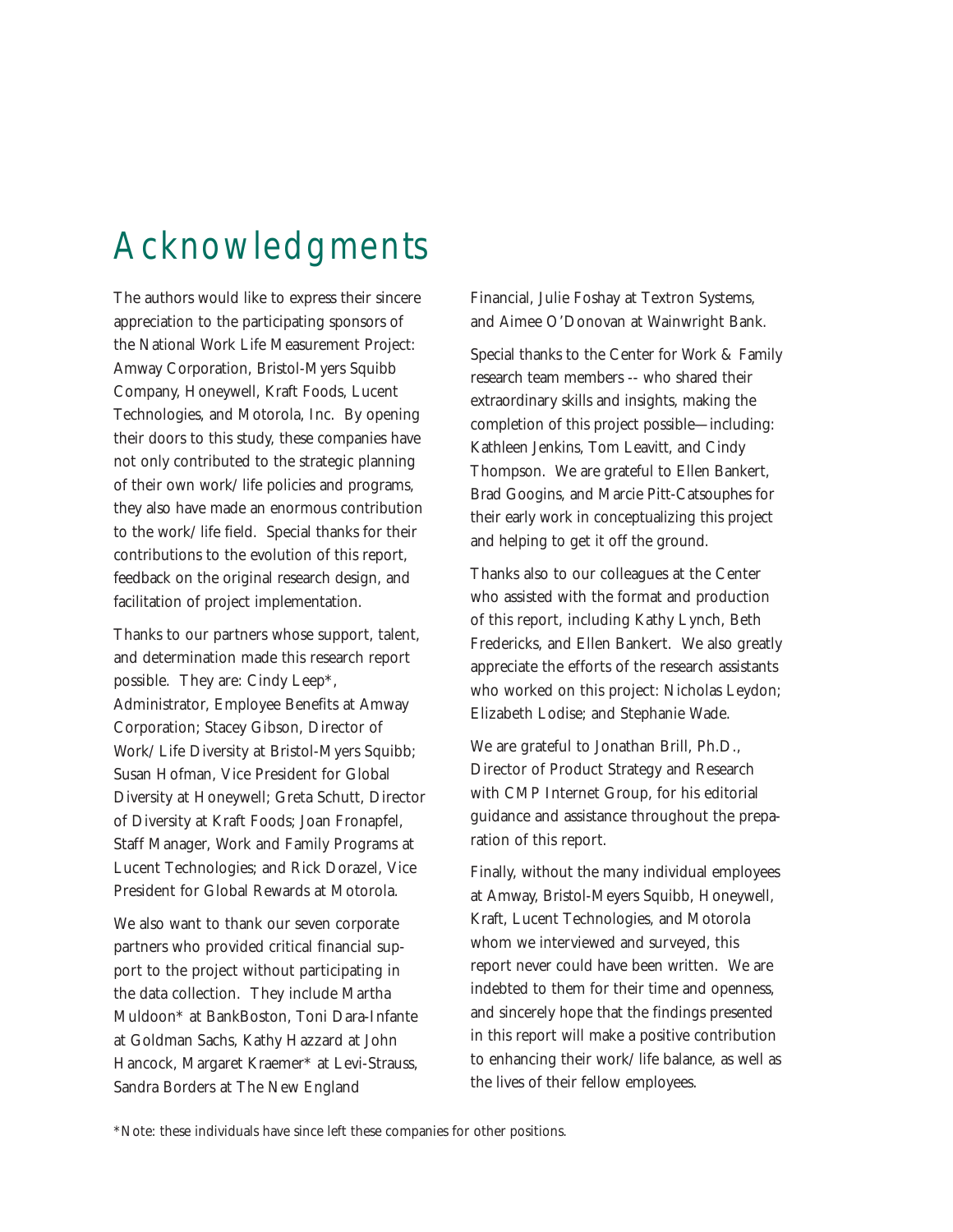### About the Center

The Boston College Center for Work & Family is a research organization within the Carroll School of Management that bridges the academic research community to the workplace. The Center's guiding vision is to gain increased understanding of the challenges faced by both employees and employers in meeting the goals of the individual and the enterprise. The Center conducts basic and applied research studies and analyzes secondary information sources. The Center's activities focus on research, employer partnerships, and information services.

## Contributing Staff

|                    | Rachel Pruchno, Ph.D.; Leon Litchfield,<br>Ph.D.; Mindy Fried, Ph.D.                                                    |
|--------------------|-------------------------------------------------------------------------------------------------------------------------|
| National Work Life |                                                                                                                         |
|                    | Mindy Fried, Ph.D., Director, and Co-<br>Principal Investigator<br>Leon Litchfield, Ph.D., Co-Principal<br>Investigator |
|                    | Kathleen Jenkins, Tom Leavitt, Cindy<br>Thompson                                                                        |
|                    |                                                                                                                         |
|                    | Thomas J. Payne                                                                                                         |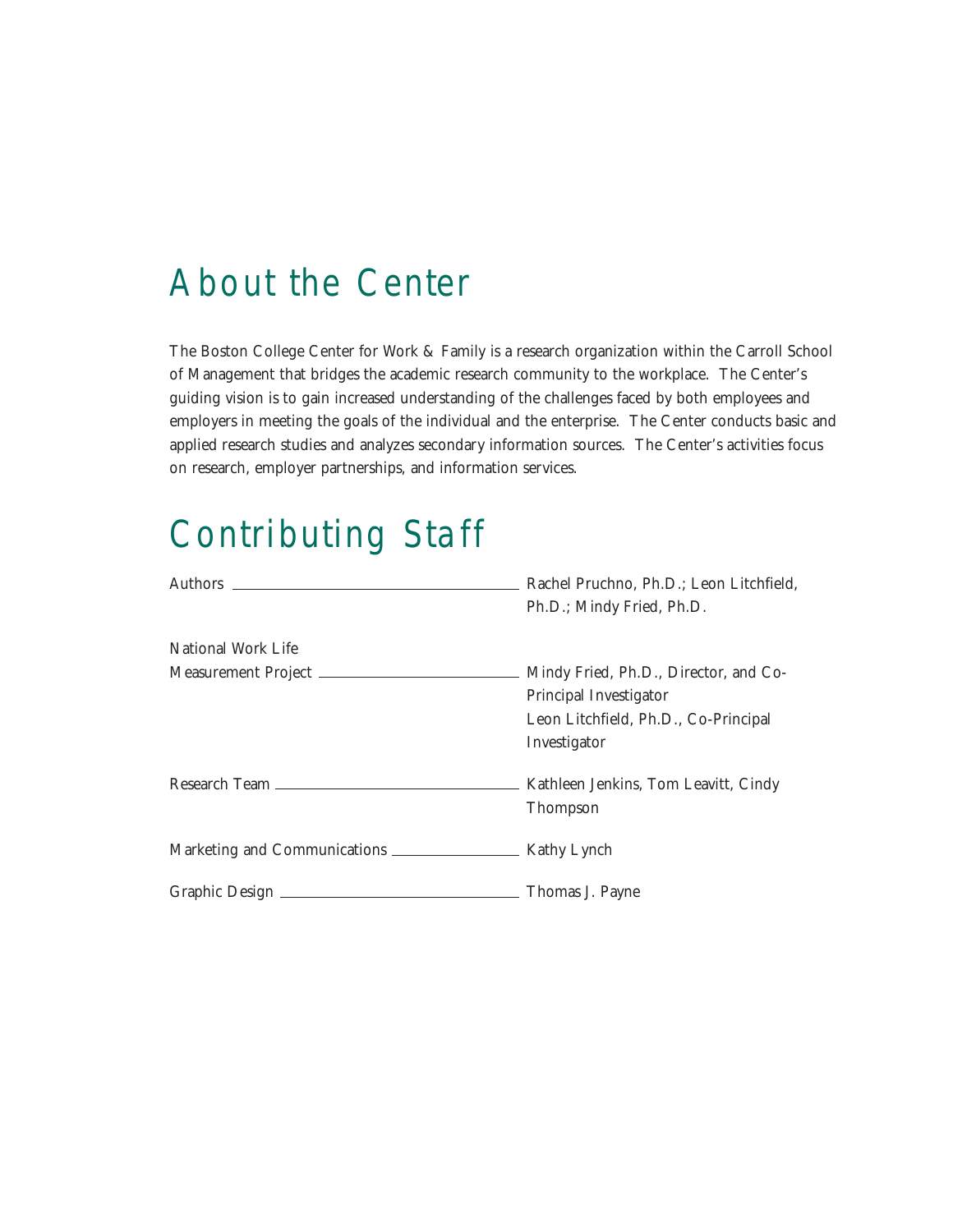## Table of Contents

|                                                                          | X |
|--------------------------------------------------------------------------|---|
| <b>Non-users of Flexible Work Arrangements</b>                           | X |
| <b>Work Arrangements</b>                                                 | X |
| of Flexible Work Arrangements                                            | X |
| <b>Work Arrangements and Their Managers</b>                              | X |
| <b>Use Flexible Work Arrangements</b>                                    | X |
| on Managers                                                              | X |
| Section Nine ________________________________ Implications for Employers | X |
| and Next Steps                                                           | X |
|                                                                          | X |
|                                                                          | X |
|                                                                          | X |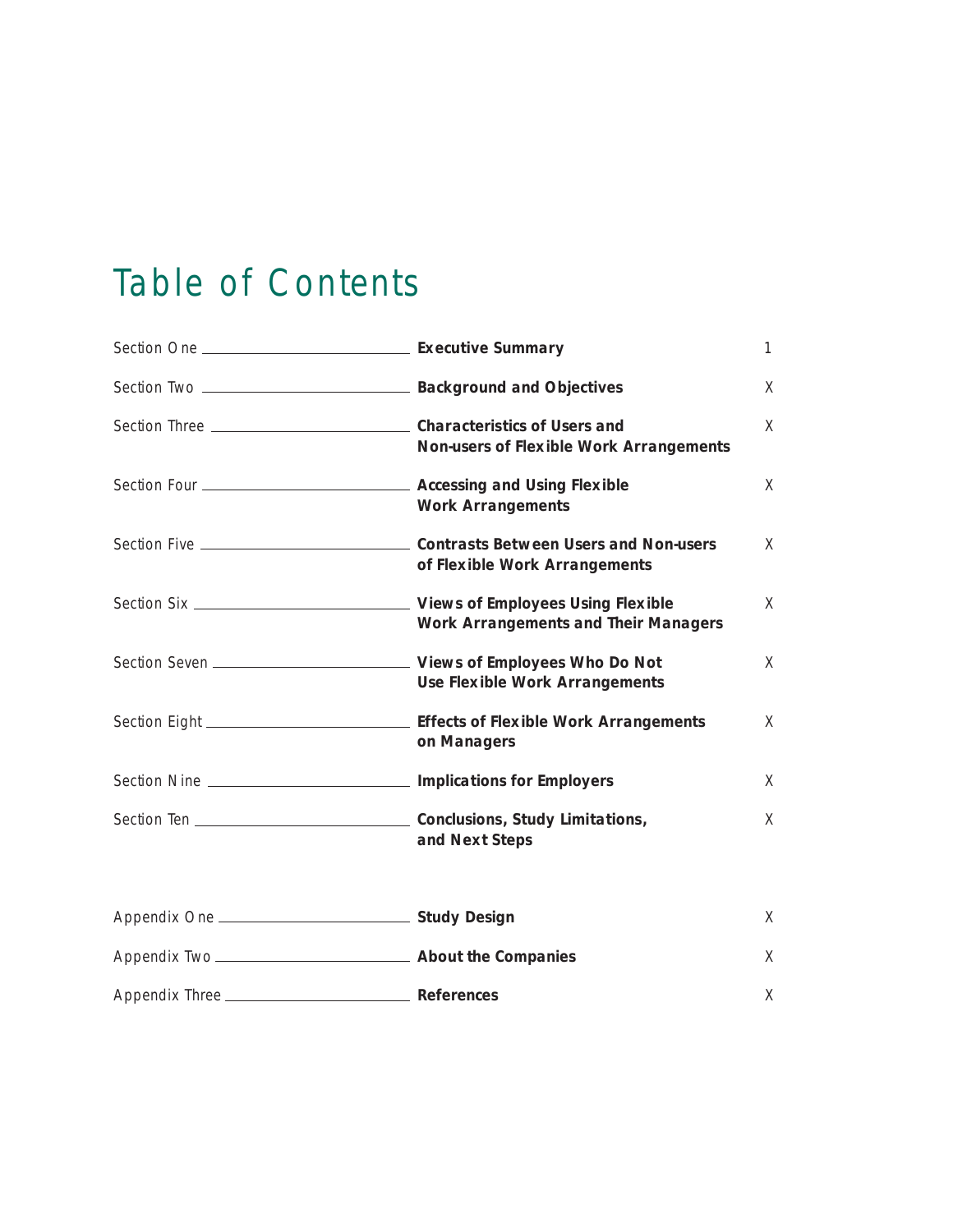# SECTION<sup>1</sup>



### Executive Summary

**P**eople make choices about how to spend<br>their time as a function of both their people sonal and work/life needs. For many<br>years both business leaders and the public at eople make choices about how to spend their time as a function of both their personal and work/life needs. For many large have heard anecdotal reports that employees who are given opportunities to work more flexibly are more dedicated and productive employees and are better able to manage their lives outside of work. The Boston College Center for Work & Family, in partnership with six major corporations, conducted a two-year research project to assess the impact of workplace flexibility. Results from this study now make available empirically-based information to support this experience, concluding that in most cases greater workplace flexibility is a win-win situation for companies and the individuals they employ.

#### **A Closer Look at Flexibility**

Previous studies of the effects of flexible work arrangements typically have not distinguished the findings by type of flexible work arrangement. Rather, they generally have combined information about employees who use a variety of flexible work arrangements, including part-time work, job-sharing, telecommuting and shorter workweeks. In contrast, this study more closely examines and distinguishes the effects of three forms of flexible work arrangements being used by employees working full time jobs:

#### **The Case for Daily Flextime**

Results reveal that the most promising form of flexibility is daily flextime. While there is still a place for more traditional forms of flexible work arrangements, companies can be even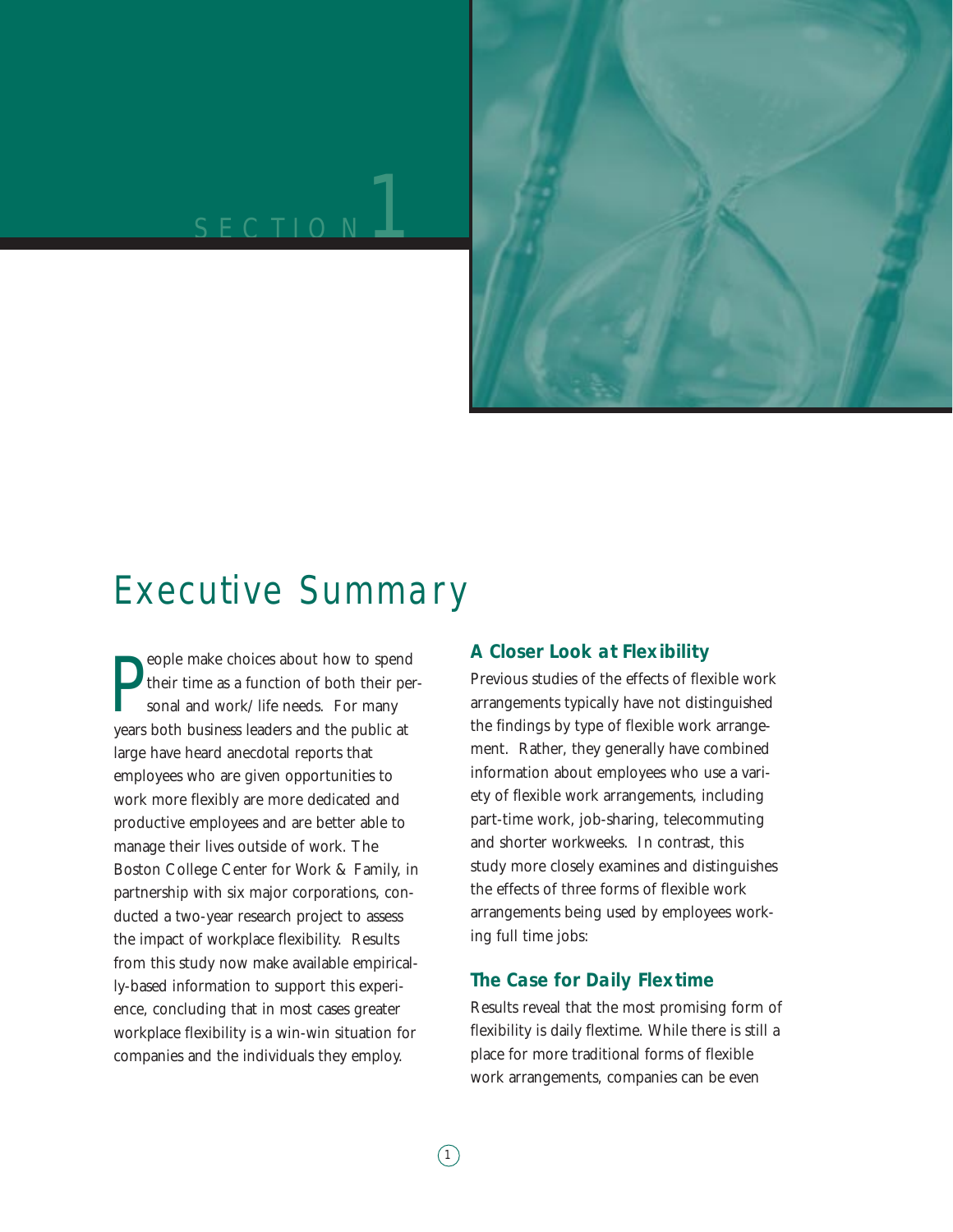- Traditional flextime, defined as working a schedule that has start and end times that the employee has chosen and includes certain core hours determined by the supervisor or organization.
- Daily flextime, in which employees work a schedule enabling them to vary their work hours on a daily basis.
- Telecommuting, in which employees conduct their work off-site for some portion of their core working hours. The location of work may be the employee's home or satellite office.

more successful by embracing a broader commitment to flexibility. The same dynamics that are requiring companies to be more nimble in the marketplace hold true for today's workforce. The world is more complicated, the pace of life has dramatically quickened, and demands on time are greater. Companies have found they need to be much better equipped to adapt quickly to this changing world and employees are coming to the same conclusion.

Companies that create work environments allowing for this daily flexibility are finding that their commitment is paying off. Employees using daily flextime are more likely to say that this flexibility has a positive impact on their productivity, quality of work, and their plans to stay with the company. For individuals, the findings are equally exciting. Employees working flexibly are more satisfied with their jobs, more satisfied with their lives, and experience better work/family balance.

#### **The Challenges of Telecommuting**

Experts in the area of telecommuting have long warned of the potential problems with telecommuting, if not managed appropriately. The data gathered through this study confirm that telecommuting arrangements, as they are typically construed, pose the greatest number of problems for employees relative to other forms of flexible work arrangements. Compared with both daily flextime and traditional flextime users, telecommuters work more often while on vacation, rate their work/life balance and life satisfaction significantly lower, believe they have more negative relationships with their managers and co-workers, and are less committed to their jobs. Employees who telecommute are less likely to report that telecommuters are viewed as committed to their jobs, and are more likely to believe that telecommuters do not get the same challenging assignments than are managers who supervise employees who telecommute. Managers who supervise employees who telecommute are more likely to believe that telecommuting has negative effects on employee-supervisor relationships and are less likely to feel that telecommuters get the same promotions and performance reviews as other employees than are employees who use telecommuting.

#### **Project Background**

The Boston College Center for Work & Family conducted this research in collaboration with six companies, including:

- Amway Corporation
- Bristol-Myers Squibb Company
- Honeywell
- Kraft Foods
- Lucent Technologies
- Motorola, Inc.

This study is unique for several reasons. First, as a cross-company study, the project provides first-of-its-kind comparative data about the impact of flexible work practices in different industries. Second, by including information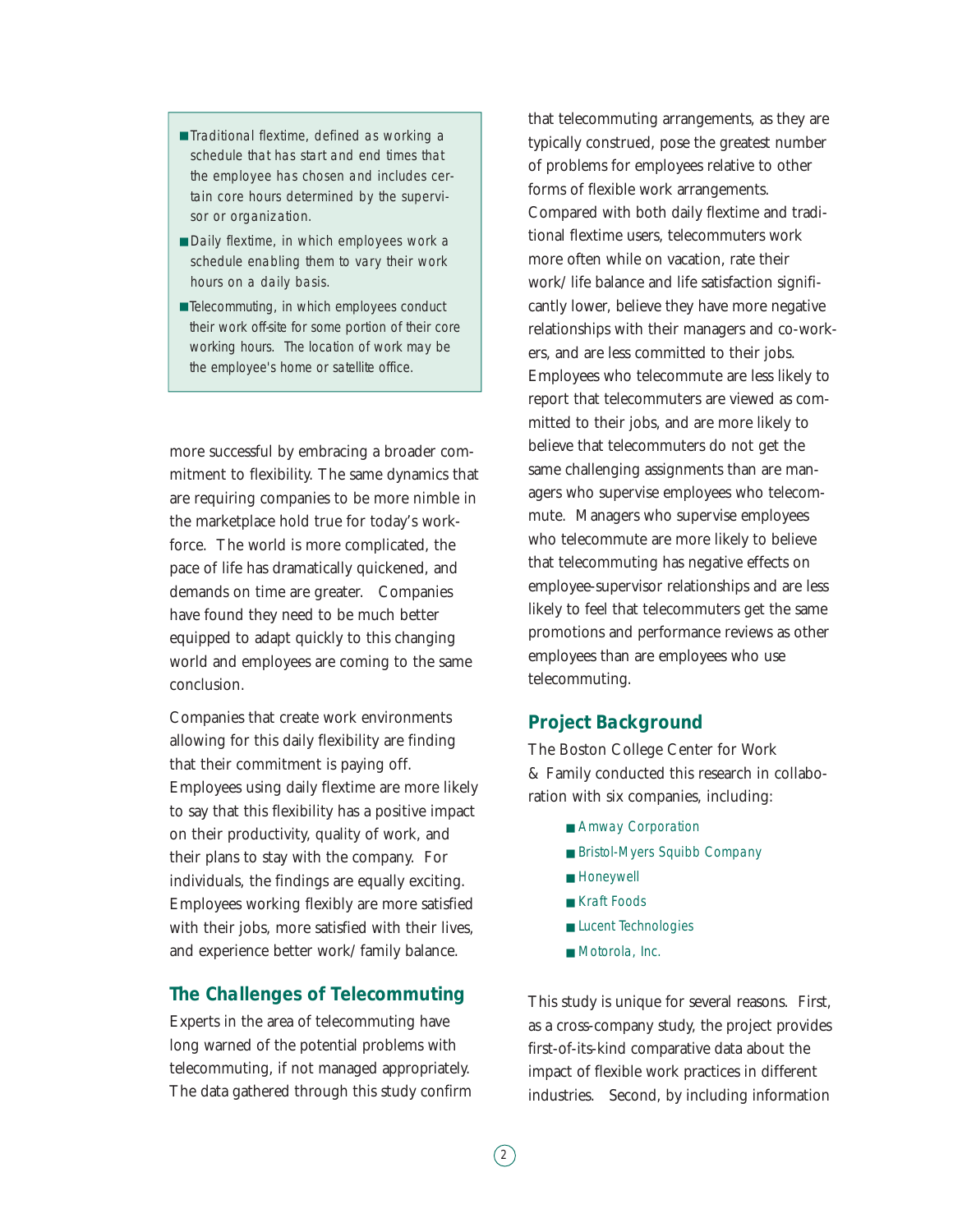from both users and non-users of flexible work arrangements, the study is uniquely positioned to examine perspectives of diverse team members. Third, because the study included reports from managers as well as employees using flexible work arrangements, it provides the opportunity to examine the more farreaching effects of flexible work arrangements. Data for the study were collected using surveys, in-depth personal interviews, and focus groups, allowing for meaningful analysis of both quantitative and qualitative responses.

#### **STUDY HIGHLIGHTS**

#### **Impact on Companies**

According to both users of flexibility and their managers, there are several business-related advantages of flexible work practices, most notably in the areas of productivity, quality of work and retention.

#### **Productivity**

70% of managers and 87% of employees reported that working a flexible arrangement had a positive or very positive impact on productivity.

#### **Quality of Work**

65% of managers and 87% of employees reported that working a flexible arrangement had a positive or very positive impact on quality of work.

#### **Retention**

76% of managers and 80% of employees indicated that flexible work arrangements have positive effects on retention.

#### **Impact on Managers**

In addition to overall positive outcomes for the companies, the direct managers of employees working flexibly reported favorable results in relation to their own work. 75% of managers reported no change in their own workload, while nearly all believe that work group productivity and their job performance was the same or better.

#### **Impact on Employees**

Users of both daily flextime and traditional flextime reported many positive outcomes. In most instances, employees using daily flextime were most positively impacted while telecommuters reported the least positive effects.

#### **Work-Life Balance**

Users of traditional flextime and daily flextime reported better work-life balance than both non-users and telecommuters. Daily flextime users reported the best scores, with 38% of this group indicating that their work/life balance was "good" or "very good," compared to 31% of traditional flextime users, 26% of non-users and 24% of telecommuters.

#### **Life Satisfaction**

Workers using daily flextime reported the highest life satisfaction scores, with 65% of daily flextime users saying they were satisfied or very satisfied, compared to 58% of nonusers and 46% of telecommuters.

#### **Telecommuting**

There were striking differences in the experiences of employees using telecommuting and those using either daily flextime or traditional flextime. These include:

- 46% of telecommuters reported working while on vacation, compared to 34% of non-users, 30% of daily flextime users, and 28% of traditional flextime users.
- 24% of telecommuters rated their work/life balance as "good" or "very good" compared to 26% of non-users, 38% of daily flextime users, and 31% of traditional flextime users.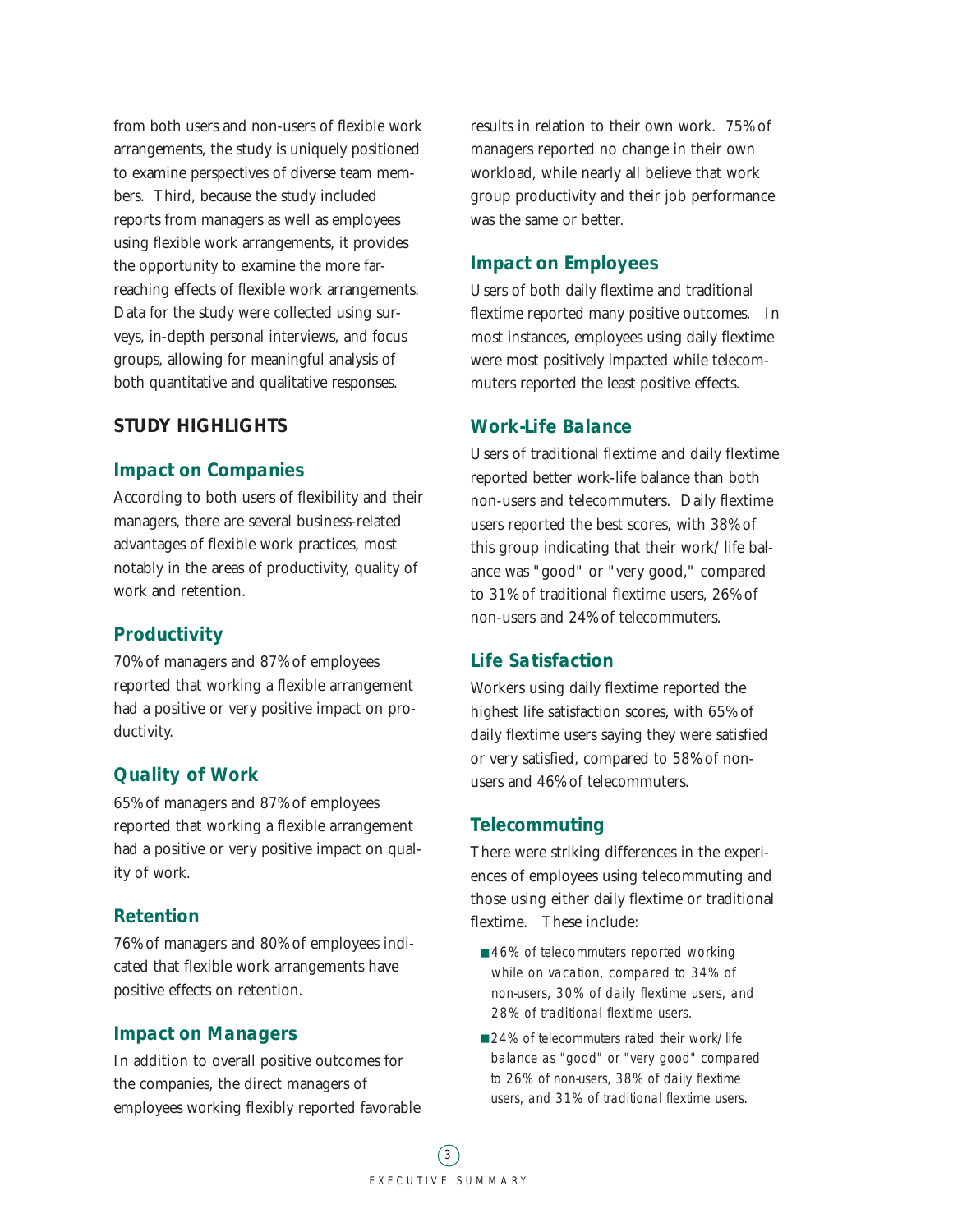■ 46% of telecommuters said they were "satisfied" or "very satisfied" with their lives, compared to 58% of non-users, 65% of daily flextime users, and 61% of traditional flextime users.

The statistics above examine the impact of telecommuting on the lives of employees outside of work. In terms of career-related issues, there were also some interesting findings, with frequent differences in perception between managers and employees.

#### **Managers and employees agree that:**

- Telecommuters are less likely to get the same salary increases as other employees.
- Telecommuters are less likely to have positive relationships with their co-workers.

However, a greater percentage of managers who supervise employees who telecommute than employees who use telecommuting believe that telecommuters are…

- More likely to have negative or neutral relationships with their supervisors than other flextime users.
- Less likely to get good performance reviews.
- Less likely to get promotions.

On the other hand, a greater percentage of employees who use telecommuting than managers who supervise employees who telecommute believe that telecommuters are…

- Less likely to receive the same challenging assignments as employees not using these arrangements.
- Less committed to their jobs.

While these findings highlight the experience of individual employees, results related to the business impact are considerably more favorable. There were no significant differences

between telecommuters and other users of flexibility on questions of attachment to the company, quality of work, or productivity, with high scores in each of these areas.

#### **Perceptions of Non-Users**

While most employees who were not using flexible work arrangements believe that employees using flexible arrangements are just as committed to their jobs as other workers, non-users did express some significant concerns. For example, 35% of non-users believe that their co-workers who use flexible work arrangements cause resentment among those working on-site, 48% say that it is more difficult to work collaboratively with employees who use flexible work arrangements, and 30% believe that it is more difficult for supervisors to communicate with employees who use these arrangements.

#### **Implications for Companies**

In summary, this study presents a "good news/bad news" scenario related to workplace flexibility, with the good news potentially far more positive than the bad news is negative. We arrive at this conclusion based on the fact that many of the problem areas relate to issues of perception, either between users and nonusers or managers and employees. It follows that those companies that proactively invest in the actual management of these work arrangements, addressing head-on issues such as communication, equity, and clarity of objectives will likely reap far better results than companies that fail to attend to these issues. These efforts, combined with a company-wide commitment to daily flexibility, should have tremendous implications for the long-term success of the flexible workplace.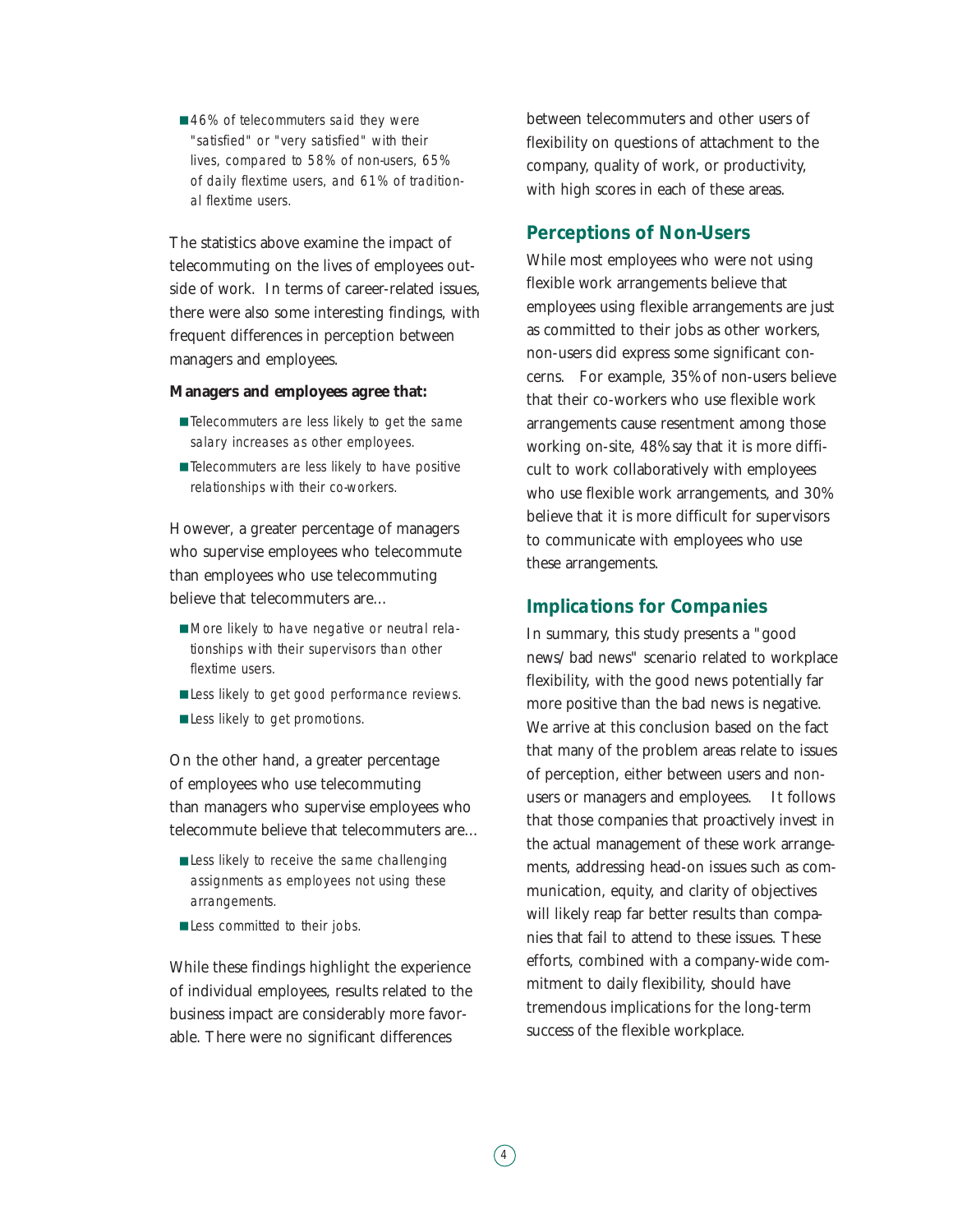# SECTION<sup>2</sup>



### Background and Objectives

The past decade, technological<br>advances have revolutionized the work<br>of work, modifying how and where advances have revolutionized the world of work, modifying how and where work is performed. Many employers can now offer their employees increased flexibility about when and where business is performed. In fact, the 1997 National Study of the Changing Workforce conducted by the Families and Work Institute reports that "nearly half of all employees are able to choose – within some range of hours – when they begin and end their days". Yet, change does not come easily, as established work cultures fueled by a pervasive belief in "facetime" continue to characterize many work environments. Employers are now at a critical juncture as they weigh the costs and benefits of these new options in a labor environment that has become increasingly competitive for

talented employees. They remain uncertain about whether flexible work arrangements address their employees' needs as well as their serious bottom-line concerns, and they need data to support their decisions. Providing critical information about where and when work is best completed was the impetus for this study.

There have been a number of studies of flexible work arrangements, but their results are far from conclusive. Some researchers have focused on identifying workers who use these arrangements. Others have studied the impact of flexible work policies on reducing employee stress and work-family conflict. Finally, a number of studies have examined the impact of flexible work policies on productivity, quality of work, commitment and labor force attachment.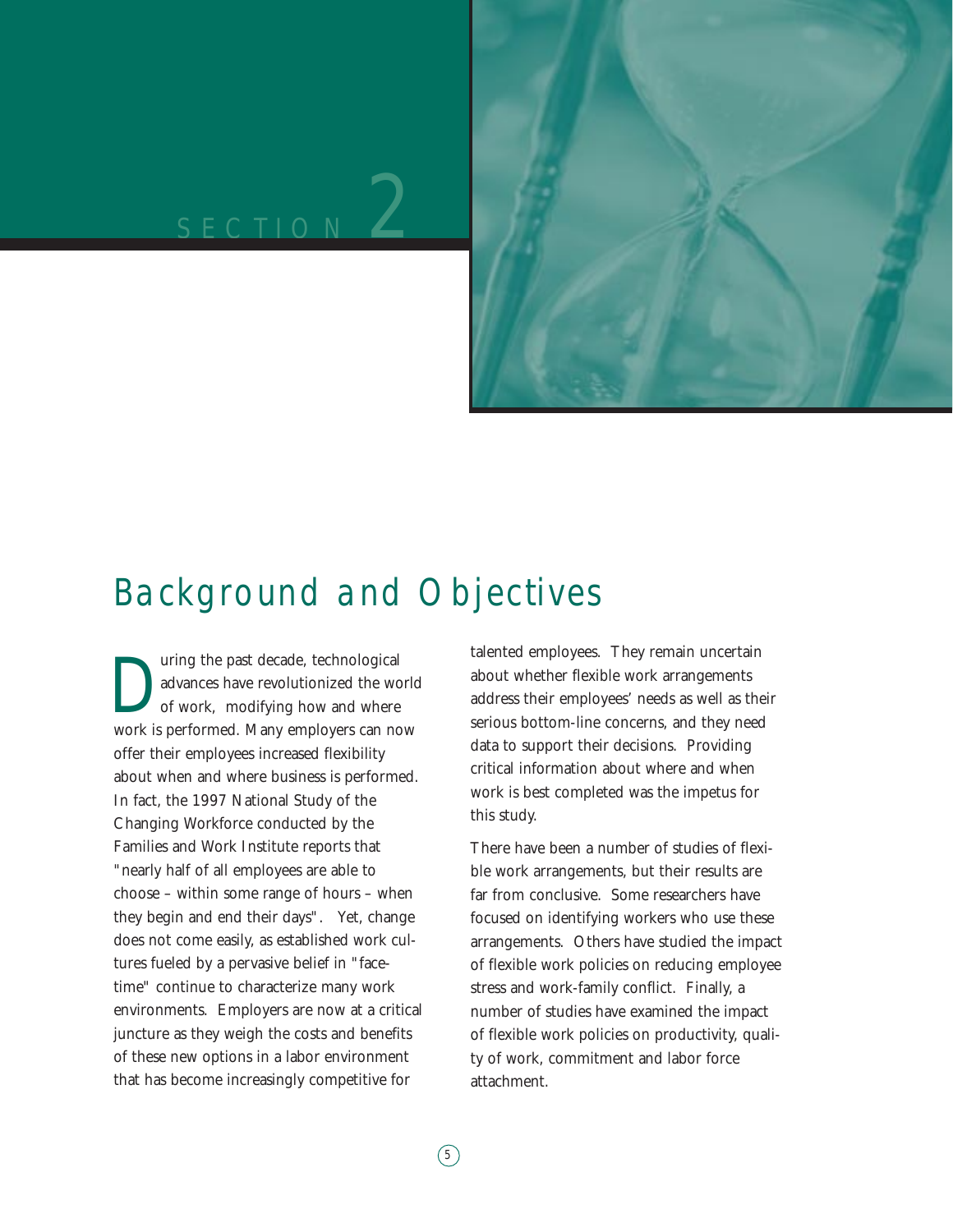While these studies provide a foundation of evidence regarding the impact of flexible work arrangements, major gaps remain. These include:

- An incomplete understanding of who uses flexible work arrangements and how employees gain access to these arrangements;
- Inadequate differentiation of the effects of different types of flexible work arrangements on outcomes;
- Limited information from co-workers and managers about the effects of flexible work arrangements; and
- Reliance on information from a single industry.

This project was a two-year, cross-company study that focused on the impact of three types of flexible work arrangements (traditional flextime, daily flextime, and telecommuting) on both employees and managers. While employees were also asked about compressed work week and job sharing arrangements, these results are not reported here because so few respondents were using them.

The study aims to provide answers to the following questions:

- What distinguishes employees who use traditional flextime, daily flextime, and telecommuting from one another as well as from employees who do not use these flexible work arrangements?
- Why don't all employees use flexible work arrangements?
- How do employees who use flexible work arrangements gain access to them?
- Do employees who use traditional flextime, daily flextime, and telecommuting work more hours than employees who do not use them?
- How does using different types of flexible work arrangements affect the extent to which employees experience time crunch, work/life balance, negative spill-over from work to family, job satisfaction, life satisfaction, and commitment to the workplace?
- How do employees using flexible work arrangements and their managers assess the extent to which these flexible arrangements affect employee productivity, quality of work, relationship with supervisor, relationships with co-workers, commitment to job, and the likelihoods of getting promotions, challenging assignments, good performance reviews, salary increases, and support from co-workers?
- How do employees who do not use flexible work arrangements perceive employees who do use them?
- How do flexible work arrangements affect the manager's job?

#### **Organization of this Report**

This report highlights findings from the study, focusing on issues most important for management to examine as they either introduce or continue to implement flexible work arrangements. Section 3 describes the characteristics of people using the various flexible work arrangements and contrasts them with those of people not using them. In Section 4, information is provided about the ways in which employees using flexible work arrangements gained access to them. Issues such as the extent to which formal company policies impact usage of flexible work arrangements, how the arrangements are negotiated with supervisors, and how they are actually implemented are described.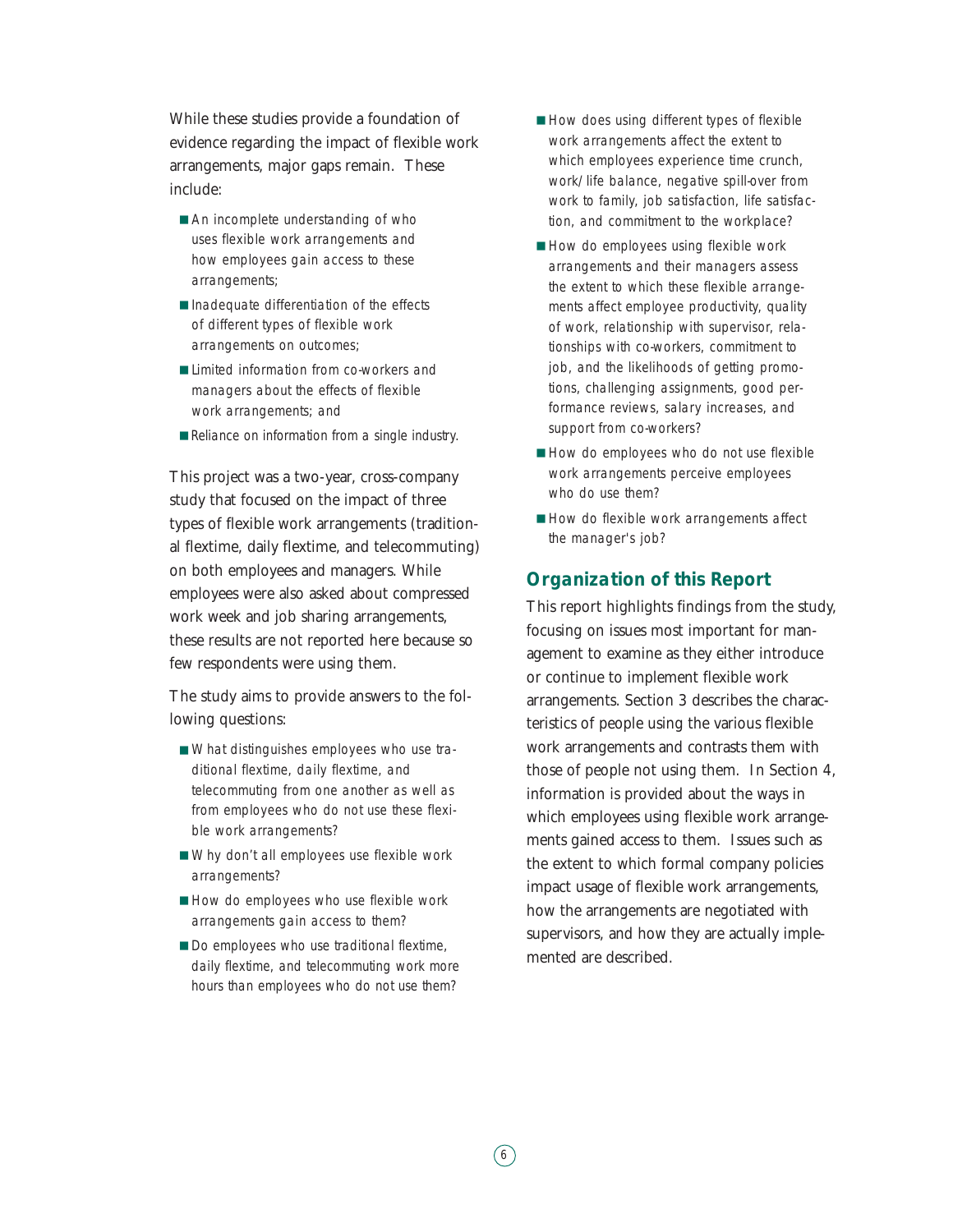Section 5 contrasts the experiences of employees who were using different types of flexible work arrangements (daily flextime, traditional flextime, and telecommuting) and those not using any of these arrangements. The report examines the extent to which these employees:

- Work long hours;
- Have worked during a vacation during the past year;
- Experience a "time crunch";
- Experience negative spillover from work to family;
- Maintain a sense of balance between their work and family lives;
- Feel attached to the companies for whom they work;
- Feel satisfied with their jobs; and
- Feel satisfied with their lives.

Section 6 contrasts views from employees using flexible work arrangements and their managers. The report highlights the effects of flexible work arrangements on:

- Productivity;
- Quality of work;
- Relationships between supervisor and employee;
- Relationships between co-workers;
- Plans to stay with the company;
- Commitment to job;
- Likelihood of being promoted;
- Likelihood of getting challenging assignments;
- Likelihood of getting good performance reviews;
- Likelihood of getting the same salary increases as those not using flexible work arrangements; and
- Likelihood of getting job-related support from co-workers.

Section 7 describes the feelings that employees who are not using flexible work arrangements have about employees who do use these arrangements, while Section 8 examines the views that managers have about the effects of supervising employees who use flexible work arrangements on their own jobs. Section 9 identifies issues important for employers to consider as they introduce and integrate flexible work arrangements in the workplace. Finally, Section 10 presents study conclusions and limitations and identifies critical next research steps.

Appendix One describes the study design and presents information about the people participating in the survey and the companies for whom they worked. It is important to understand these characteristics, as they have significant implications for the extent to which results can be generalized to employees working for other companies.

Appendix Two provides background information about the companies participating in the project, and provides, in the words of company representatives, the reasons their companies chose to participate in the study.

Throughout the report, contrasts reported between groups are those that are statistically significantly different from one another at the 95% confidence level (i.e., differences between groups that are greater than we would expect just due to chance alone).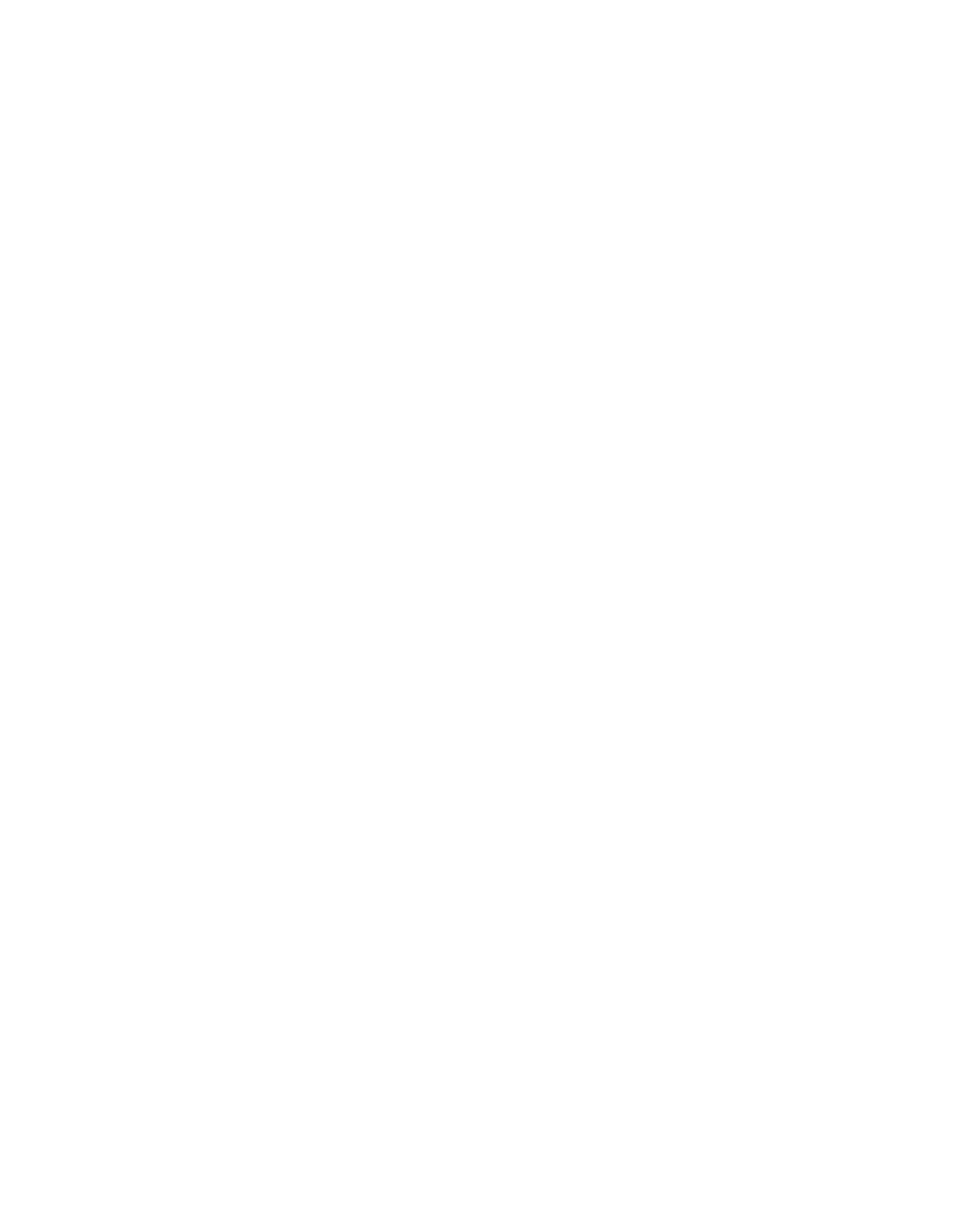

## Characteristics of Users and Non-users of Flexible Work Arrangements

The majority of employees responding to the survey (65.3%) were not currently using a flexible work arrangement. They are referred to as "non-users" in the remainder of this report. Traditional flextime was used by 14.1% of respondents, daily flextime by 11.5%, and telecommuting by 9.1%. Most employees using telecommuting reported doing so only one (26.0%) or two (15.4%) days each week. An additional 17.1% reported that they telecommuted less than one day per week.

Employees using daily flextime, traditional flextime, and telecommuting were compared with those not using these types of arrangements. Interestingly, some differences were found between the groups:

■ Non-users of flexible work arrangements and users of traditional flextime were more likely to be female, while users of daily flextime and telecommuting were more likely to be male.

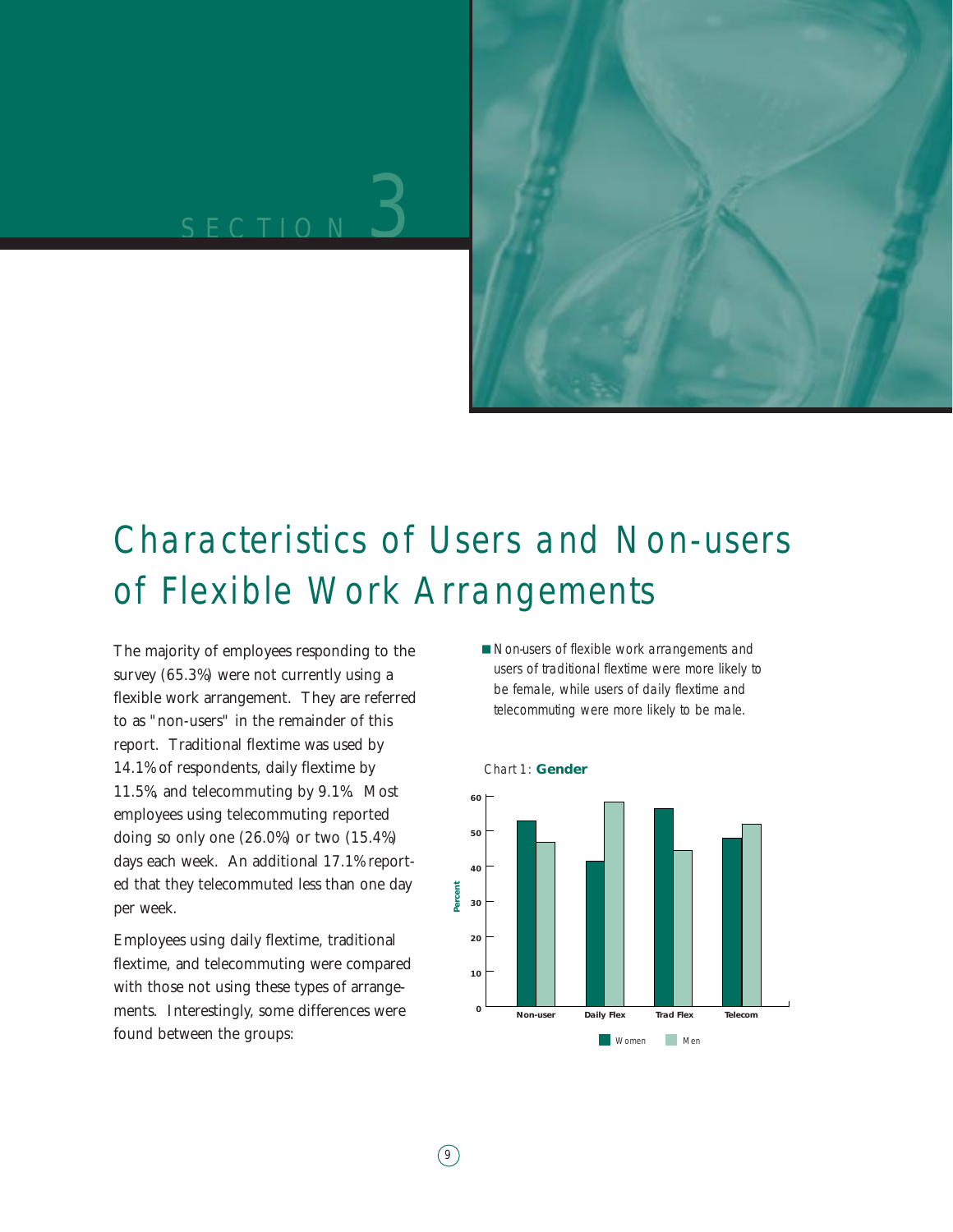■ People most likely to be involved in providing care to a dependent elder were telecommuters.



■ Non-users had the lowest levels of education.



■ Non-users were least likely to hold professional positions in their companies.

■ Telecommuters earned the highest incomes.



Chart 3: **Household Income (>\$100,000)**

■ Telecommuters had the longest commute times.



Chart 6: **Professional Position**



 $(10)$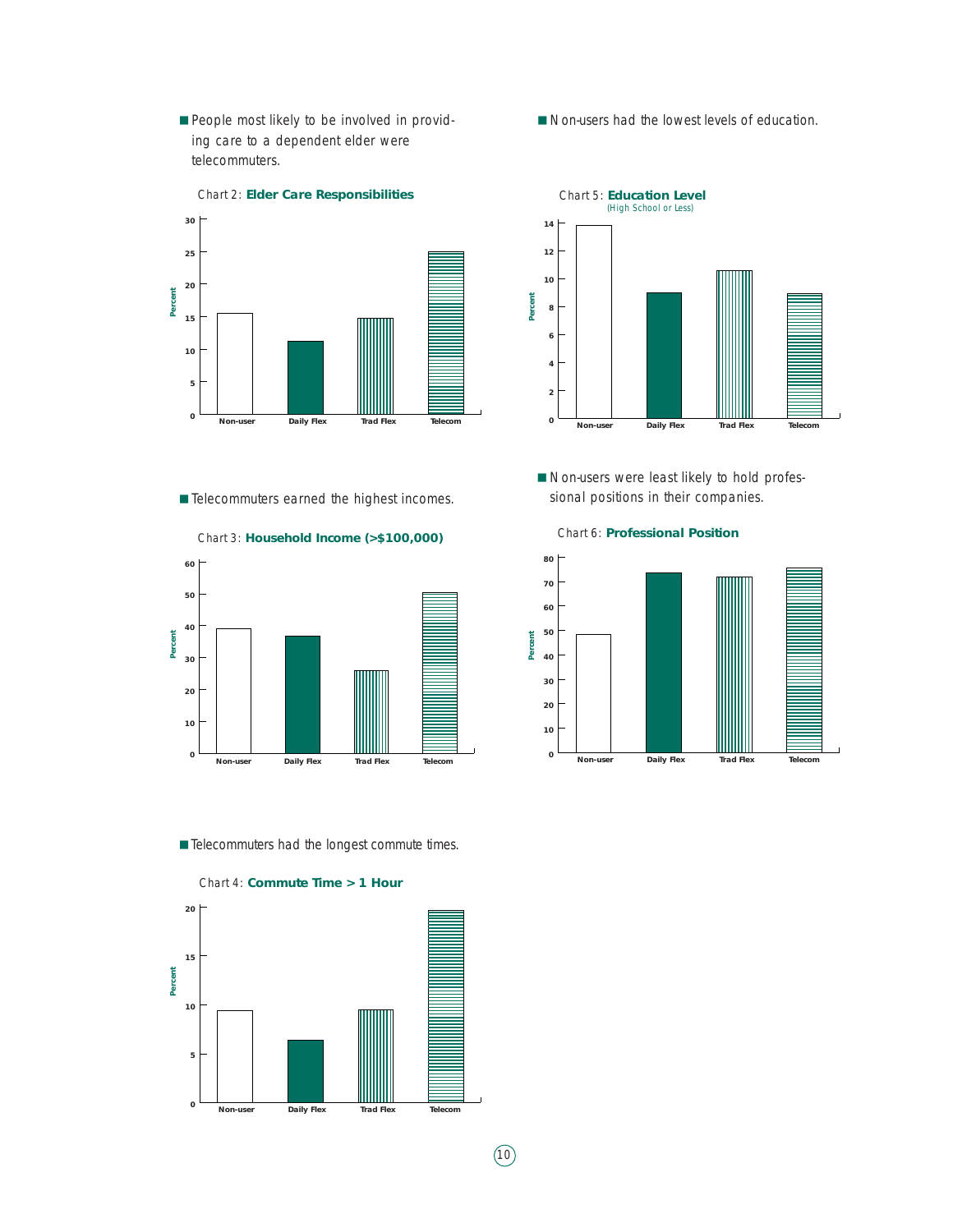Among employees completing the survey, the importance of position as a characteristic enabling employees to use flexible work arrangements was clear. It was widely recognized that some jobs, both lower level and higher level positions, simply do not lend themselves to flexible work arrangements.

The groups did not differ from one another in terms of age, marital status, and likelihood of having children under 19 living at home.

Several factors -- including a supportive department where the employee works, a sympathetic manager, a job with specific characteristics, and the skill level and perceived qualities of the employee, particularly the ability to work independently and responsibly with a history of being a high performer -- determine which employees get access to flexible work arrangements. Most readily acknowledge the importance of the nature of job responsibilities as a determinant of whether flexible work arrangements are possible.

*"The lower levels probably have more rigid jobs. You know, the factory stuff, secretarial work. Most of the time these girls need to be sitting at their desks, covering the phones. It's harder to do that from home. And I think that as you get up to higher levels in the corporation, your time is not your own, and it's harder to work [flexibly]. You can still work some flextime, work home here or there. But you tend to work so many more hours that it's kind of hard."*

*"I think I'm probably in the level [where telecommuting] is easier to happen. In the technical work…measurements are like deadlines that are two or three months. So I* *think it's probably easier. Where for a secretary, the managers and other team members who depend on a secretary depend on the person five days a week or five hours a day."*

**WHAT DISTINGUISHES EMPLOYEES WHO USE TRADITIONAL FLEXTIME, DAILY FLEXTIME, AND TELECOMMUTING FROM ONE ANOTHER AS WELL AS FROM EMPLOYEES WHO DO NOT USE THESE FLEXIBLE WORK ARRANGEMENTS?**

In addition to these demographic characteristics that distinguish employees using different flexible work arrangements from those not using them, users recognize that individual characteristics, particularly their ability to work independently and trust earned through a history of being a high performer, also are important.

*"The management team trusts me. They know what kind of budget I can hold. They've seen what I've done. They know that I'll get the job [done], …that deadlines are met. And they just give me the resources I need. They've never questioned me…Now there are people in my group, who for some reason have the same managers, where they don't get approved."*

 $(11)$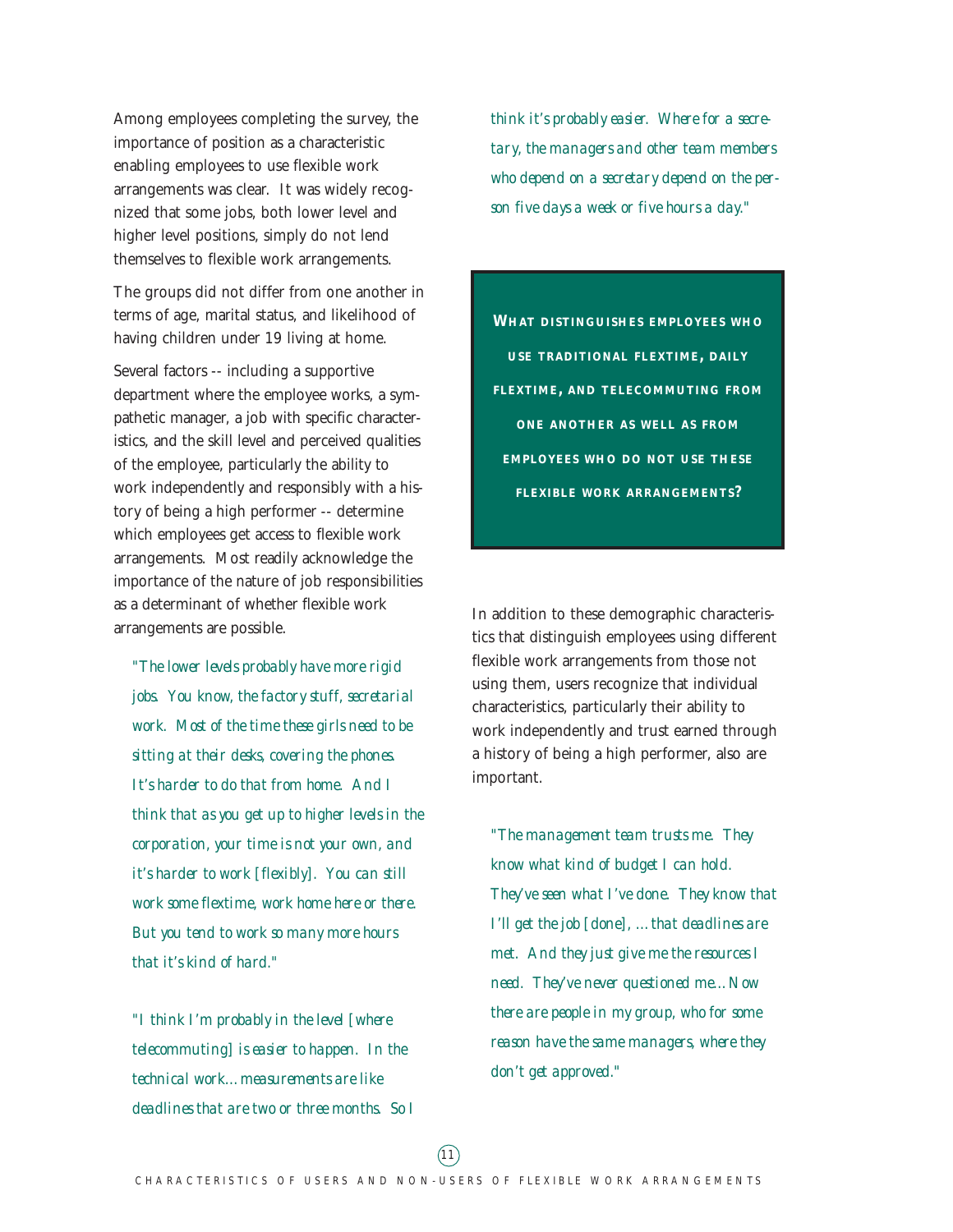#### **Reasons Employees Are Not Using Flexible Work Arrangements**

Among employees who do not use flexible work arrangements, 54.0% reported that daily flextime or traditional flextime benefits were not available to them, while 72.1% said that telecommuting was not an option for them. Employees who were not using flexible work arrangements said that they did not use them for the following reasons:

■ The nature of the job responsibilities requires regular contact with workers who do not use alternative work arrangements (25.4%).

*"I need a lot of personal interaction with people. I just don't see how it [telecommuting] could ever work in this job. I might need my co-worker...and you need to talk to them and be there and exchange information constantly. I think your being [based] out of the house would just take too much time to do the job. I'm one for flexible work hours and I'm one for arrangements where you can work at home but I just don't see it in our job."*

■ A more traditional work schedule better meets their needs (20.4%). Such need may include access to equipment and other resources necessary to produce work.

*"I have too much stuff in the office. I need to meet with people. I need to get a good printer. I don't have one. In most cases, though, it is better to be in the office because you can answer the phone instead of answering voice mail."*

*"I've worked with different departments and you need everything that's here. You rely on different resources from different employees so you can't really telecommute in all departments."*

**WHY DON'T ALL EMPLOYEES USE FLEXIBLE WORK ARRANGEMENTS?**

■ Their job would be difficult or impossible to do using these arrangements (16.3%). Some jobs are simply not considered "good fits" for working flexibly. When there is a perception that the work requires "face time", either because it is necessary to accomplish the work itself or to contribute to the morale of the workplace, there is a negative attitude toward flexible work arrangements.

*"If it's the kind of job that needs to interact with people, it doesn't work. Or if you need to be there to give them an assignment, it doesn't work."*

*"The nature of our business doesn't allow it. . . if you start taking things home and something happens, we don't have that information. . So we have to have everything there where we can get to it immediately, so we can't do teleworking".*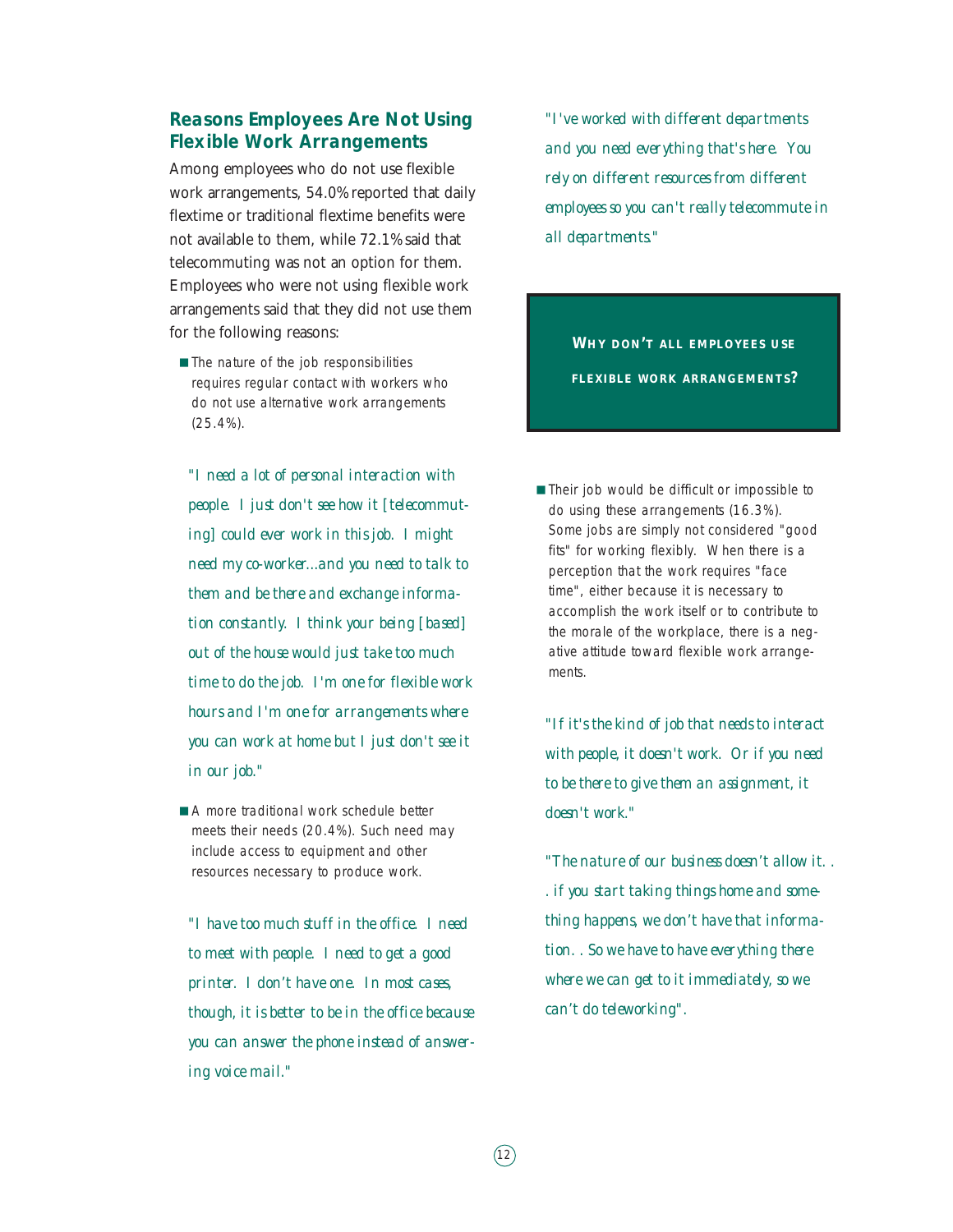*"I don't want to work at home. I don' think you could do our job at home. You need the interaction, meeting time, and getting information from various depts. You just could not do it from the home I don't think. Certain aspects maybe, but most area I'd say no."*

■ They felt that using an alternative work arrangement would not be good for their careers (14.1%).

*"I felt at my level,. . . telecommuting, that's okay for an hourly employee or that's okay for a secretary. But if you're a Director, and you're serious about your career, people wouldn't take you as seriously. ...You become lumped with a group of part-time people who are here just because they want to pick up a paycheck, not because they're serious about their careers here. And that couldn't be further from the truth."*

■ They felt that supervisors look down on workers who use alternative work arrangements (12.0%).

*"As far as moving forward, if you wanted to, as far as promotions down the road, I think the perception was that you had to be the 'player' and be there when they needed you. That was the pressure I was looking at in trying to negotiate a flexible work schedule."*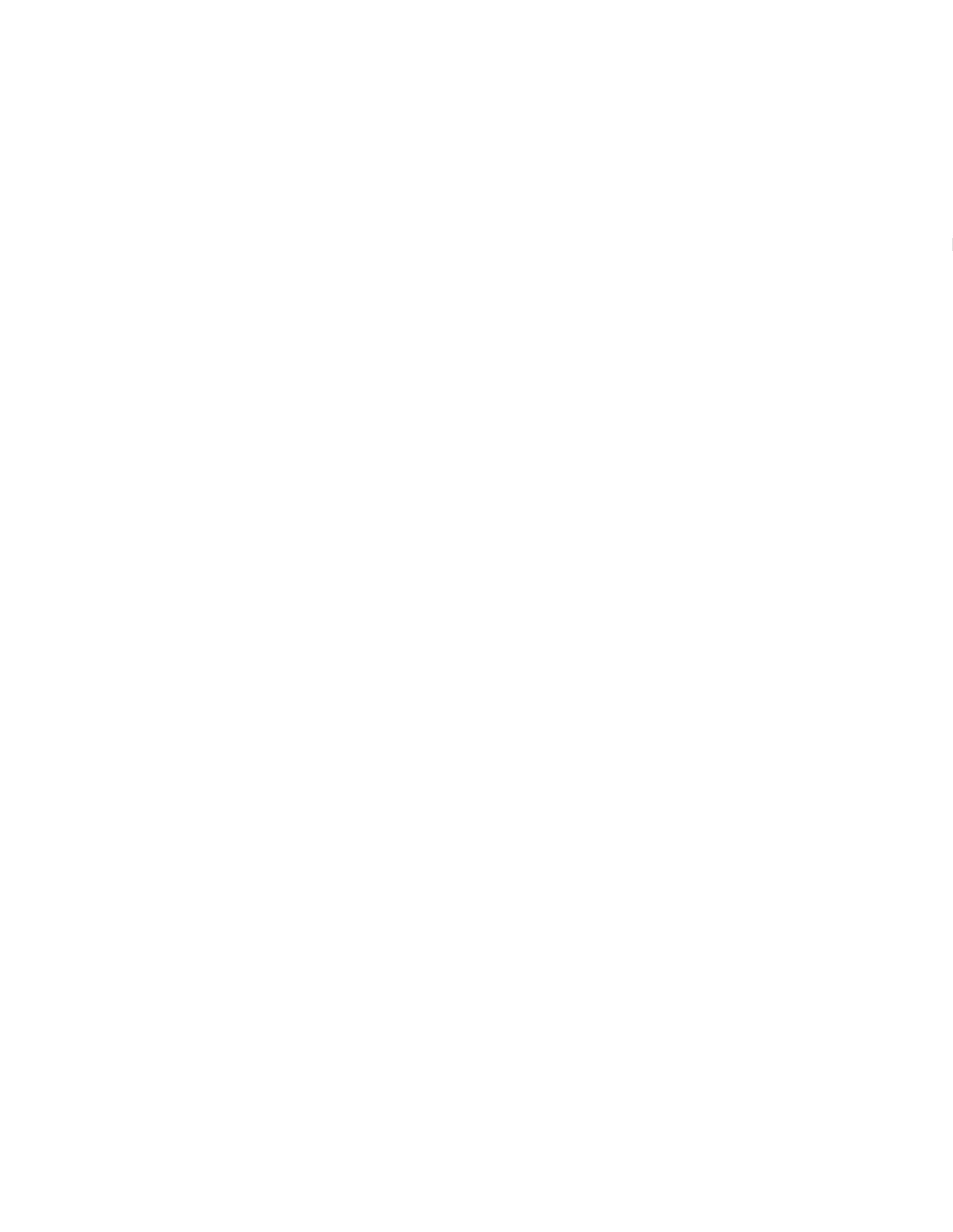# ECTION<sup>1</sup>



## Accessing and Using Flexible Work Arrangements

Employees using flexible work arrangements were asked about the process by which they gained access to them. Across all users of flexible work arrangements, 33.1% reported that they were able to use these benefits because of a written company policy; 42.2% explained that it was "accepted company practice", and 24.7% reported that they individually negotiated the arrangement with their manager.

There are differences, however, in the ways that the three groups of people using flexible work arrangements gain access to these bene-

> **HOW DO EMPLOYEES WHO USE FLEXIBLE WORK ARRANGEMENTS GAIN ACCESS TO THEM?**

fits, with users of traditional flextime most likely to gain access through written policies and least likely to gain access because of accepted company practice. Telecommuters are most likely to gain access by negotiating individually with their manager.

#### **Whose Choice are Flexible Work Arrangements?**

The majority of all flexible work arrangement users (59.0%) indicate that use of these arrangements was their choice; 8.2% indicate that it was the company's choice; and 32.9% report that it was a mutual choice made by themselves and their company. Users of daily flextime were most likely (70.1%) to indicate that using this flexible work arrangement was their choice; users of traditional flextime typically reported that the decision was mutual (41.9%).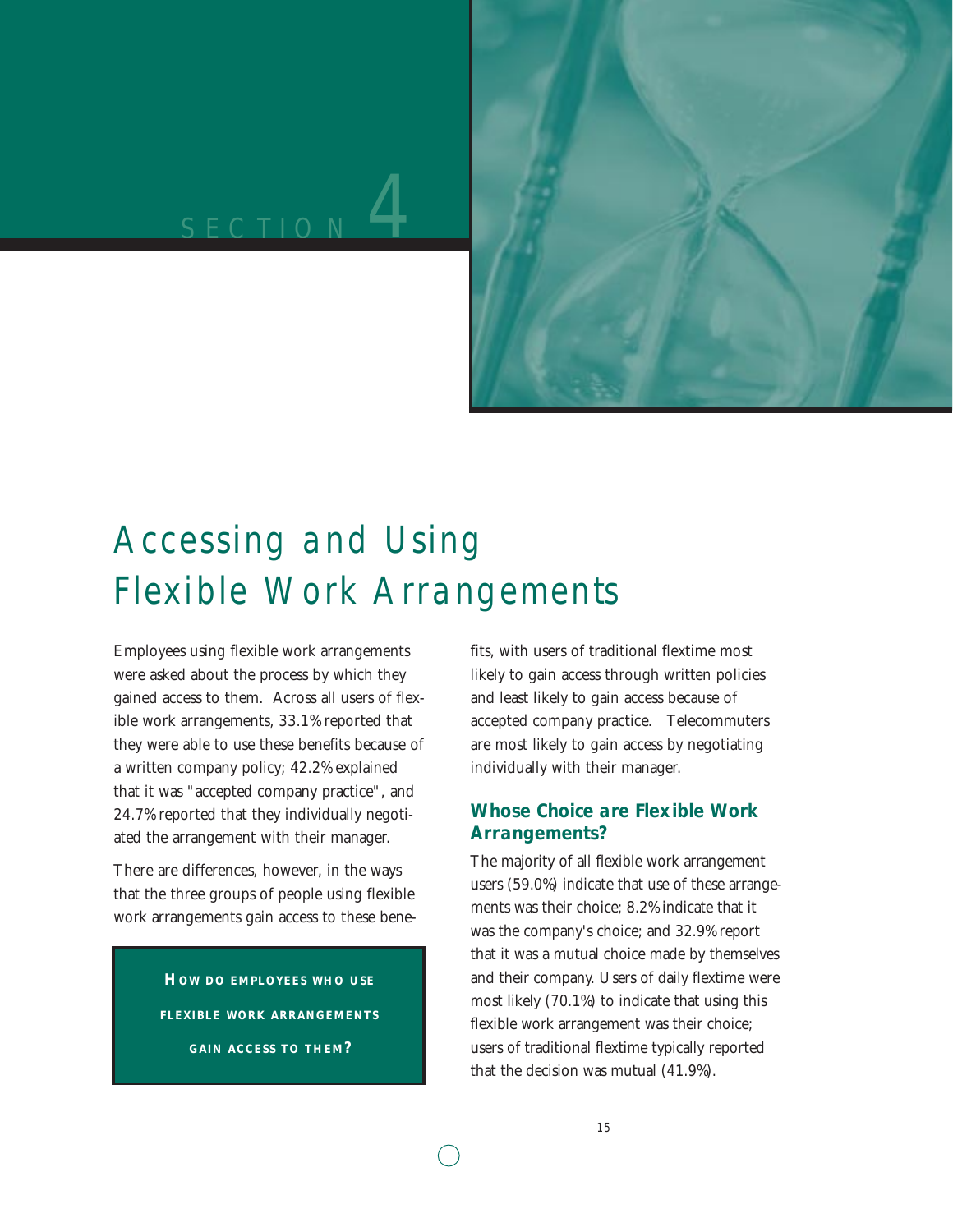#### **A Privilege, Not an Entitlement**

Most employees said that flexible work arrangements are a privilege or luxury, and not an entitlement. For many employees, the ability to use flexible work arrangements came only after they had developed their manager's trust.

*"I have a track record. I have proven myself. There's never any doubt that I'm going to get my stuff done and probably work extra...but there is that whole level of trust that it takes time to develop."* 

*"Right now telecommuting is considered a reward, not an entitlement. It's an exception. It's a reward. It is something special for somebody special, not an entitlement."*

Since the opportunity to use flexible work arrangements is viewed as a privilege, many employees feel that they owe something back to management for permitting it.

*"You kind of have that expectation since they are allowing you this tremendous benefit, that you should deliver something a little over and above what other people who don't have the same benefit."*

Indeed the idea of flexible work arrangements being a privilege was so pervasive that many expressed feelings of insecurity about the likelihood of continuing to have the opportunity to work flexibly should managers or jobs change.

*"It still is a feeling like this could be taken away from you at any moment".*

#### **The Role of Manager**

Not surprisingly, managers were very careful about deciding whether a particular employee could use a flexible work arrangement. With the pressure to perform, managers are shouldered with the responsibility of identifying employees who will be productive while using flexible work arrangements. One of the greatest concerns expressed by managers is the employee's ability to work independently, which reflects both the nature of the job and the qualities of the individual employee.

*"I think the person's character and job performance has everything to do with it."*

*"The employees I approve [to work flexibly] are people who get the job done. They work faster. They take initiative. They are the conscientious employees."*

Managers look most favorably on employees who are high performers because they trust that these employees will continue to do what it takes to maintain high levels of productivity.

Managers said they carefully assess an employee's ability to work flexibly, as well as whether the job can be performed with a flexible work schedule while maintaining productivity. According to managers:

*"If you trust the person. You have to have a level of trust there when they are at home [working], they won't be cooking dinner, or doing their dinner, washing dishes..."*

*"I know she's a great worker...I see the productivity...I think if people have track records -- if they report to you, you know they always*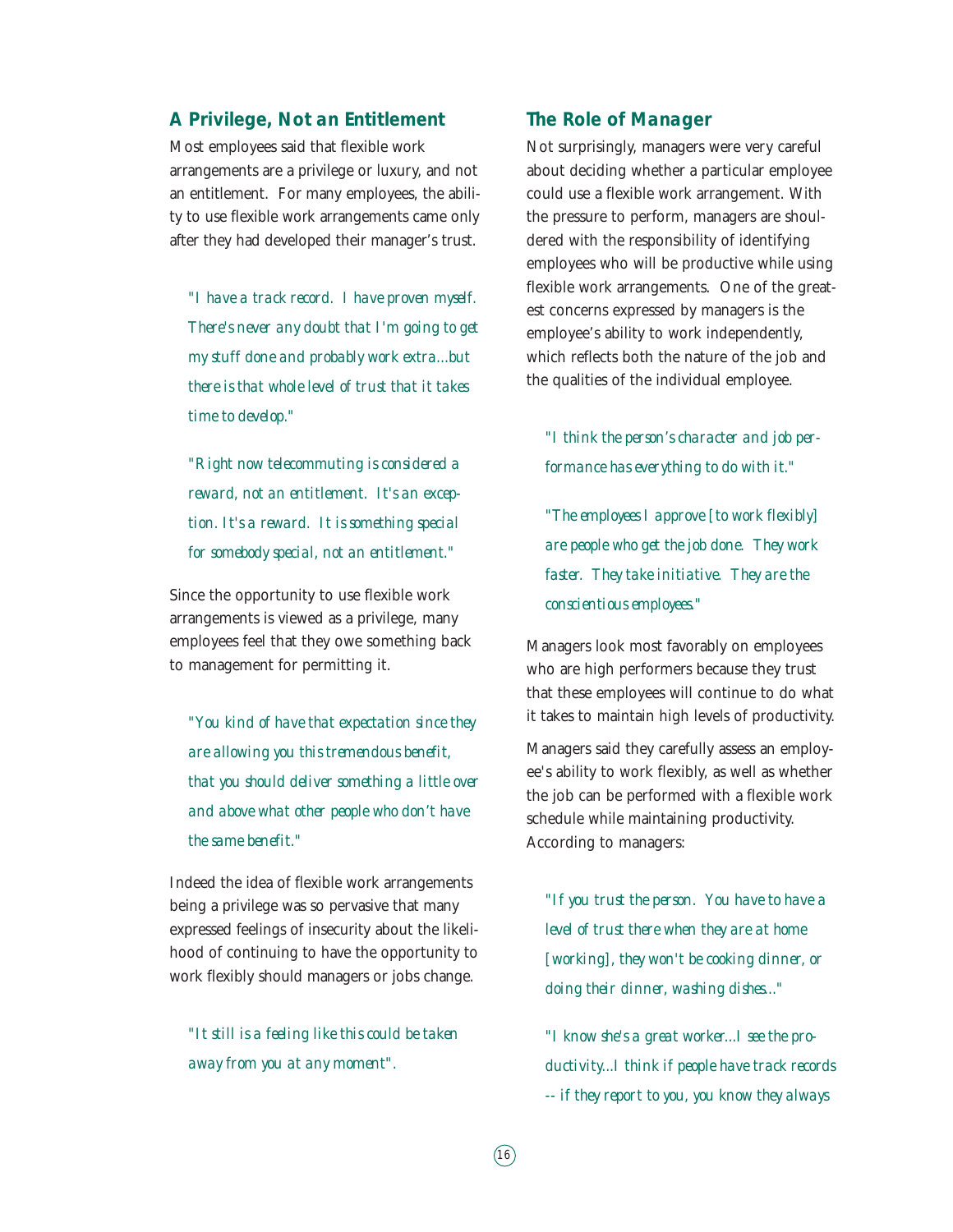*put in that extra time, very devoted and committed to their job -- you never worry about that."*

*"If I feel they have integrity and they're going to say 'I'm going to work at home today.' Great! I know you're going to do it...on the other hand, if there's somebody who I've observed in the office and I don't have that same feeling of integrity with them, p admit, I'm less comfortable doing it."*

Employees using flexible work arrangements are very aware that not all employees are able to use them.

*"My manager had another person who was requesting a flexible work arrangement. . . and, because of her background and the experience that the manager had with her, she did not give them to her."*

Employees also were aware of the importance of the precedent they were setting in their department.

*"I always felt pressure on me to make sure that this was successful because someone else may want to do it."*

#### **Negotiating Flexible Work Arrangements**

The typical negotiation process described by employees involves the employee pleading her/his case, the manager determining if this particular candidate is capable of being a high performer under these circumstances, and often a trial period. The fact that using flexible work arrangements is not a right or entitlement lays the foundation for the negotiation process. In this process, the business objectives of the company are foremost and approval to work flexibly must coincide with these business objectives. This means that the manager needs to believe that the employee will be equally or more productive using flexible work arrangements than operating without them.

There was tremendous variation regarding the amount of time it took for employees to get approvals to use flexible work arrangements. Some spoke of days, while others spoke of months, as they waited to hear whether they would be approved.

*"I explained to [my manager] why I wanted to use a flexible work arrangement. He wanted me to talk to [HR] to find out how it was going to work as far as the hours were concerned. And I did all that. And I think we must have started in January and it was just on a trial basis for a month …and then after the month, he saw that everything was working okay. It was okay for me too and we just continued throughout the year. But to me, it's been a long process."*

With no written process in place, employees often created their own process to convince managers they would be good candidates to work flexibly.

*"I laid out a proposal with three options or scenarios. It was a detailed proposal where I outlined all financial implications…I sold them the idea."*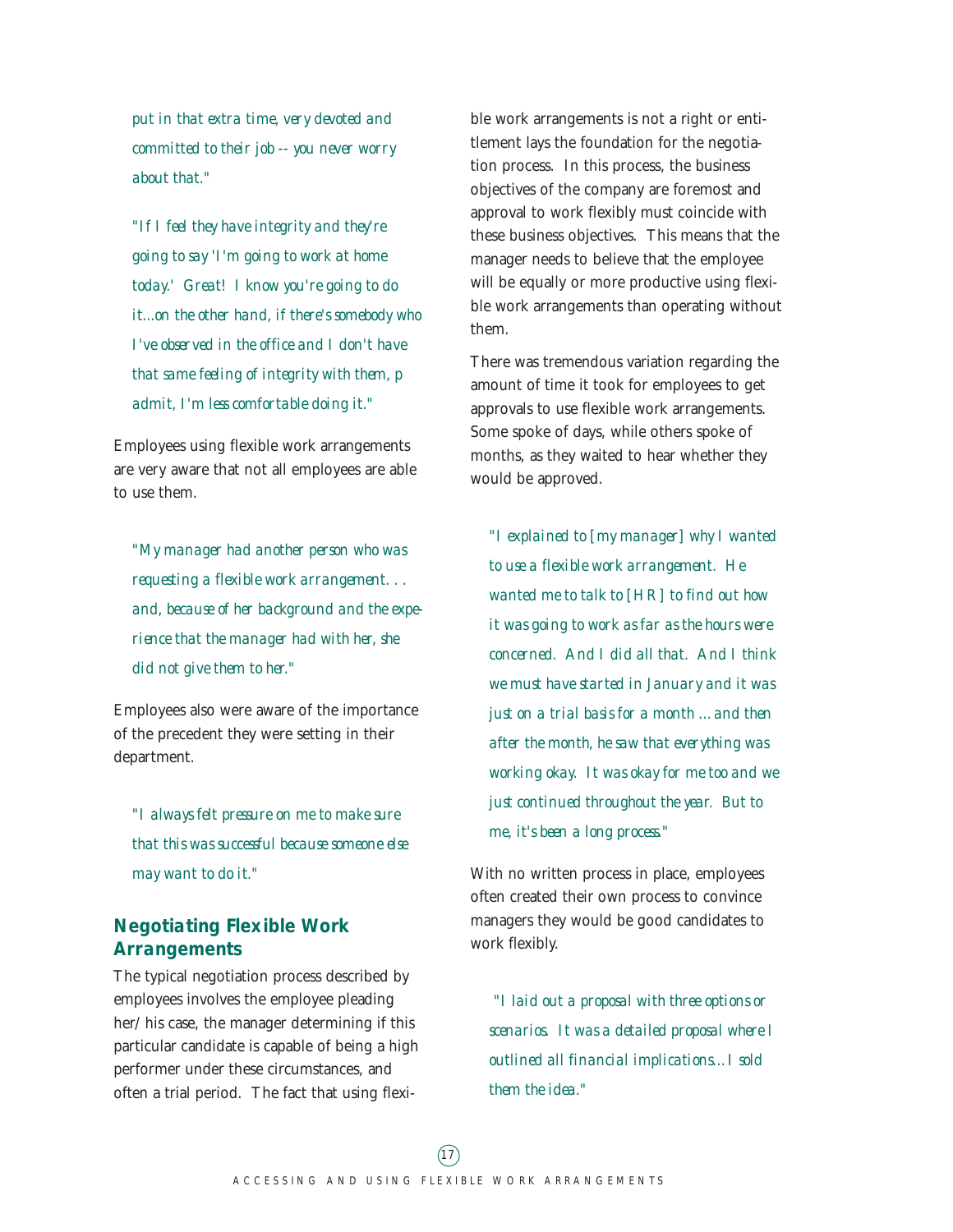*"I worked the back room. I went to people that I trusted and said, 'how do I approach [my manager] so that this request is positive.' "*

Employees noted that getting approval to work flexibly is largely dependent on the manager. Some managers embrace the idea, while others approach it cautiously or even negatively.

*"You don't know what you are walking into…when they move on [to another department]. [It's] like, 'Oh my God, who is my next boss going to be?!"*

For newly hired employees, the process was even more tentative.

*"You have to wait until the offer comes and bring it up later as a bonus. You have to negotiate it. And then you don't know if once you get into the environment, if they really believe in flexibility in the first place."*

In some cases, the manager's decision to enable an employee to use a flexible work arrangement is motivated by the opportunity to reduce cost and save the company money. By reducing downtime and travel time, some managers feel that they can increase employee morale and commitment, thereby increasing productivity.

#### **After the Negotiation**

The implementation of flexible work arrangements also varied across the companies. In some of the companies, employees described the strategies they developed that enabled them to remain in constant communication with their co-workers and managers.

*"I always change my message on my answering system so they know when I'm not in the office and they know if I'm working at home. I always have my pager. So I tell people, 'leave a message. If it's an emergency, call my pager.' It works fine."* 

Another employee who provides technical support to others, said:

*"If I'm at home, and they called me a few minutes ago--say I stepped out to go to lunch or something like that...they do get my home business line...it rolls into this line here. After three rings, it rolls automatically to the phone line here and then I can back it up with Audix. So either way I get it, no matter where I'm at."*

In some of the companies, employees using flexible work arrangements tried to create an "invisible wall," doing everything within their powers to create the illusion that they were not using these arrangements and making it impossible for clients and co-workers to know that they were not in the office. Electronic communication--voice-mail and e-mail--contributes to the ease of telecommuting and supports the invisibility of the flexible work arrangement. According to one telecommuter, her co-workers didn't realize for two years that she was working at home one day per week: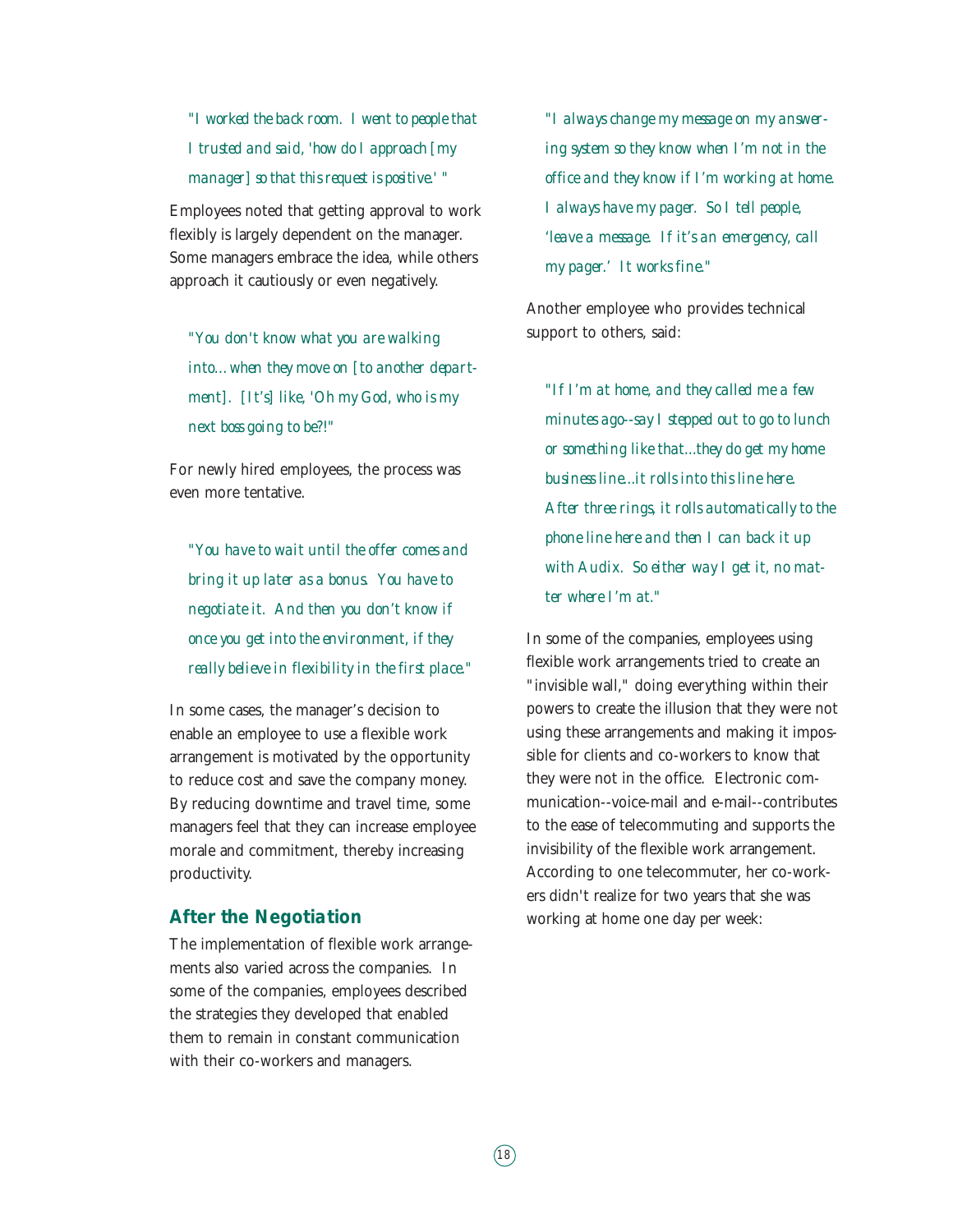*"I don't say I'm out of the office. I mean, they'll send me e-mail and I'll send them one right back. It's instantaneous. They call me. I call them right back.. I'm in the loop, so they don't know. I just don't schedule meetings on that day."*

Managers talked about the importance of carefully monitoring employees using flexible work arrangements.

*"You have to start documenting and that's what we've done. Someone who is constantly taking and never giving, it gets docked on your vacation time. I'm willing to be really flexible. I understand. I'm a mother. I understand. But, someone who is constantly taking and never giving, then guess what? You are going to have to use vacation time."*

*"I'm monitoring them on a daily basis whenever they are home."*

#### **Sometimes It Just Doesn't Work**

While most managers were very careful about agreeing to flexible work arrangements, employees and managers reported that there were times when this flexibility backfired. One employee who worked in a very flexible department talked about how the abuse of a flextime schedule for an adjacent department ruined the policy in her own department.

*"When [the other department's] manager was on vacation for two weeks, they came and went as they pleased and things didn't get covered, and they weren't conscientious about it..."* 

The result in this case was that the manager ended their flexible work policy.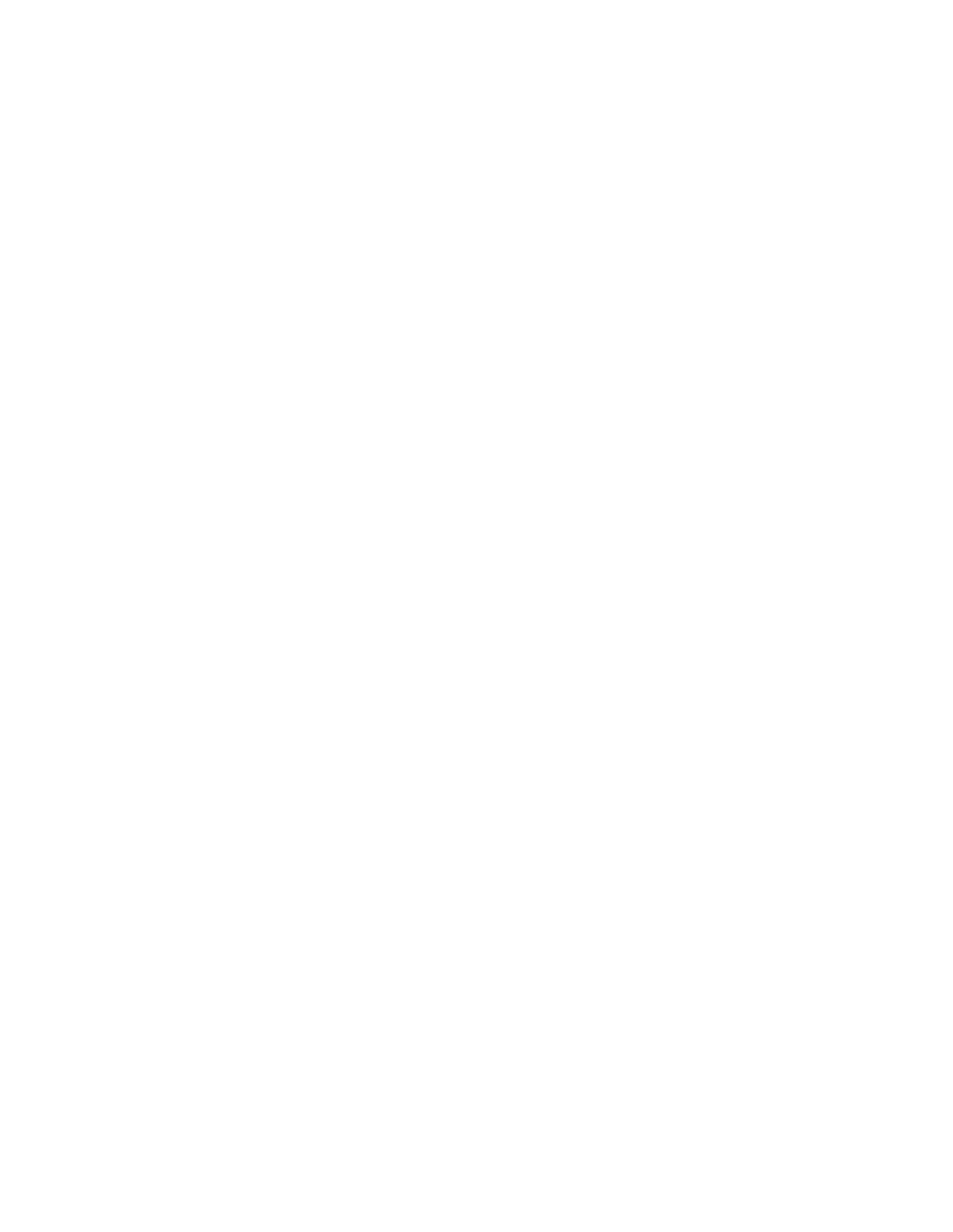# SECTION 5



## Contrasts Between Users and Nonusers of Flexible Work Arrangements

#### **Hours Worked**

Employees who returned the survey confirmed the existence of a 'long hours' culture. They reported working an average of 50.6 hours per week (range 40 – 96), with only 17.0% working a 40-hour week. Over a third of employees had worked while on vacation during the past year. Hours worked are viewed by employees as a measure of their commitment and productivity. As one employee said:

*"You do whatever it takes. You stay overnight."*

*"I work about 10 hour days [now, but] . . .I used to get in at 8 or 9 a.m., and I would fall off the map at 2 a.m."*

As seen in Chart 7, non-users reported working significantly more hours than traditional flextime workers. On the other hand, telecommuters were most likely to report having spent time working during a vacation.

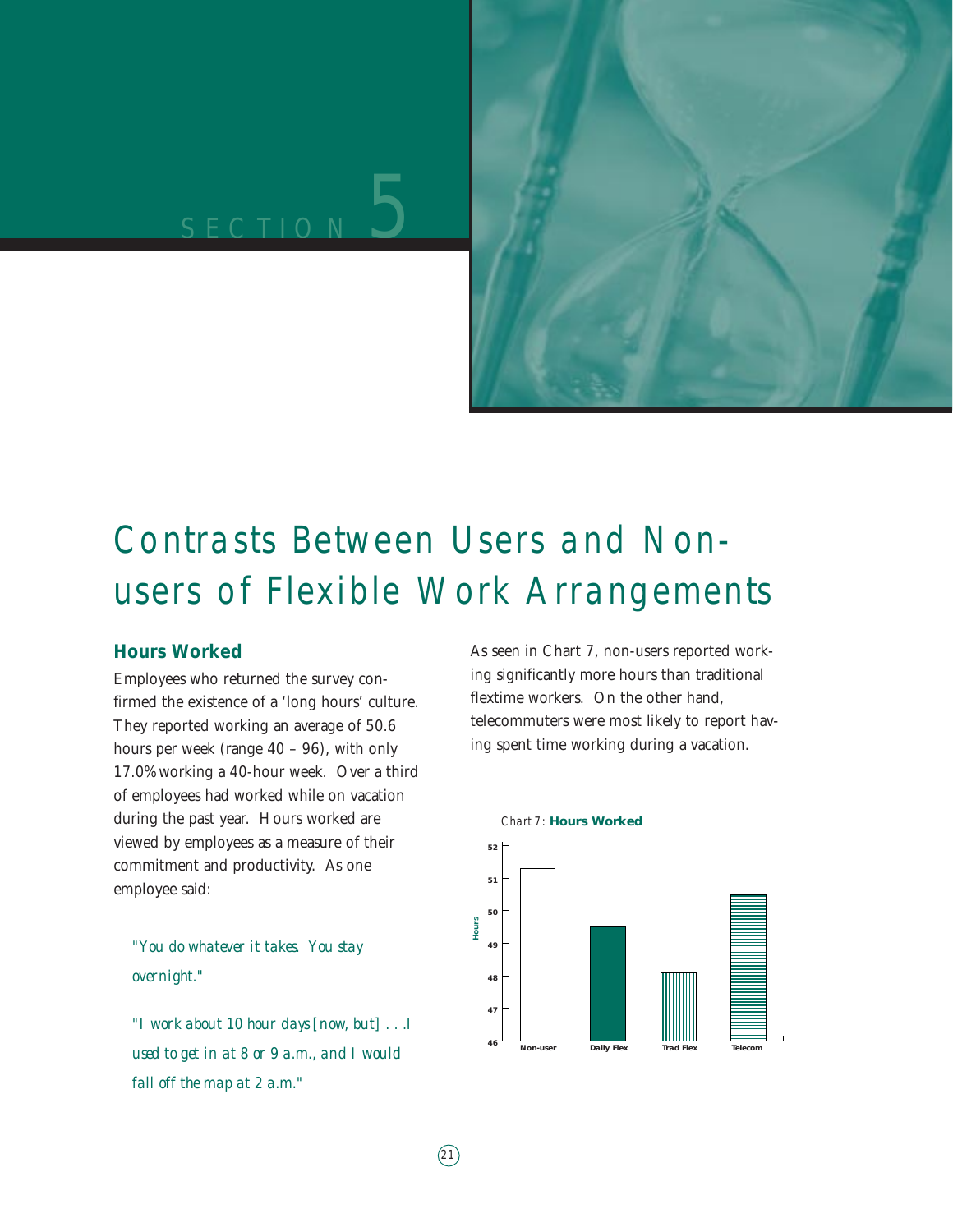



Employees are sensitive to the issues of flexible work arrangements, yet overwhelmed by the amount of work to be done.

*"We talk the talk [work/life], but I don't see a lot happening where the workload is reduced. You can't continue to do everything that's expected on a day-to-day basis and have flexible work arrangements and not take stuff home or come in on your day off. You will fall behind and never come from under."*

#### **Time Crunch**

Employees were asked four questions about the extent to which they feel that they have enough time for themselves and feel rushed to get everything done each day. By summing



responses to these questions, a measure of "time crunch" was created. Scores on time crunch ranged from 4 to 20 (mean  $= 14.2$ ). As seen in Chart 9, employees least likely to experience time crunches were those using daily or traditional flextime.

#### *"It's really nice. It gives me the opportunity of balancing both work and family."*

In contrast, employees most likely to experience time crunches were those using telecommuting. As illustrated below, the lines between work and home often blurred so much that they were indistinguishable.

**DO EMPLOYEES WHO USE TRADITIONAL FLEXTIME, DAILY FLEXTIME, AND TELECOMMUTING WORK MORE HOURS THAN EMPLOYEES WHO DO NOT USE THEM?**

*"I get up early. PBS has great children's shows in the morning. Even when [my daughter] was one, I could put on Barney or something, and she would play, or I'd put her in her high chair and she eats an hour-anda-half breakfast. So I can really crank out a lot of work from like 6:30 'til about 10. And in between time, distracting her here, distracting her there, we do a lot of coloring and a lot of painting. She'll sit great for like a half-an-hour to an hour just coloring and painting. So then I would say from 10 to about noon, there's not a lot of productive*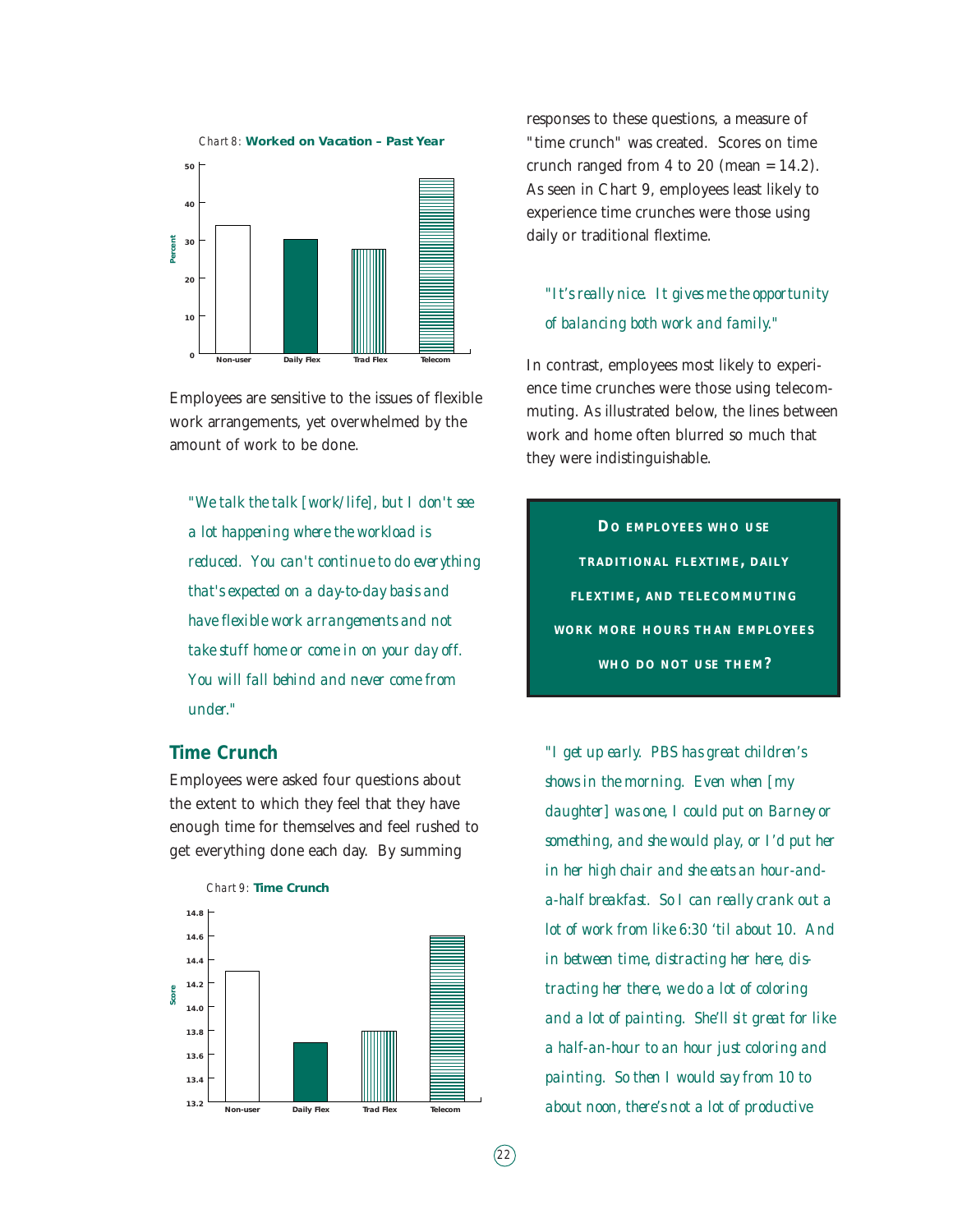*time. From 10-12 we get on the floor and we play, unless the phone rings. And then I give her lunch and then I get back to work again, and get her down for a nap. I am blessed with a daughter that is an incredible sleeper, and she takes three-hour naps sometimes four, so sometimes, at 5 o'clock she's still sleeping. I'll start working on projects, or I might have to be tracking people down on the phone, which I try to do when she's sleeping, because I don't like to have her in the background. And then she gets up, and we make dinner and play some more and maybe go outside. After she goes to bed, which is around 8- ish, I just check-in [to my voice-mail] one more time. At the end of the day I say, 'wow, I've accomplished a lot."*

#### **Work/Life Balance**

We asked employees to respond to the question: "How would you rate your work and family balance -- poor, fair, acceptable, good, or very good?" Those employees most likely to report a good or very good balance between their work and family lives were using flexible schedules, particularly daily flextime .



#### **Spillover**

Employees were asked about the impact or spillover that their work has on their home life. There were no differences between employees using the various flexible work arrangements and those not using them. 27.2% of all employees experienced negative spillover from work to family; 25.1% experienced positive spillover, and 47.7% reported neutral or no spillover.

#### **Job Satisfaction**

Employees were asked a series of eight questions about the extent to which they satisfied with elements of their jobs, including the number of hours they were working and the



#### Chart 10: **Work-Life Balance**

#### **29.5 30.0**

Chart 11: **Job Satisfaction**



**Score**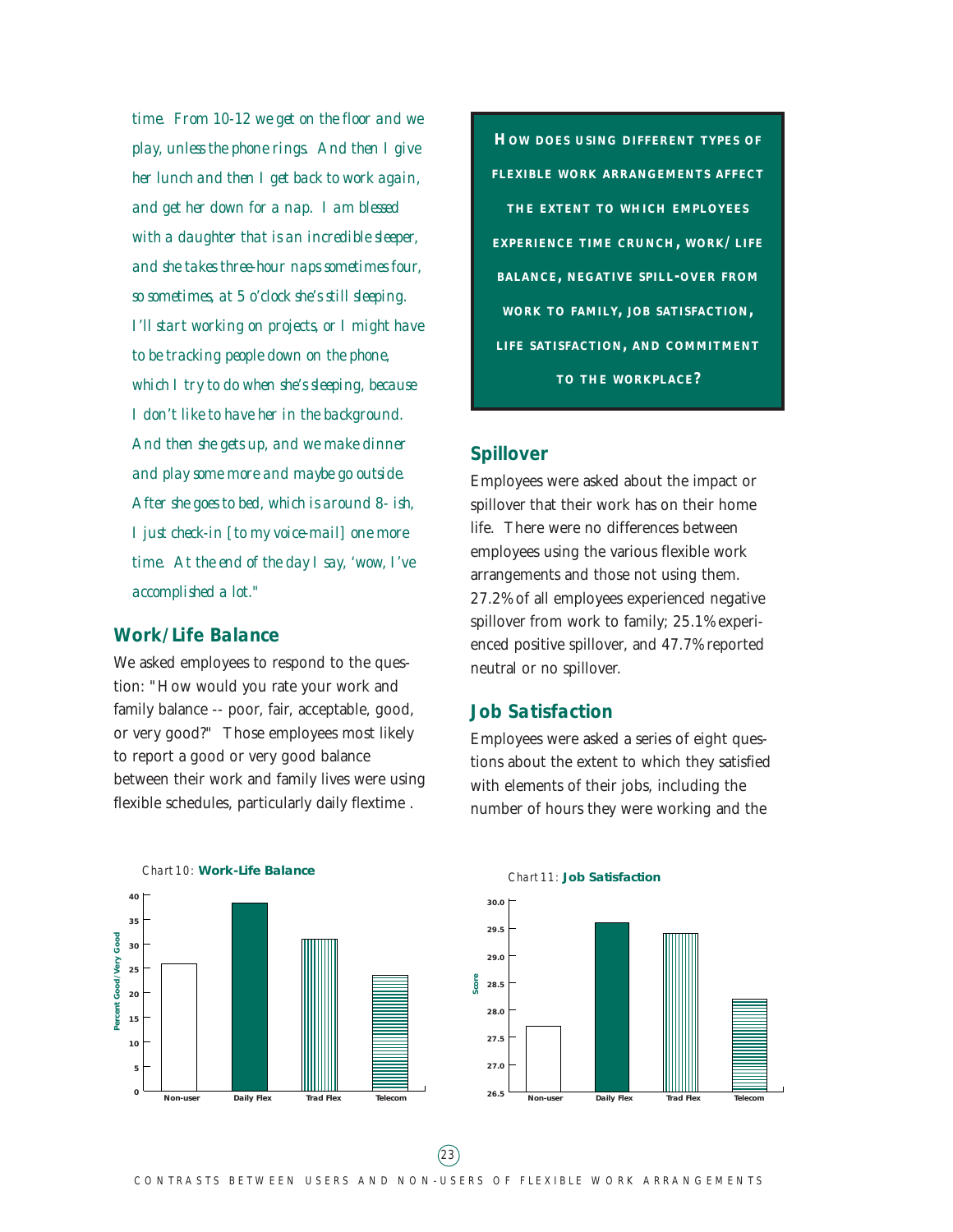advancement opportunities available to them. By summing responses to these questions (i.e., " $1$ " =very dissatisfied to " $5$ " = very satisfied), a measure of "job satisfaction" was created. Scores on job satisfaction ranged from 8 to 40 (mean = 28.2). Users of both daily flextime and traditional flextime were more satisfied with their jobs than non-users and telecommuters.

#### **Life Satisfaction**

Employees rated the extent to which they felt satisfied with their life. While not statistically significant, there was a tendency for telecommuters to report the lowest levels of life satisfaction and for users of daily flextime to report the highest levels of life satisfaction.



#### **Attachment to Company**

The extent to which employees felt attached to their company was assessed with 18 questions that inquired about company pride and the likelihood of leaving the company. By summing responses to these questions, a measure of "attachment to company" was created, with scores ranging from 26 to 90 (mean = 57.2). Attachment to company was not observed to be related to whether employees were using flexible work arrangements. Among all employees, 16.7% were

very attached to the company for which they worked, 60.6% were moderately attached, and 22.7% were not attached.

#### **Summary**

In order to account for demographic differences in gender, childcare responsibilities, elder care responsibilities, education, race, income, position, work hours, and commute time, and to more accurately examine the effects of flexible work arrangements on outcomes for the four comparison groups (nonusers, daily flextime, traditional flextime, telecommuters), a series of analyses was completed in which these demographic differences were controlled (i.e., removed) statistically. These analyses revealed that even after these differences were removed, employees using daily flextime experienced:

- Less time crunch:
- Less negative spill-over between their work and family lives;
- Better work/family balance;
- Greater attachment to their company;
- More job satisfaction; and
- More life satisfaction.

In contrast, similar analyses, controlling for demographic differences between the groups revealed that using traditional flextime increased only the level of job satisfaction.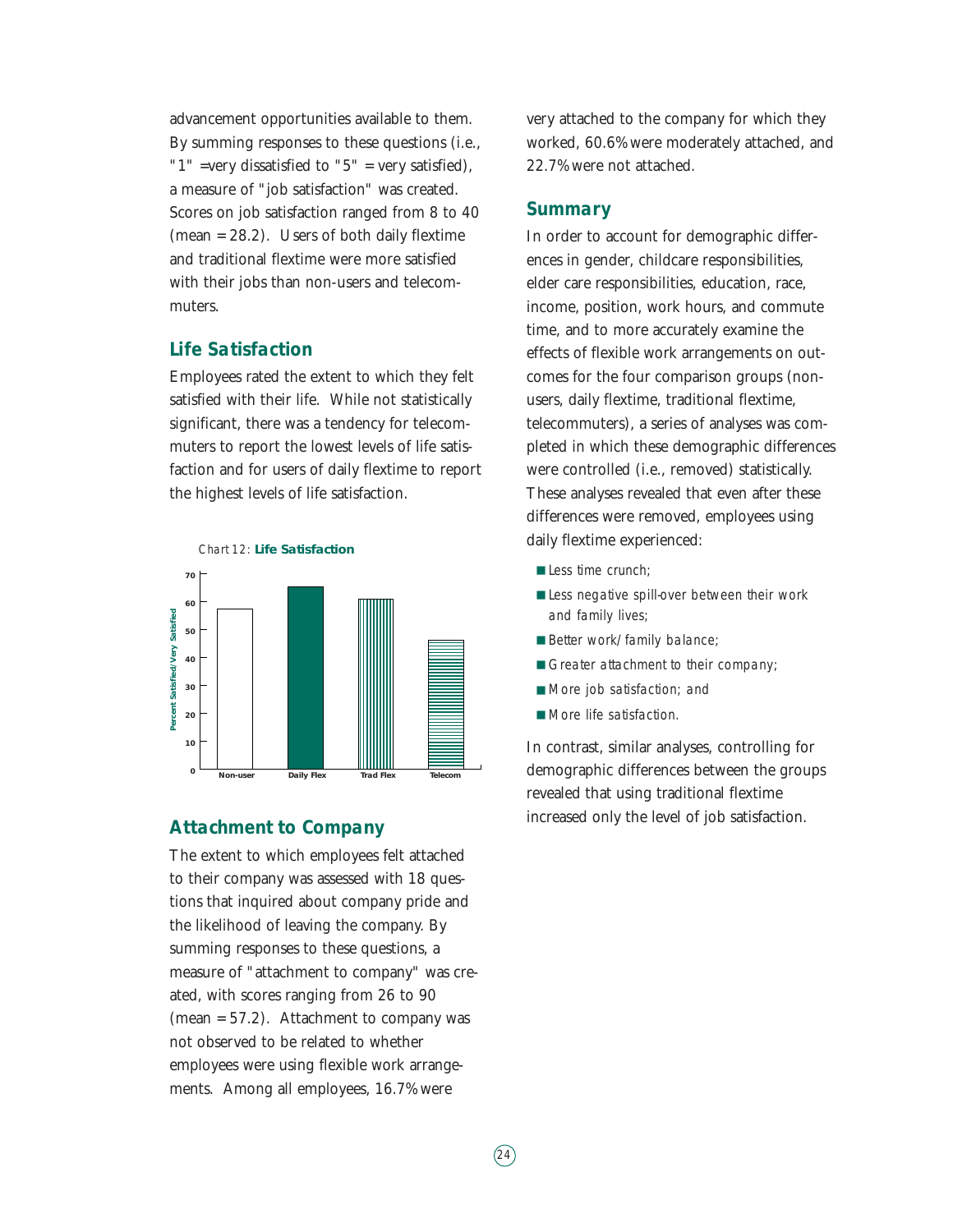# SECTION<sup>6</sup>



## Views of Employees Using Flexible Work Arrangements and Their Managers

In this Section, we contrast the perspectives of employees who were using flexible work arrangements with those of their managers. Analyses described in this Section combine information from employees using daily flextime with those of employees using traditional flextime. This approach is used for two reasons: (1) Preliminary analyses revealed that there were no substantive differences between these groups of flexible users; and (2) Information collected from managers did not distinguish the views of managers supervising employees who were using traditional flextime and those using daily flextime. As such, in order to examine parallel views, the experiences of flextime users (traditional and daily combined) are contrasted with those of telecommuters.

#### **Productivity**

According to employees using the various forms of flexible work arrangements and managers supervising employees using these arrangements, there were no differences in perceptions of productivity. Reports from both groups suggest very positive impacts of using flexible arrangements on productivity, with higher proportions of employees reporting positive impacts on productivity than managers.

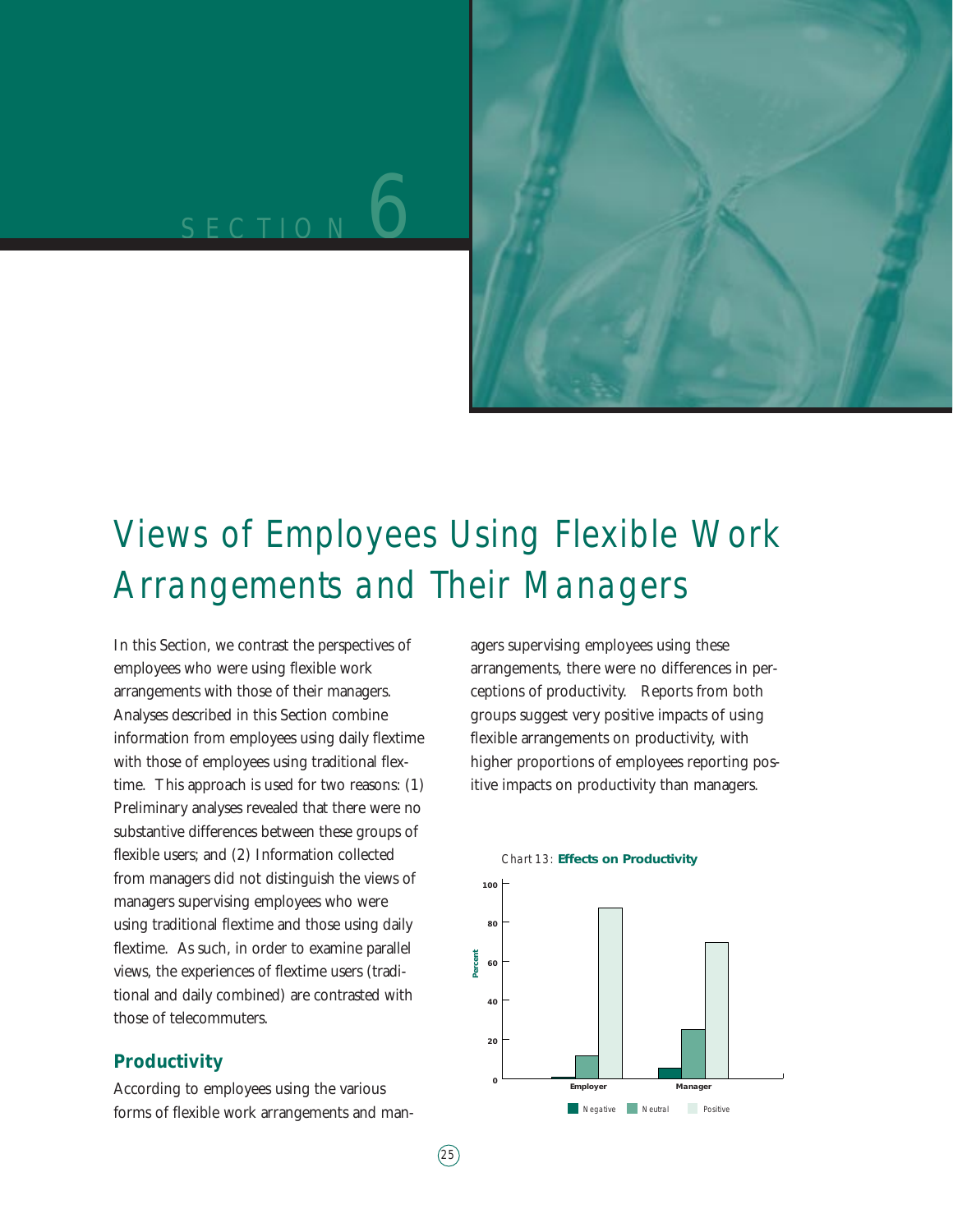#### **Quality of Work**

Employees and managers of employees using flexible work arrangements reported that an employee's quality of work was not affected by use of either flextime or telecommuting. Reports from both groups indicate very positive impacts on work quality, with a higher percentage of employees assigning positive ratings than managers.



#### **Relationship with Supervisor**

There was no difference between employees using flextime and those using telecommuting regarding the use of these flexible work arrangements and the relationship with their supervisor. The majority of employees (58.0%) reported that flexible work arrangements had positive effects on their relationship



with their supervisor, 37.0% reported that they had neutral effects, and only 5.0% reported that they had negative effects. Managers, however, had a very different view of these effects. They reported that their telecommuting employees were more likely to have negative or neutral relationships with them than were employees using flextime.

#### **Relationships with Co-Workers**

Employees and managers agreed that telecommuting employees are less likely to have positive relationships with their co-workers than are flextime employees. The theme of feeling left out was clearly expressed by many telecommuters.



*"The only drawback is when I work more at home. ..you sort of feel left out a little bit sometimes, because there's nobody else to talk to during the day."* 

*"Out of sight, out of mind."*

 $(26)$ 

*"I think there's a certain dynamic of being in the office that you cannot achieve being at home. There is certain information that you glean from being in the office."*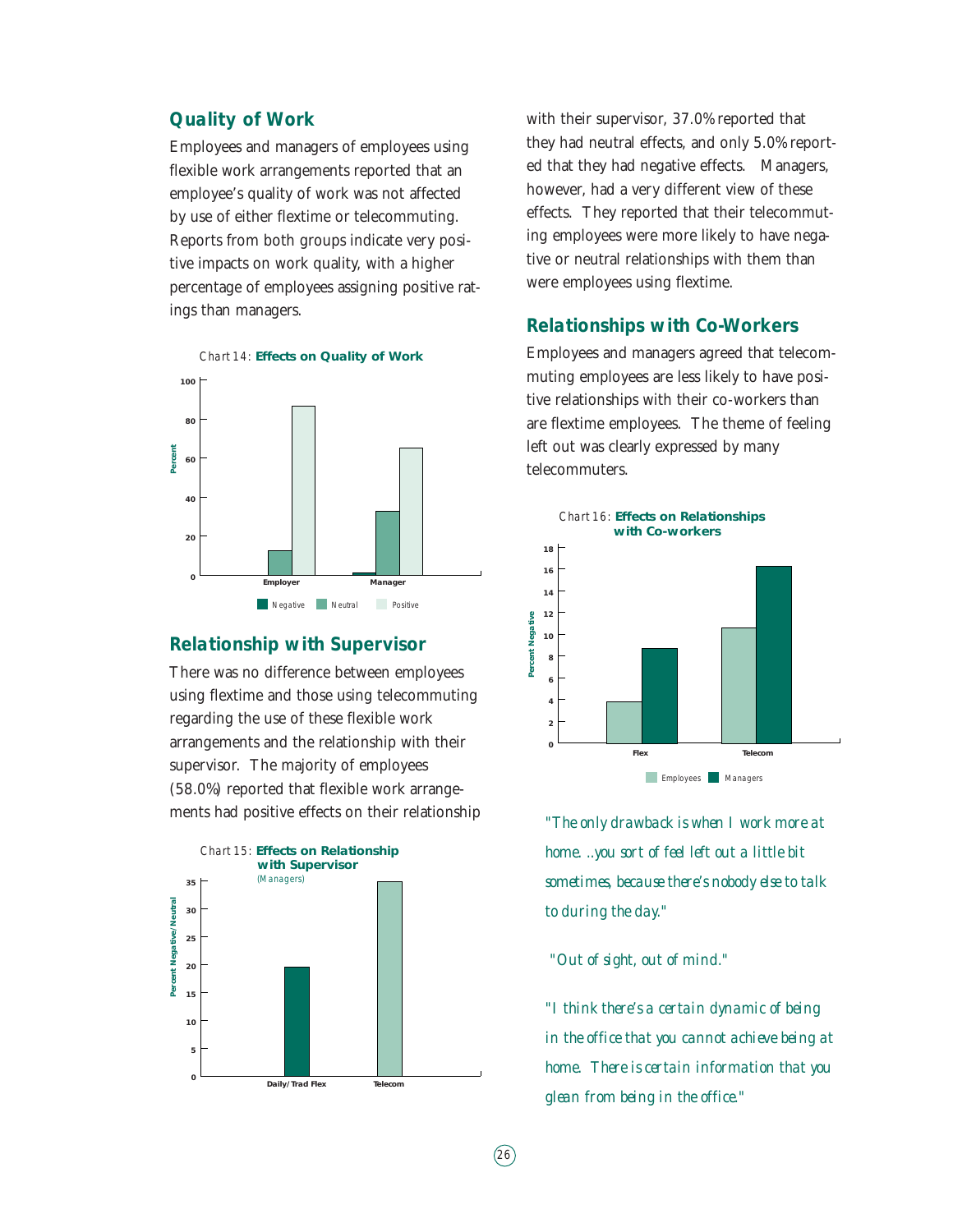*"They kind of tend to forget you when you're a telecommuter."*

#### **Retention**

When employees and managers of employees using flextime and telecommuting were asked about the impact of using these flexible work arrangements on their plans to stay with the company, most (81.3% of employees and 76.1% of managers) reported that they had very positive effects.



*"The flex is why I'm here. . .Flex is making it a nicer place to work. They are truly making an effort to help people balance their family and home issues and recognize that people have more than their job to do."* 

*"It's been a retention opportunity . . .a retention vehicle for me. When I had problems balancing family and work I was like, 'I'm going to stay here'."*

*"If she [supervised employee] was still under the manager she was under several years ago, she probably would have been gone by now*

*because that manager did not embrace the concept of telecommuting as much as I do."*

*"There is no question that, if this telecommuting hadn't been in place,. . .I know that I would not retain her."*

#### **Extent to which Others View Employee as Committed to Job**

Employees reported that people who used telecommuting were viewed as being less committed to their jobs than people who used flextime. Among managers, however, commitment to job was not related to use of flexible work arrangements. The overwhelming majority of managers (91.8%) reported that employees using flexible work arrangements were committed to their jobs.



#### **Likelihood of Getting Promotions**

According to employees, there was no association between the use of flexible work arrangements and the likelihood of getting promotions. Most employees (65.1%) reported that people using flexible work arrangements were just as likely to get the same promotions as employees not using these arrangements, 21.4% reported that there were neutral effects, and only 13.4% reported that users were not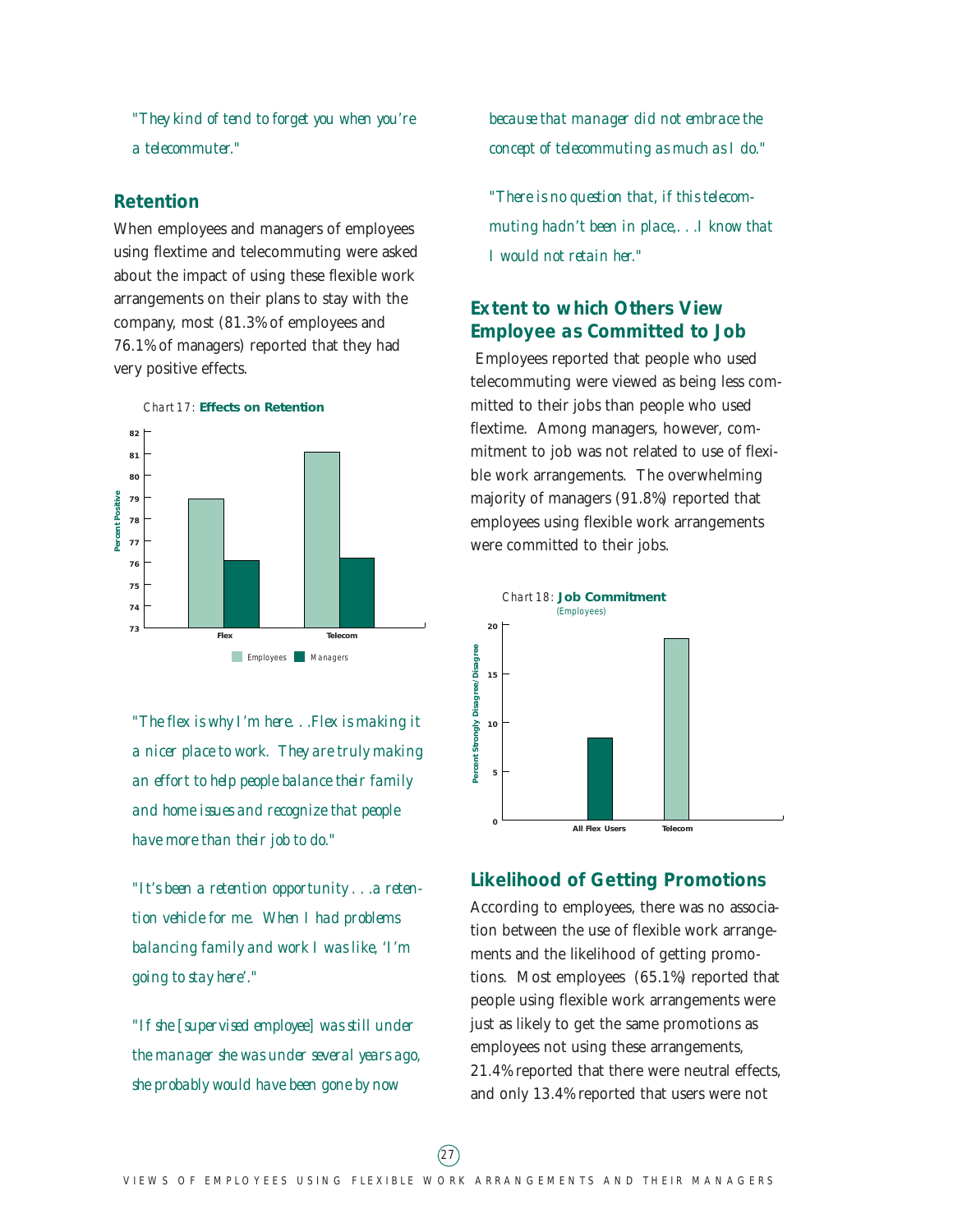as likely to get the same promotions as nonusers. Managers, however, indicated that employees using telecommuting were less likely to get promotions than were employees using flextime.



*"I have a person who is working from home most of the time. She's not learning the new stuff. Guess what? She doesn't get to work on the cool new project which, in the future, is going to make her less marketable."*

#### **Likelihood of Receiving Challenging Work Assignments**

Employees indicated that using telecommuting had a more negative impact on the extent to which they received challenging assignments than did employees using flextime. Among managers, however, there was no relationship between using a flexible work arrangement and receiving challenging work assignments. The majority of managers (84.4%) agreed that employees using flexible work arrangements were just as likely as other employees to get challenging assignments; 9.6% were neutral about this, and only 5.9% reported that employees using flexible work arrangements were not as likely to get the same challenging assignments.



*"Managers will have weekly status reports, and I'll see them say so-and-so's doing this and so-and-so's doing that, and I'll think, well, those are really interesting projects and I had no idea that was even going on! And I would have maybe been interested in doing that, and I'm not getting the good cookies thrown at me."*

#### **Likelihood of Getting Good Performance Reviews**

Employees indicated that there was no association between the use of flexible work arrangements and likelihood of getting good performance reviews. The majority of employees (78.2%) reported that people using flexible work arrangements were likely to get good performance reviews, while 14.5% were neutral



 $(28)$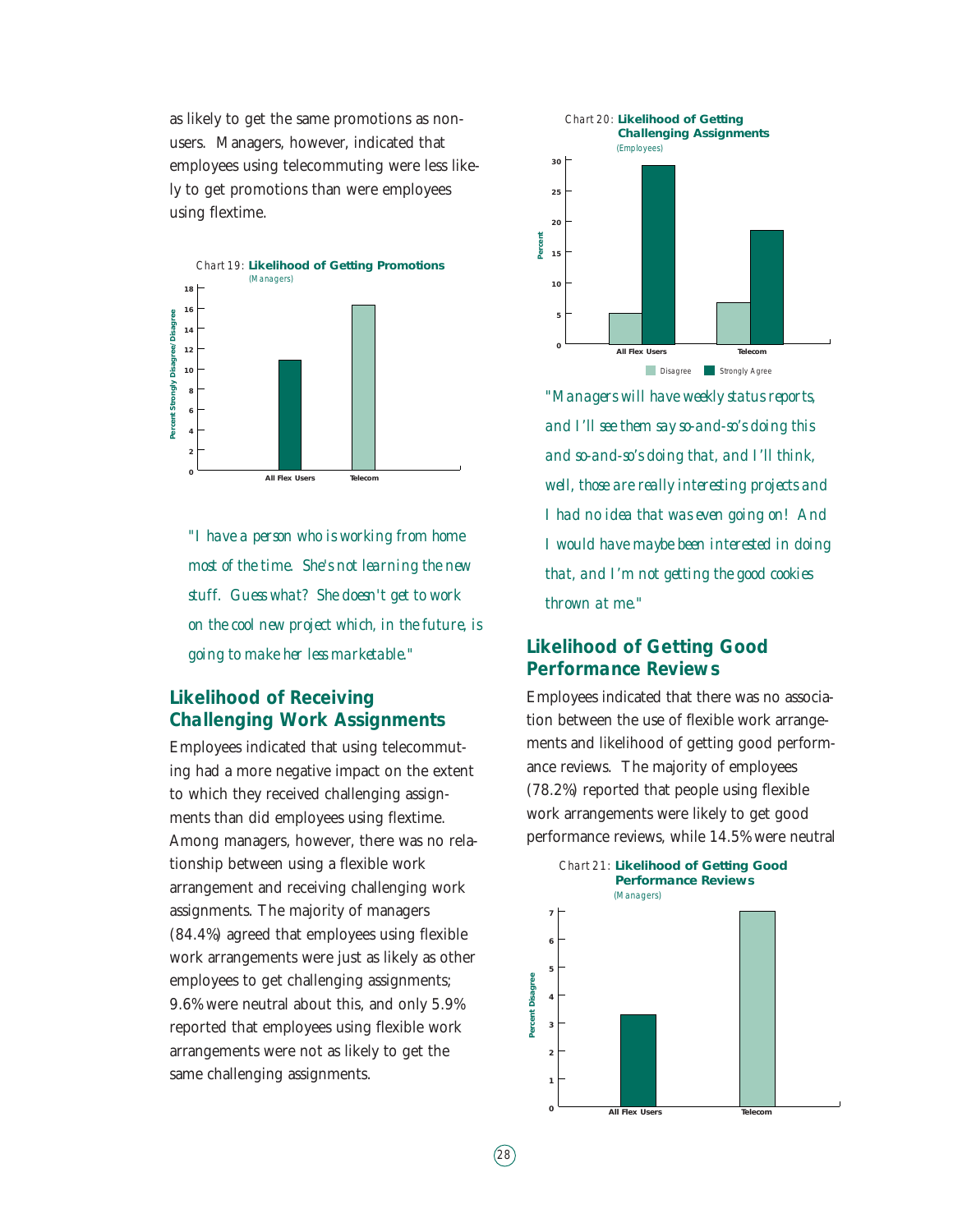about this, and only 7.3% reported that people who were using flexible work arrangements were not as likely to get good performance reviews. Reports from managers, however, indicated that employees using telecommuting were less likely to get good performance reviews than were employees using flextime.

#### **Likelihood of Receiving Same Salary Increases**

Employees and managers both reported that telecommuting employees were less likely to get the same salary increases as other employees.



**Employees** Managers

#### **Likelihood of Getting Job-Related Support from Co-Workers**

Employees and managers both indicated that telecommuting employees were less likely to get job-related support from their co-workers.



**HOW DO EMPLOYEES USING FLEXIBLE WORK ARRANGEMENTS AND THEIR MAN-AGERS ASSESS THE EXTENT TO WHICH THESE FLEXIBLE ARRANGEMENTS AFFECT EMPLOYEE PRODUCTIVITY, QUALITY OF WORK, RELATIONSHIP WITH SUPERVISOR, RELATIONSHIPS WITH CO-WORKERS, COMMITMENT TO JOB, AND THE LIKELI-HOODS OF GETTING PROMOTIONS, CHAL-LENGING ASSIGNMENTS, GOOD PER-FORMANCE REVIEWS, SALARY INCREASES, AND SUPPORT FROM CO-WORKERS?**

#### **Summary**

Employees and managers agree that using flexible work arrangements have positive impacts on productivity and quality of work, regardless of the type of flexible work arrangement used. They also agree that employees using telecommuting are more likely to have poor relationships with co-workers, less likely to get the same salary increases, and less likely to get co-worker support than employees using flextime. Employees and managers differ on their perceptions of some of the effects of flexible work arrangements. Employees are less likely to view telecommuters as committed to their jobs and are more likely to believe that telecommuters do not get the same challenging assignments than managers supervising such employees. Managers, on the other hand, are more likely than telecommuting employees to believe that telecommuting has negative effects on employee-supervisor relationships and are less likely to feel that telecommuters get the same promotions and performance reviews as other employees.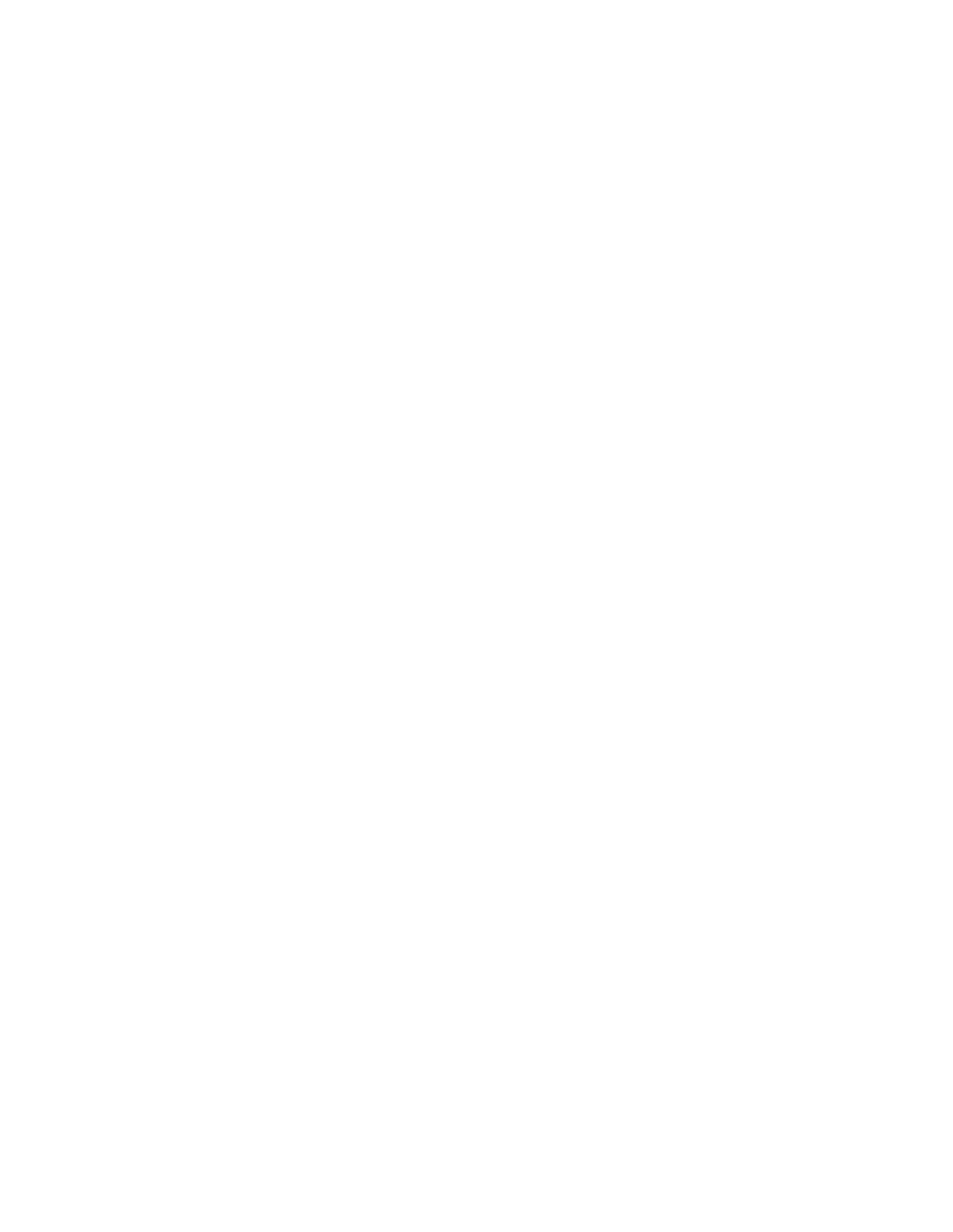# SECTION<sup>7</sup>



## Views of Employees Who Do Not Use Flexible Work Arrangements

The previous section examined the effect of flexible work arrangements from the perspective of the users of these arrangements and managers who supervise users. In order to gain a more complete appreciation of the effects of flexible work arrangements, it is equally important to understand how they affect the employees within a work group who are not using them. This Section discusses the views of employees who do not use flexible work arrangements.

As indicated in Chart 24, most employees who do not use flexible work arrangements believe that employees using these arrangements are just as committed to their jobs as other workers.



However, non-users expressed some serious concerns about flexible work arrangements. For example:

■ 39.2% indicate that employees who use flexible work arrangements are not as likely to get the same promotions as non-users;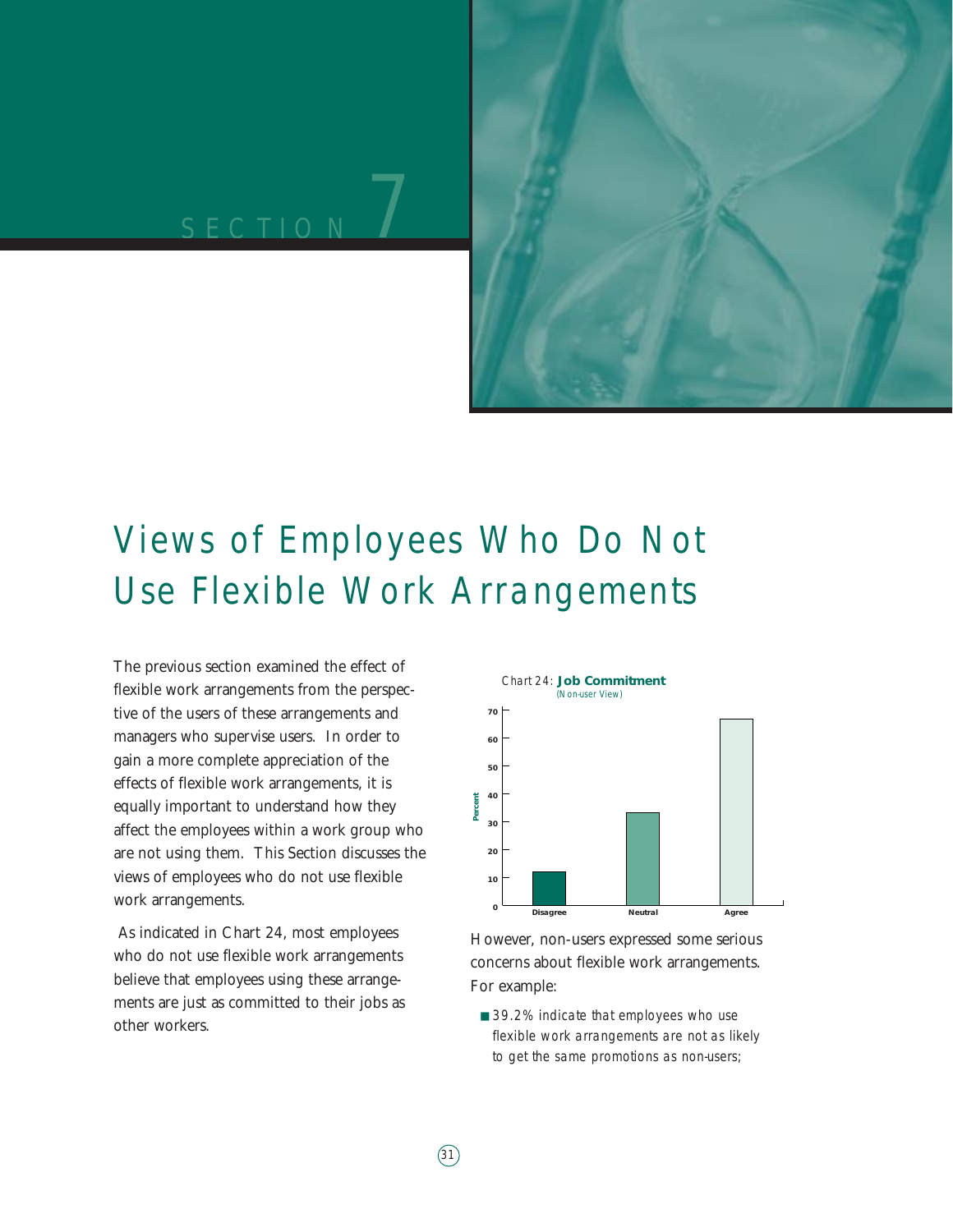

■ 30.3% report that employees who use flexible work arrangements are not as likely to get challenging work assignments as other workers; and



■ 34.8% report that users of flexible work arrangements cause resentment among those working on-site.



Resentment may arise for a variety of reasons. Lack of equity in terms of privilege or in terms of perceived effort were common:

*"If two people have the same job, that's not fair if one person [gets to work at home]... you know? The jobs are the same, and it's like if Mary Smith is doing the same thing as me, same job, just different plans, she gets to work from home and I can't, that definitely would I think develop some unhappiness, some tension."*

**HOW DO EMPLOYEES WHO DO NOT USE FLEXIBLE WORK ARRANGEMENTS PER-CEIVE EMPLOYEES WHO DO USE THEM?**

*"With the ones who are on these flexible schedules, with the kids, working at home, we find that very difficult [to believe] that they really put in 8 hours… But then that's just us, because probably because we are jealous. I mean you know when you have your kids there [at home], you're gonna stop and you're gonna do things. You are going to do the wash and throw a load in. You know you are going to do stuff. My husband works at home. I know. And he doesn't have little kids. I mean you know he'll stop to do something. So I know. I see it."*

In addition, flexible work arrangements may only widen the division between hourly employees whose jobs require set hours and salaried employees whose jobs permit greater opportunities for flexible schedules.

 $(32)$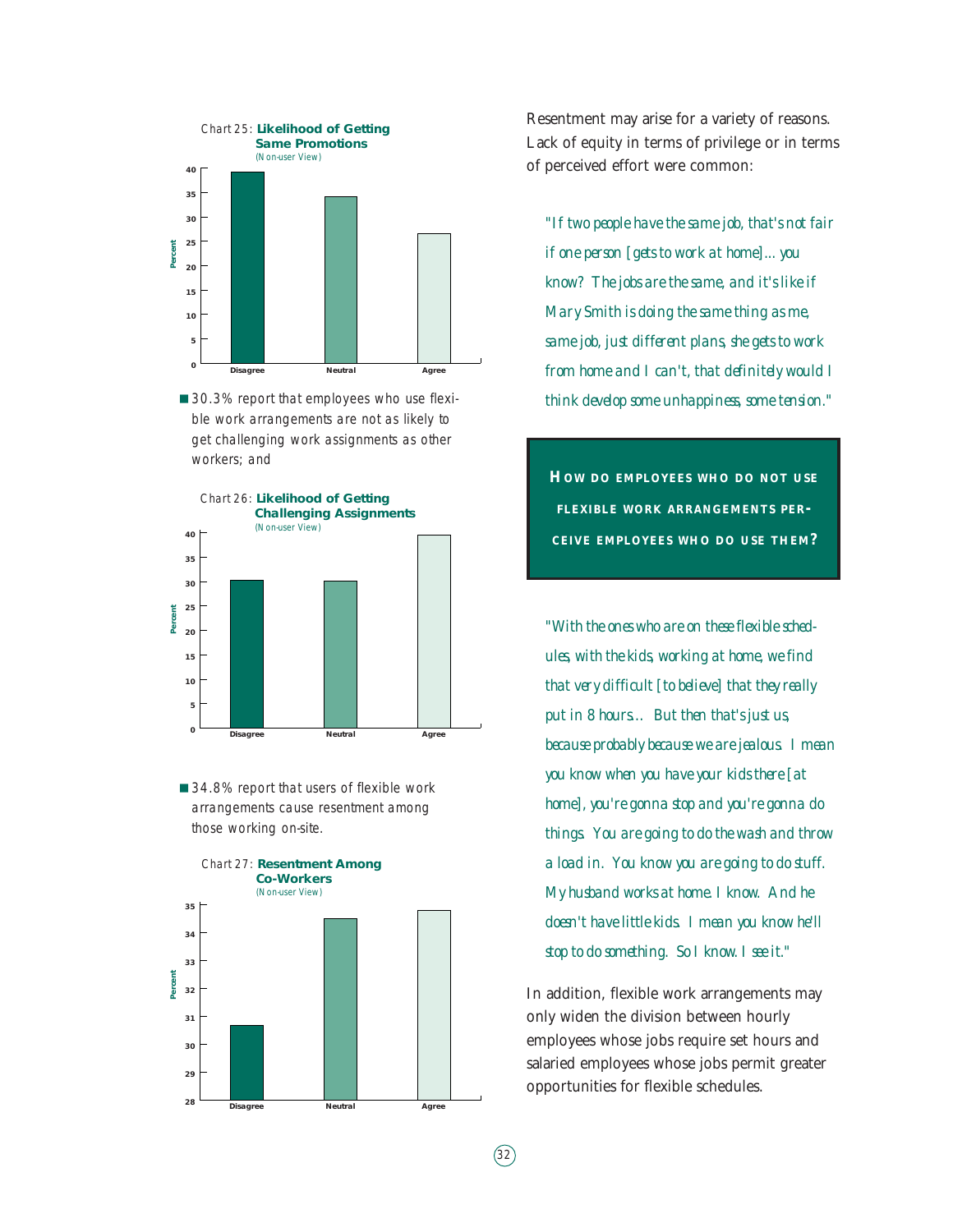*"I'm an hourly person; they are salaried, and I don't think it's fair that I don't get to do it."*

■ 48.4% say that it is more difficult to work collaboratively with employees who use flexible work arrangements.



*"It's harder to maneuver and schedule meetings. It's usually when something is urgent, like you're trying to schedule a meeting, trying to get a group of people together. I think [the telecommuter] is only here two or three days a week. So it's really difficult. And then she's really busy when she is in. So I guess it makes things more difficult sometimes."*

*"You just can't stop your [work] execution on those two days they're not there. Life goes on. I don't know if some people are as good at doing that. So when they're not, you know, when they're gone Mondays and Tuesdays, and then for two days you're waiting,... it can be inconvenient."*

■ 19.7% feel that the productivity of the work group suffers when employees use flexible work arrangements.



■ 30.4% indicate that it is more difficult for supervisors to communicate with employees who use flexible work arrangements.



#### VIEWS OF EMPLOYEES WHO DO NOT USE FLEXIBLE WORK ARRANGEMENTS  $(33)$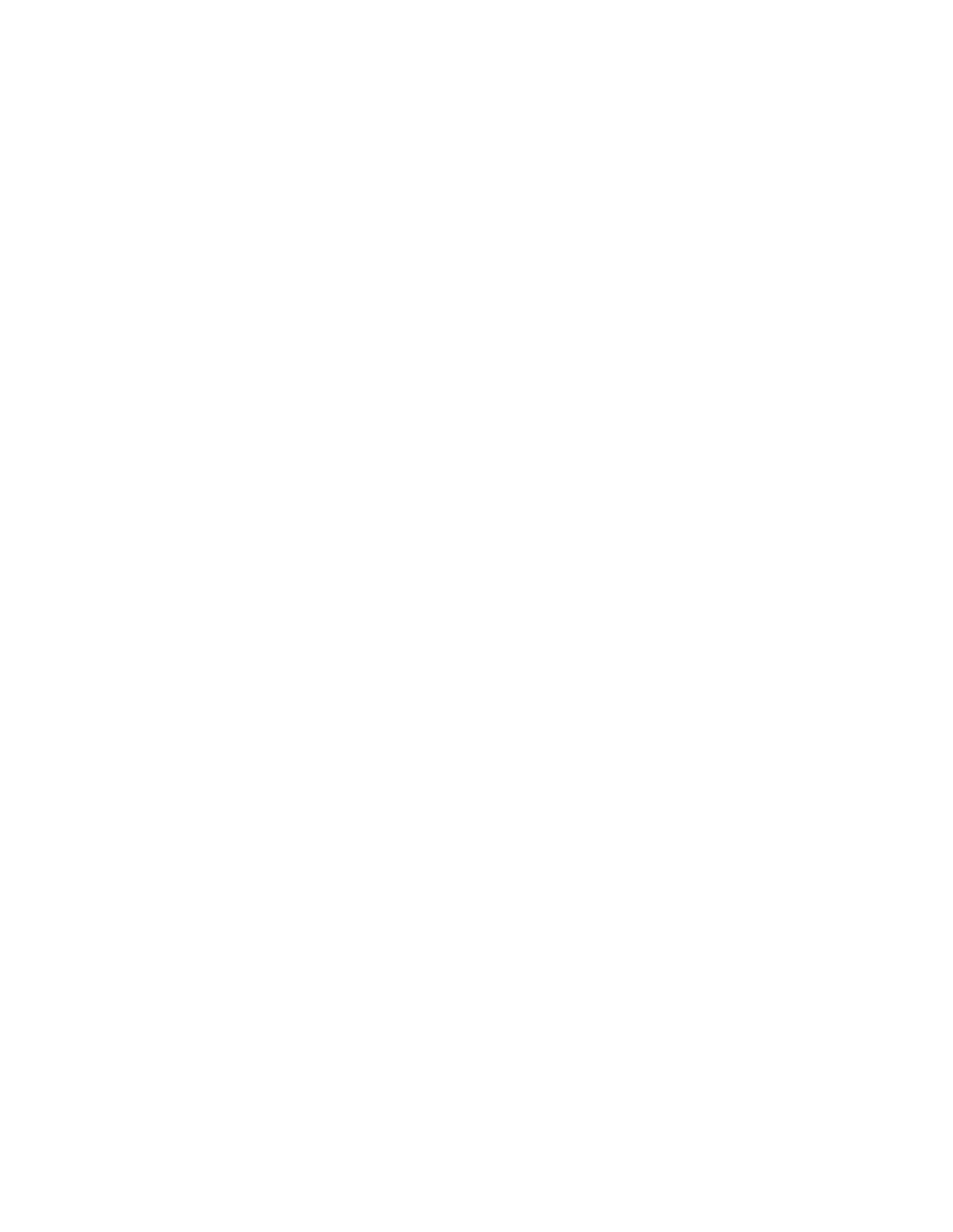# SECTION<sup>8</sup>



## Effects of Flexible Work Arrangements on Managers

In granting managers the authority to approve or disapprove an employee's use of flexible work arrangements, the company provides managers with a mechanism to support employees' non-work needs. With the pressure to perform, managers are burdened with the responsibility of determining which candidates will provide the necessary productivity outcomes. Each manager is empowered to make decisions based on his/her perception of what is best for the work group and the company.

Managers are very much aware that their choices will have an impact on their own workload. Employees using flexible work arrangements who are not able to meet the work groups' productivity standards put extra pressure on managers, most of whom are already overburdened in a high pressure, high workload environment.

#### **Arranging Meeting Times**

Managers of telecommuters were more likely to report that they had trouble finding times to meet with these supervised employees than were managers of employees using flextime.

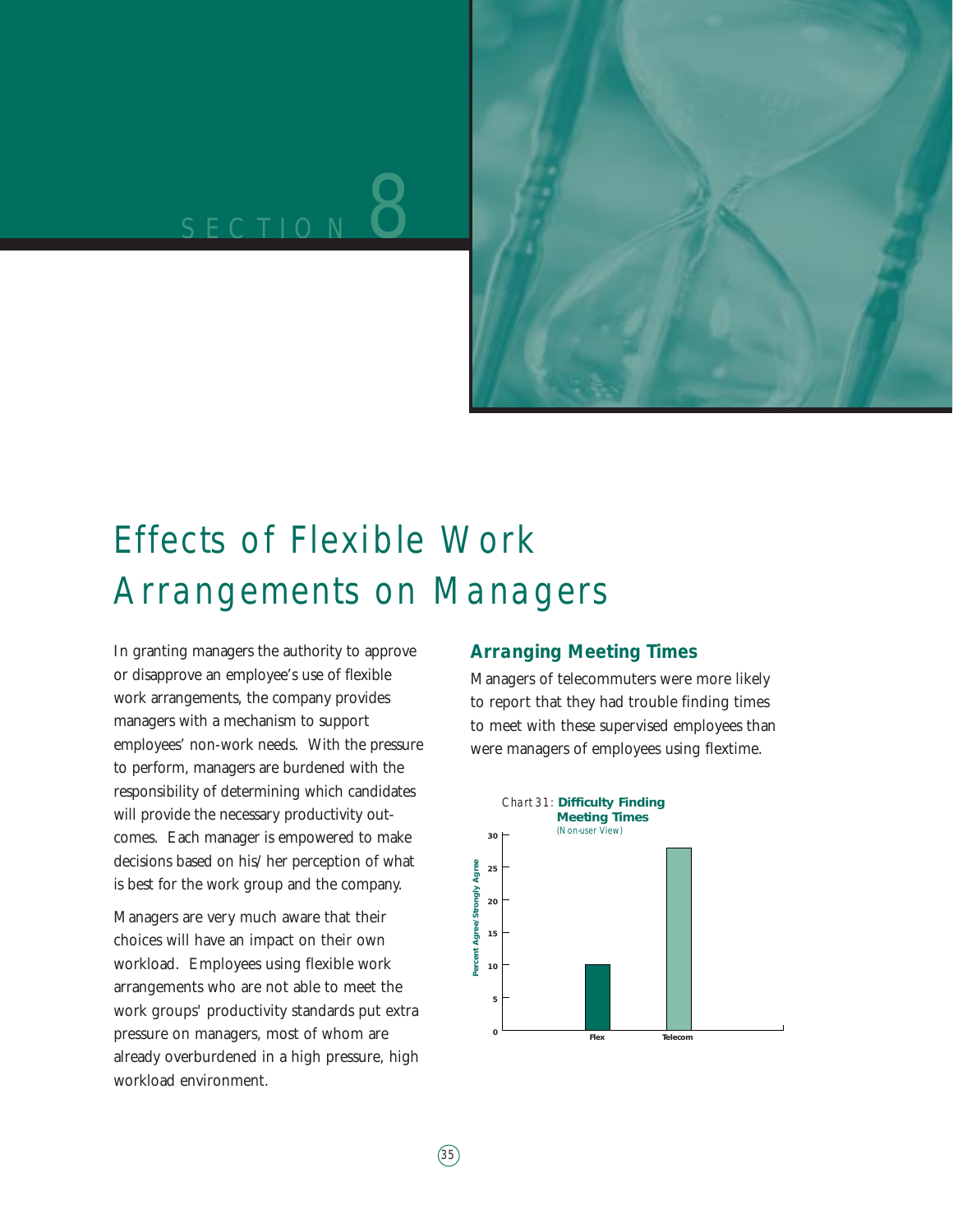*"I will tell you that it throws me off balance. I can't be impromptu and bring the team together for meetings."*

#### **Manager's Work Load**

While the majority of managers reported that supervising employees who use flexible work arrangements results in no differences in workload, 22.6% indicated that this caused them more work. There were no differences in the reports of managers of employees using flextime and managers of employees using telecommuting regarding the amount of work.



*"What also happens is you wind up having...to pick up the slack and not being as productive as you'd want to be...If you can agree to it, whether it be a job share or a telecommute, you're going to have to pick up the extra slack at times"* 

*"I think sometimes when you are missing or you're short handed and all, it's a big [mess], like gee, not only am I doing my job, I'm doing somebody else's job too because you just need to pick up that slack whenever emergencies do evolve."* 

**HOW DOE FLEXIBLE WORK ARRANGEMENTS AFFECT THE MANAGER'S JOB?**

#### **Job Performance**

When managers were asked about the impact that supervising employees who use flexible work arrangements has on their own performance, the overwhelming majority of responses were either neutral (67.7%) or positive (25.6%). There were no differences in the reports of managers of employees using flextime and managers of employees using telecommuting regarding the impact on job performance.

#### **Work Group Productivity**

Managers were asked how much more or less work their work group accomplishes because it includes employees who use flexible work arrangements. The majority of managers (61.2%) indicated that there were no effects on work group productivity. However, approximately one-third of managers indicated that their work group was more productive because it included employees who used flexible work arrangements. There were no differences in the reports of managers of employees using flextime and managers of employees using telecommuting regarding the impact on work group productivity.



 $(36)$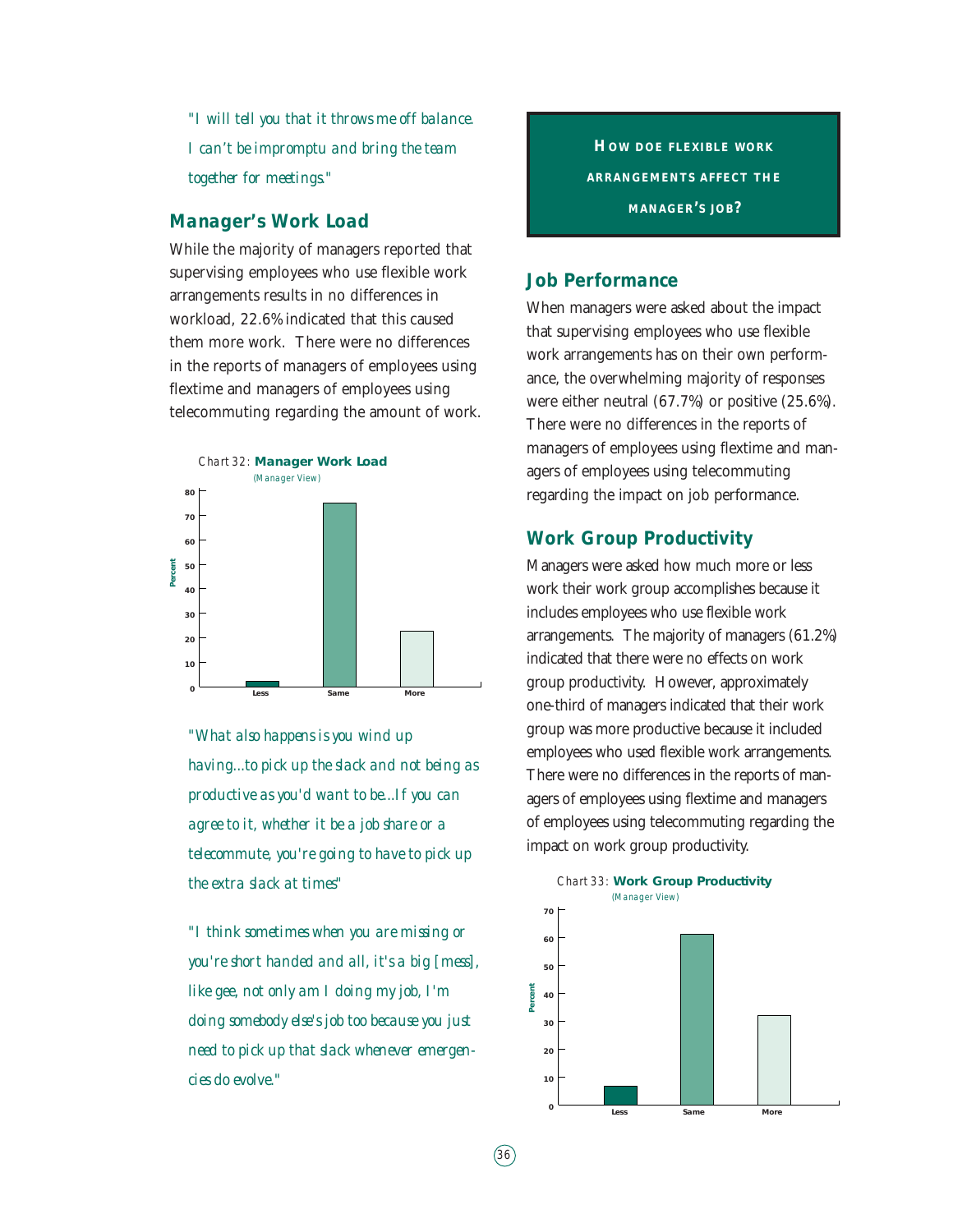It seems that some feel that while productivity of employees using flexible work arrangements might be compromised in an absolute sense, the loss is compensated by the positive morale and the willingness to put in the time required to accomplish tasks and goals.

*"At the same time, there are a number of productivity initiatives at work...We have a very, very, very lean staff working and those who take advantage of the telecommuting, the job sharing, etc. make it a little bit leaner and make the productivity issue a little bit tougher to deal with. It's two things pulling -- the very open, very helpful attitude in encouraging people to take advantage, but at the same time, striving for great levels of productivity and efficiency. It's a dilemma."*

#### **Tension Between Assisting Employees to Balance Their Work and Family Responsibilities and Meeting Business Goals**

Managers were asked about the extent to which they felt a tension between assisting their employees with balancing their work and family responsibilities and meeting the business goals of their work group. Most managers (93.6%) reported at least some degree of tension between these objectives. There were no differences in the reports of managers of employees using flextime and managers of employees using telecommuting regarding this tension.

*"I think upper management supports work/life balance, but I don't think there's any leeway for not completing the work that has to be completed. I think all of our company believes in work/life balance and thinks it's the right thing. But I also think that when some Senior Vice-President wants something, he doesn't care whether somebody is not here today because they're telecommuting. It's got to get done."*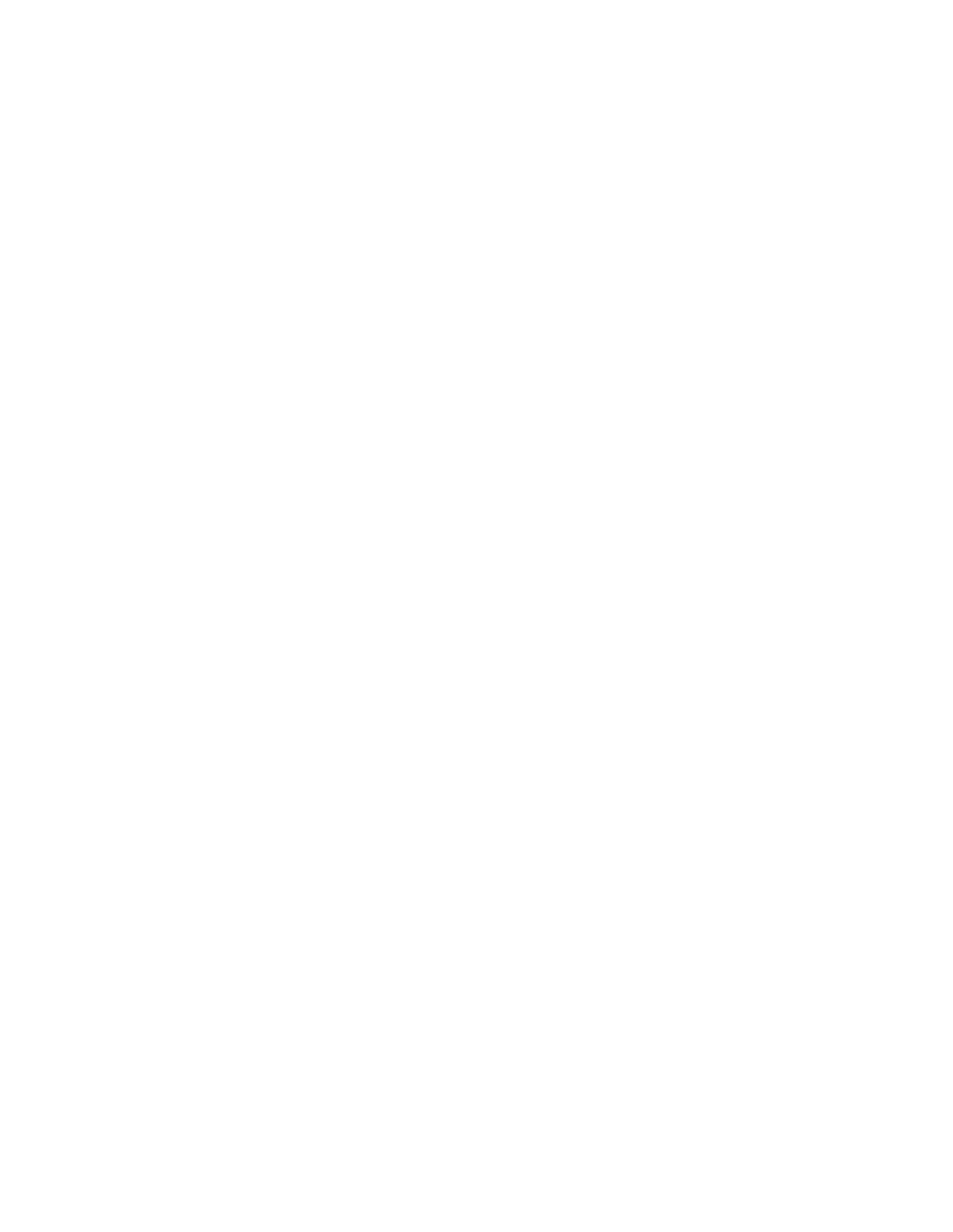# SECTION<sup>9</sup>



### Implications for Employers

The findings from this study suggest a number of important implications for employers as they integrate flexible work arrangements in the work place. Results clearly indicate that encouraging the use of daily flextime has the potential to make employees experience better balance between their work and family lives, as well as greater job and life satisfaction. It also has positive effects on employee productivity, work quality, and retention.

The notion of "daily flextime" as the most positive form of flexibility is a key headline from this research, with important implications for companies striving to be leaders in innovative workplace practices. Employees who have access to daily flextime report more positive impacts on productivity and the quality of their work, and are more likely to stay with their company. These findings should not come as a surprise to most readers of this report, who probably can attest from their

own experience that the ability to juggle the different demands in our lives when needed is critical. It is therefore quite understandable that when employees are given some latitude in arranging their time as they see fit, they are likely to respond by "going the extra mile" to get the job done well.

The issue, for companies then, is how to best support a company-wide commitment to everyday flexibility. Our experience has shown that strong statements of support from key business leaders combined with both role modeling and recognition of key individuals or workgroups is critical. In the best situation, this comes from the highest ranks of the company and is integrated throughout the organization. But there are many more examples of companies in which enlightened business leaders within certain pockets of the company embrace this commitment and make it work within their own organizations. These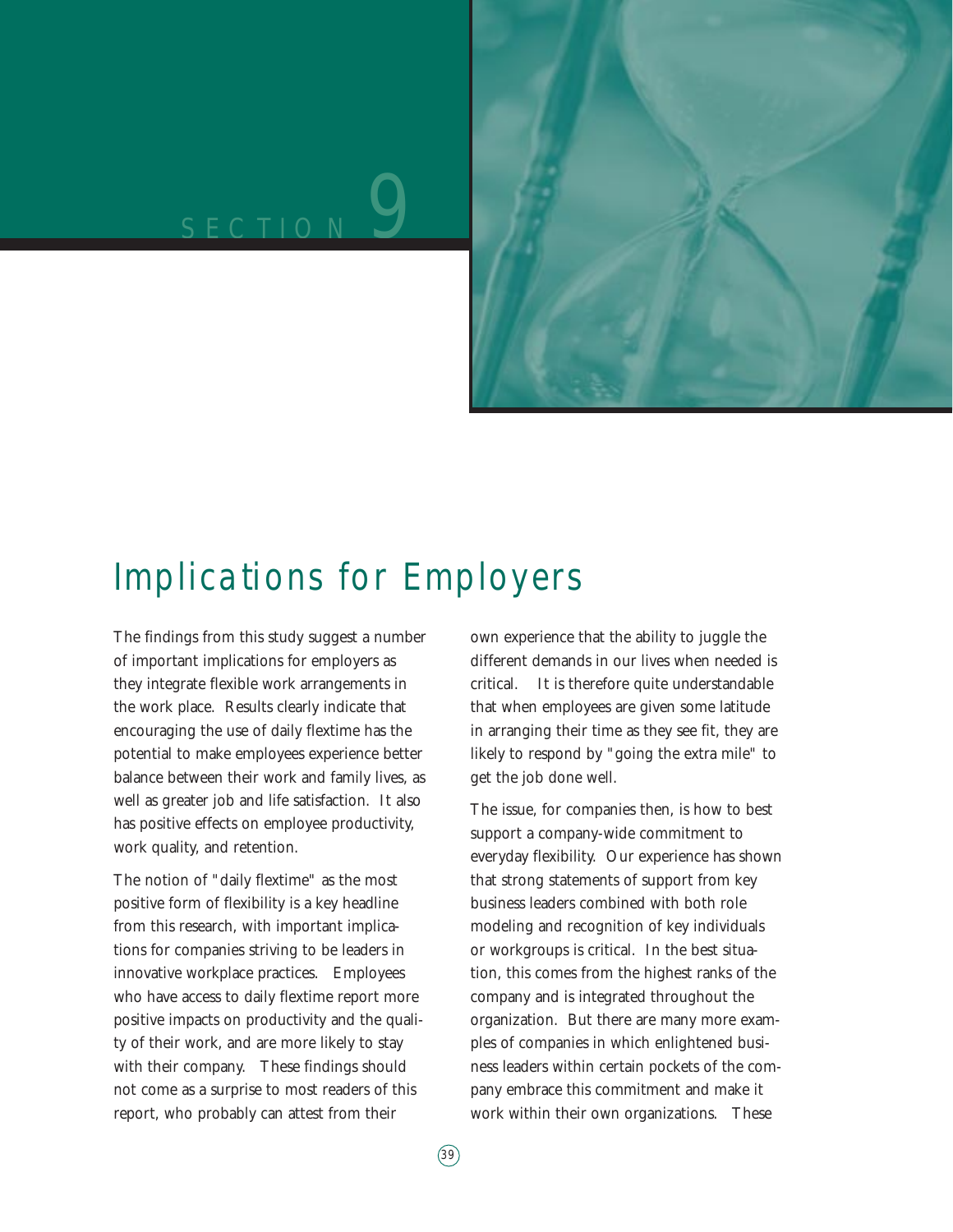success stories typically serve as a catalyst for change within other parts of the company.

The good news is that the concept of daily flextime does not require extensive discussion and development of new company policies. What may be most effective, this study shows, is to broadcast the "business case" benefits of daily flextime and work with individual managers to create their own work environment that supports this broader commitment to flexibility.

Equally important to the finding that daily flextime has positive effects is the data that emerged associated with telecommuting. Telecommuting, while enjoyed by many of the employees who use it, is a much more complex issue. The picture that emerges from this study is that:

- Employees who use telecommuting have less clear demarcations between their work and family lives (e.g., are more likely to work during a vacation, experience greater time crunch in their lives, and less positive work/life balance).
- Employees who use telecommuting are less satisfied with their jobs and with their lives than are other flexible work users.
- Managers feel that they have poorer relationships with their telecommuting employees, and indicate that telecommuters are not likely to get the same promotions and good performance reviews as other employees. They also have a difficult time scheduling meetings.
- Employees as well as managers believe that co-worker relationships are more strained for telecommuters, and that telecommuters are not as likely to get the same salary increases as other employees.
- Telecommuters perceive that others view them as less committed to their jobs, and report that they are not as likely to get challenging assignments as others.

On the other hand, telecommuting does offer two important benefits:

- It allows companies to retain high performing or otherwise valuable employees; and
- It does not decrease productivity.

As such, greater caution is advised when telecommuting is integrated in the work place. Advice offered by participants of our focus groups included the importance of not enabling an employee to telecommute for more than two days per week, and not enabling employees to telecommute two days in a row. When telecommuting is used, the importance of being available to managers and co-workers was highlighted. For telecommuters themselves, our data suggest the importance of distinguishing between work time and non-work time. The fluid boundaries between work and family that develop when an employee works out of the home can have positive as well as negative consequences. Programs that instruct telecommuters on how to create separate physical spaces within their home for work and family time are important. In addition, creating concrete transitions between work time and family time are critical.

We encourage companies to use the findings from this study to help understand the specific challenges and opportunities within their own organizations. Clearly, the results from this study are not reflective of every company or each individual working a flexible schedule. What is important is that flexibility can be a win-win situation for companies and employees. Data from this study highlight the benefits that ensue when employers can trust their employees to make decisions about how their time is spent so that they are as productive as possible at work and as close to home as they need to be.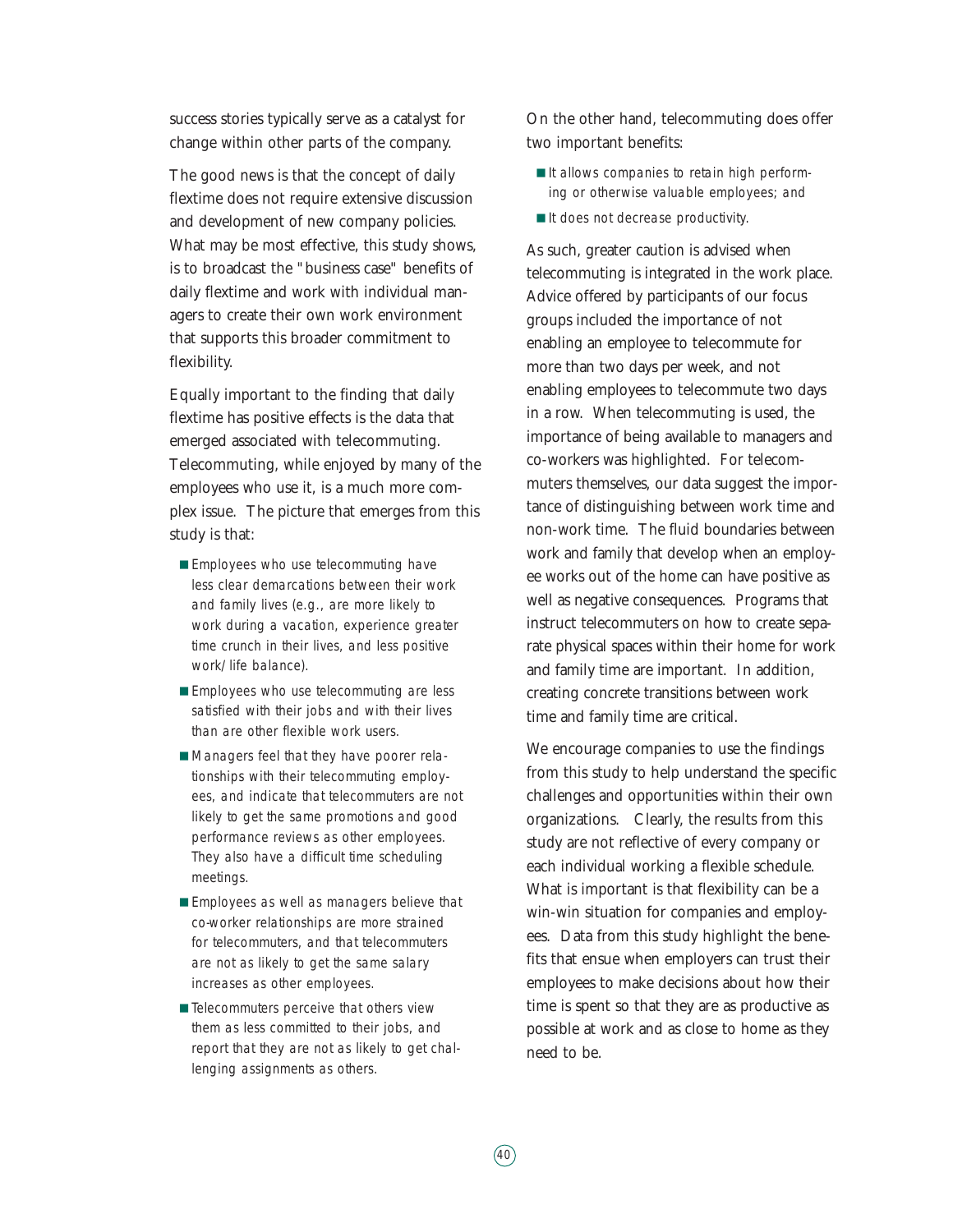# SECTION<sup>10</sup>



## Conclusions, Study Limitations, and Next Steps

#### **Conclusions**

This study is significant for several reasons. First, the inclusion of information from people working in a variety of industries enables findings to be generalized to a variety of work environments. Second, by making the distinction between different kinds of flexible work arrangements -- daily flextime, traditional flextime, and telecommuting -- this study enables a closer examination of the effects of different types of arrangements on various workplace outcomes. Third, a more complete picture of the effects of flexible work arrangements emerges by including the perspectives of employees who use the various flexible work arrangements, their managers, and employees who do not use flexible work arrangements.

Results highlight the complexities associated with flexible work arrangements.

■ Employees using flexible work arrangements were more satisfied with their jobs than nonusers.

- Use of daily flextime is especially likely to reduce the extent to which employees experience time crunch and to increase positive work/family balance, job satisfaction, and life satisfaction. Employees who have the ability to structure their days so that they can meet their personal and work obligations have the best of all possible situations.
- However, the experiences of telecommuters are more troubling. Employees who telecommute have less clear work/family demarcations in their lives. They were more likely to report working during vacations, experience greater time crunches, poorer work/family balance, and less life satisfaction. These data suggest that telecommuting may actually add to the stress experienced by employees who are unable to separate their work selves from their family selves. As one telecommuter explained, having to balance the demands of her young child with those of her work all day, every day resulted in a feeling of exhaustion. The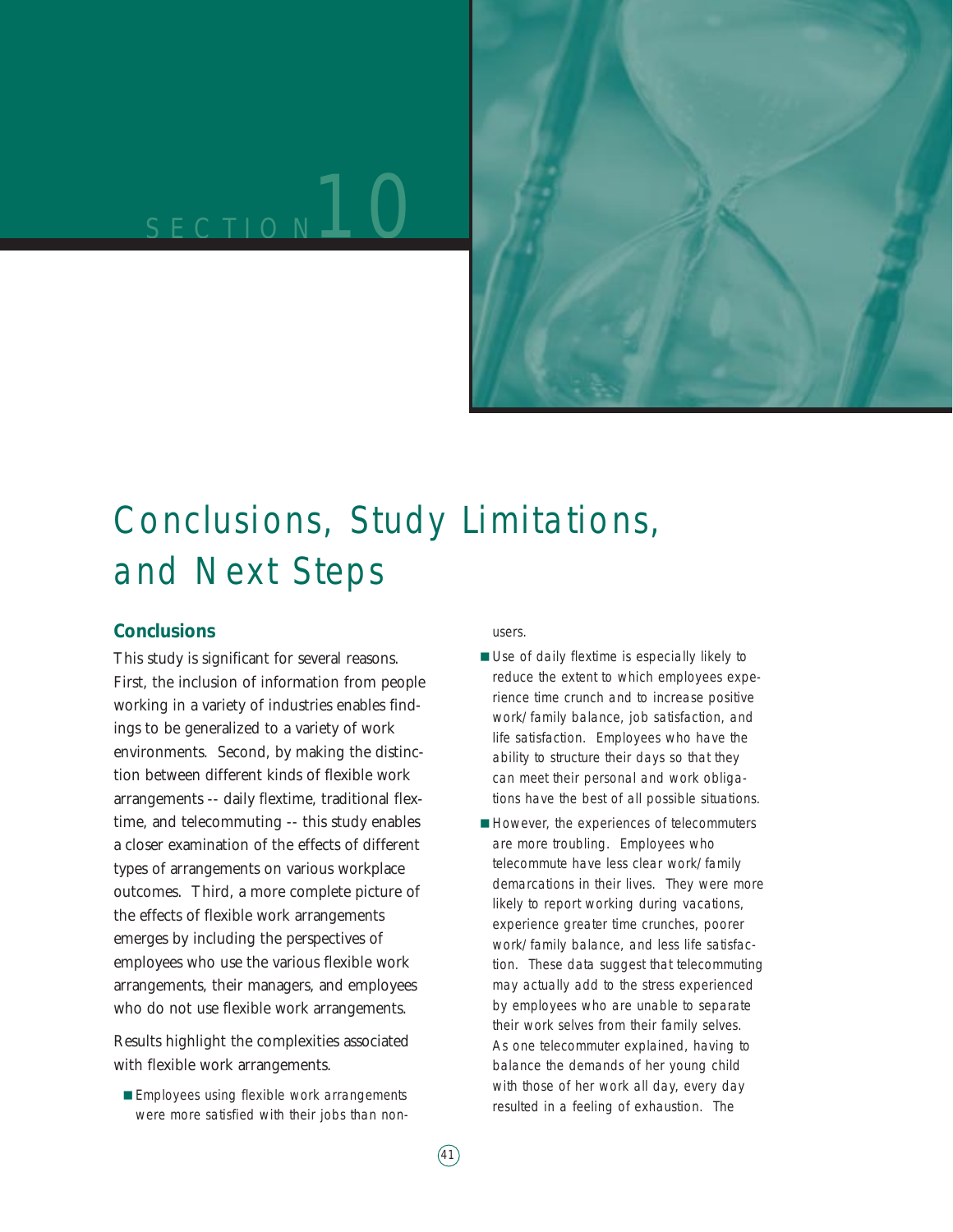additional strain of poor co-worker relationships and threats to salary increases make it clear that telecommuting, while potentially a positive experience from a retention and employee productivity perspective, can have negative effects.

- Employees who were not using flexible work arrangements identified a significant number of problems with them. These included resentment of employees using flexible work arrangements, problems working collaboratively, and negative effects of flexible work arrangements on work group productivity. As such, these results highlight the importance of allowing the opinions of all employees in a work group to be evaluated when flexible work arrangements are being considered.
- Finally, for many managers, flexible work arrangements served to increase workload. Yet, such managers often reported positive effects on their job performance and on the productivity of the work group.

#### **Study Limitations**

While the results from this study are intriguing, the reader is cautioned about generalizing findings for the following reasons:

- The six companies in which the study was conducted are all "best practice work/life" companies. It remains unclear whether results can be generalized to companies that do not have such excellent work/life programs.
- The number of employees using telecommuting was small.
- The study was only conducted in certain business units within the companies, so it is unclear to what extent the respondents represent the views of all employees in the companies.
- Data were not collected in a way that the employee survey data could be linked directly with the manager survey data (i.e., we have no way of knowing whether those who completed the employee surveys are being supervised by the managers who completed the manager survey).
- Data were collected in a way that reports from non-users confound whether they are referring to employees who use traditional flextime, daily flextime, or telecommuting.
- Although information was collected at companies representing diverse industries, because the number of employees and managers participating in the study from each industry was relatively small, it was not possible to examine the role played by industry.
- Employees selected for survey participation were not selected in an unbiased, random fashion.

#### **Next Steps**

Many of the findings from this study beg for greater attention and indicate the need for the following studies:

- Replication of this study in companies that include those that are "new economy," those that are just beginning to consider enabling employees to use flexible work arrangements, and those that are small to medium in size.
- An in-depth study focusing on telecommuters. Better understanding of the costs and benefits of this arrangement will aid management in making decisions about when and by whom it should be used.
- Closer examination of other flexible work arrangements, including part-time work, jobsharing, and compressed workweek.
- Return on investment studies in which the bottom line costs to companies of enabling employees to use flexible work arrangements are assessed in terms of attrition, training, and retention, with translation into real dollar costs.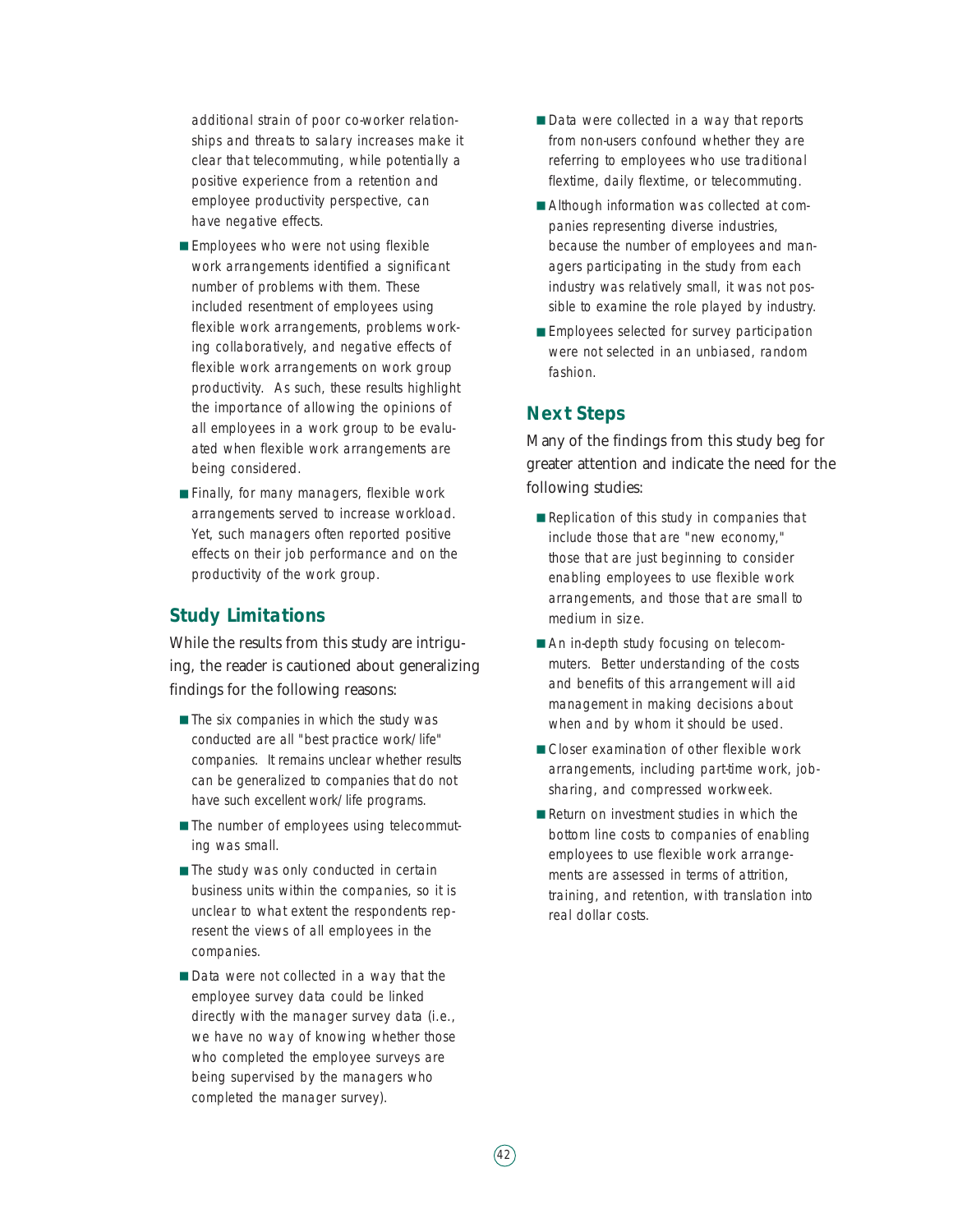

### Study Design

Data were collected using a combination of in-depth personal interviews, focus groups, and self-administered surveys.

A total of 59 personal interviews was conducted with a variety of workers in each company, including employees using flexible work arrangements (21), co-workers who were not using flexible work arrangements (13), new employees (13) and exited employees (11). In addition, a personal interview was held with the director of a department in one of the companies that had implemented a successful flexible work arrangement (compressed workweek and telecommuting). The main criterion for new hires was that they had some family responsibilities, and the focus of the interview was on the extent to which flexibility was an attraction to the company. Interviews with exited employees focused on the factors that contributed to their leaving, including the role of flexibility, both for the

company they left and for the choice they pursued after leaving the company.

Focus groups were conducted with flexible work arrangement users and managers of users. A total of 12 focus groups was conducted, six with employees and six with managers. These focus groups included 42 employees and 36 managers. Of the employees participating in the focus groups, 34 were women; of the managers participating in the focus groups, 26 were women.

The interviews and focus groups were both conducted in Spring, 1999. Employees were selected to participate in interviews or focus groups by company representatives. Company representatives who invited employees to join the study intentionally sought those employees who were affected by flexible work arrangements, either because they used them or their co-workers used them. Managers who participated in focus groups represented a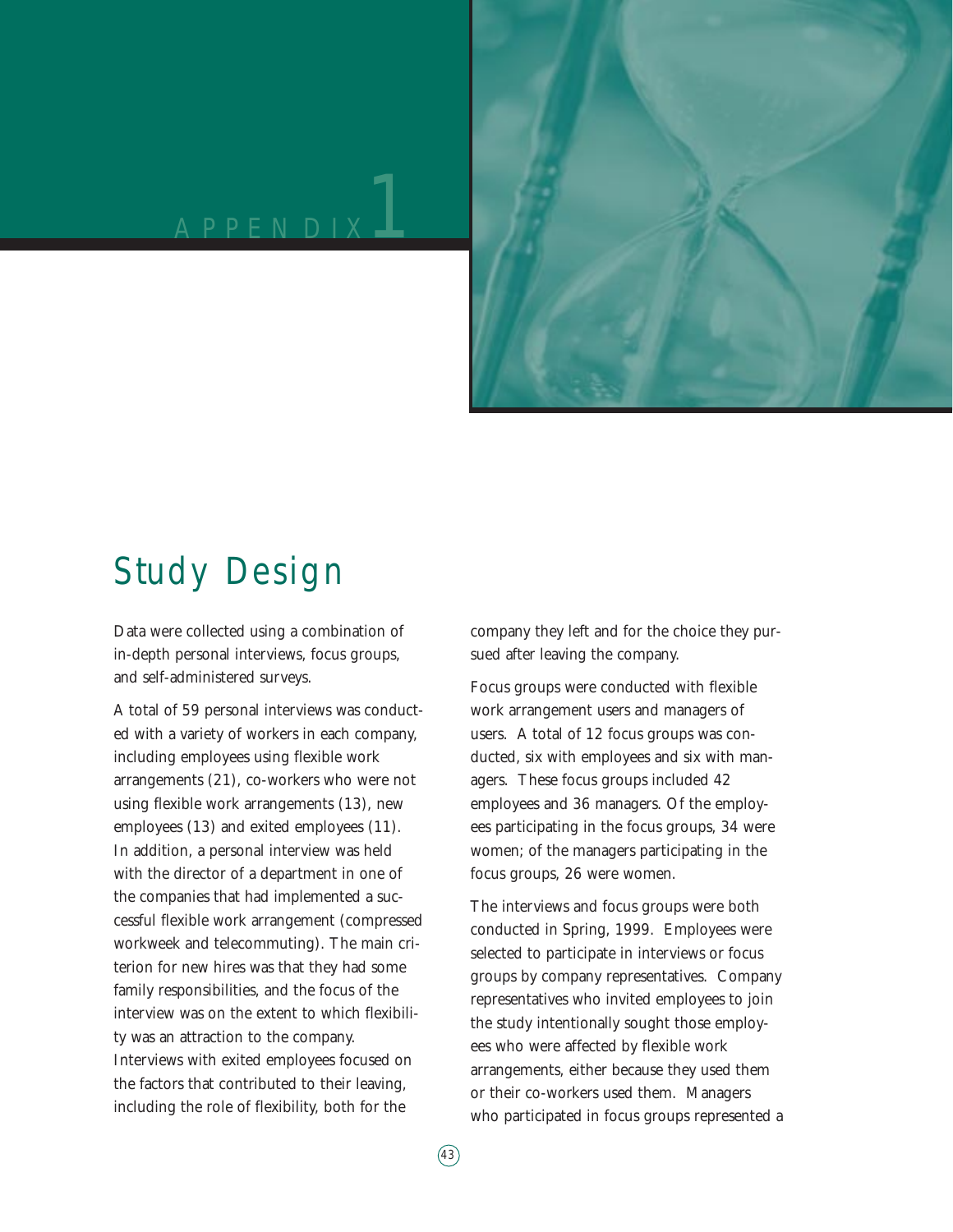mix of individuals, some who supervised flexible work arrangement users and others who did not.

The survey data were collected from employees who reported on their own experiences with flexible work arrangements and from managers who reported on their experiences supervising employees using flexible work arrangements. Surveys were distributed to 3,900 employees and 600 managers. Since the intention of the study was to understand the ways in which flexible work arrangements impacted the lives of the people using them, their co-workers, and their managers, the questionnaires were not randomly distributed throughout the companies. Rather, they were purposely distributed to employees who were known to be using flexible work arrangements, their co-workers, and their managers. In five of the companies, surveys were sent to employees in a single business unit, and in one company, the survey was sent to one geographic location (which included more than one business unit). The criterion for selection was that the unit/location needed to include employees who used flexible work arrangements. In all cases, survey data were collected in the same location where interviews and focus groups had been conducted.

Surveys were distributed at the workplace along with a cover letter explaining the study. These letters were co-signed by representatives of the relevant company and the Boston College Center for Work & Family's Director of Research. Employees returned the completed surveys to the Center for Work & Family using postage paid by the company. Data from employees were collected during Fall, 1999; data from managers were gathered during Winter, 2000. A total of 1,511 employees (38.7% response rate) and 256 managers (42.6% response rate) completed the surveys. Due to the small number of surveys returned from employees working part-time, working compressed workweeks, or participating in job sharing arrangements, these surveys were deleted from the analyses that follow, resulting in a total of 1,353. While the surveys were returned from both managers who were currently supervising employees using flexible work assignments and those who were not, the analyses highlight the experiences of the 151 managers who were currently supervising employees using these arrangements.

Due to the voluntary nature of survey completion and the convenience sampling strategy used, we cannot be sure that the data represent either the companies participating in the study or the individual units where the data were collected. Furthermore, it should be noted that information provided in this report cannot be used to estimate the prevalence with which flexible work arrangements are used, either in the companies participating or generally.

The data collected via surveys, in-depth personal interviews, and focus groups complement one another. While the survey data provide important quantitative information about the employees and managers who participated in the project, the interview and focus group data provide rich details and more in-depth understanding of their experiences.

#### **Characteristics of Survey Participants**

Table 1 presents demographic information about the 1353 employees participating in the survey. Employees ranged in age from under 25 to over 65. The overwhelming majority was White, and most had at least a college degree. Close to half of the respondents had a child under age 19 living in their household; 15.8% were responsible for elder care. Oneway commute times ranged from under 15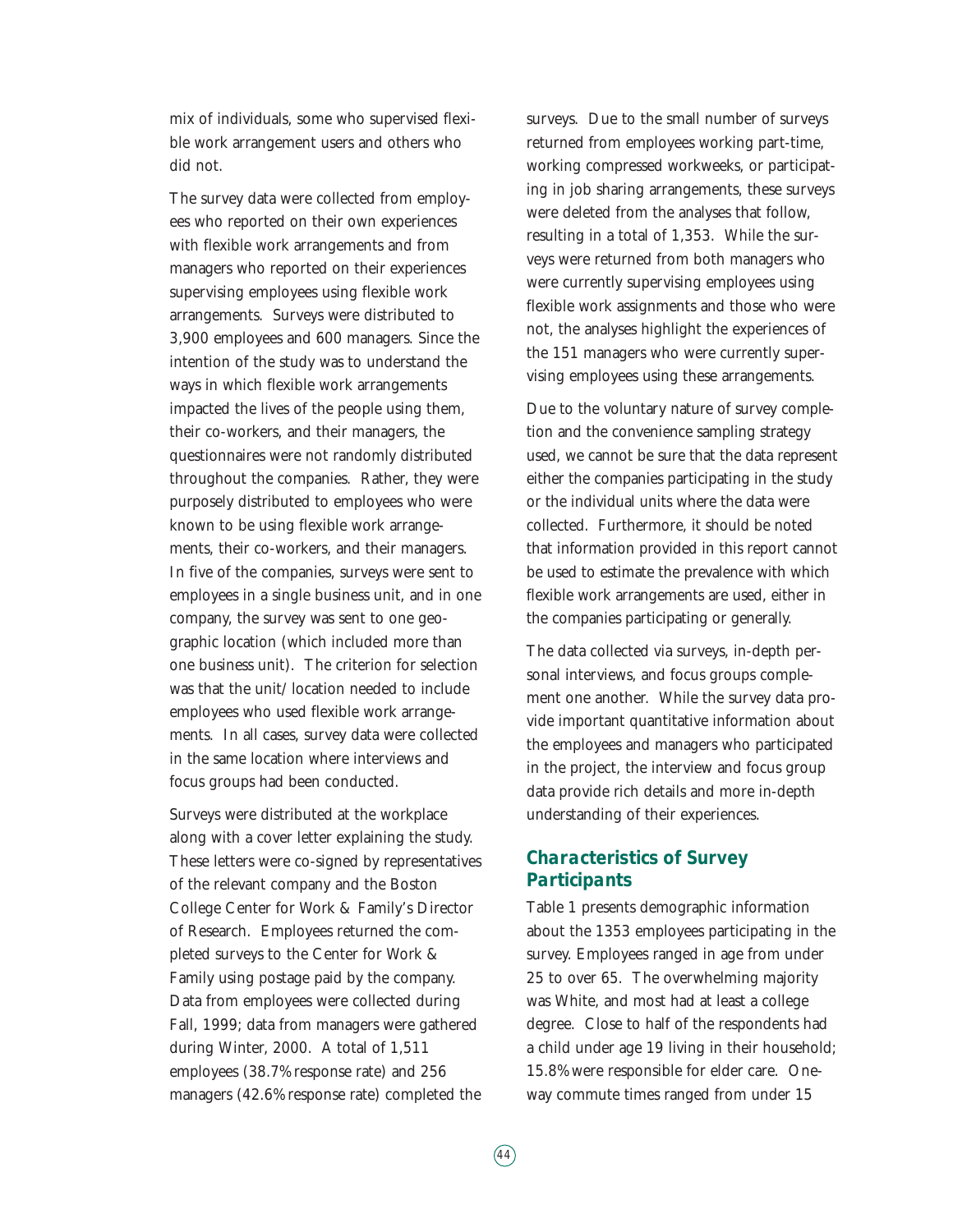minutes to more than an hour, with the majority of respondents spending between 16 and 44 minutes commuting to work.

Participants reported working a mean of 50.6 hours per week, with hours worked per week ranging from 40 to 96.

|                                   | $(N=1353)$ |
|-----------------------------------|------------|
| Gender                            |            |
| Male                              | 48.3%      |
| Female                            | 51.7%      |
| Age (years)                       |            |
| < 25                              | 3.5%       |
| 25-34                             | 30.4%      |
| 35-44                             | 37.9%      |
| 45-54                             | 22.0%      |
| 55-64                             | 5.8%       |
| $65+$                             | 0.4%       |
| <b>Highest Level of Education</b> |            |
| High school or less               | 12.3%      |
| Associate degree                  | 12.5%      |
| College degree                    | 35.8%      |
| Advanced degree                   | 35.4%      |
| Missing                           | 4.0%       |
| <b>Ethnicity/Race</b>             |            |
| White (not of Hispanic origin)    | 83.2%      |
| Black (not of Hispanic origin)    | 4.1%       |
| Hispanic                          | 2.7%       |
| Asian                             | 7.2%       |
| Other                             | 2.8%       |
| <b>Marital Status</b>             |            |
| Single                            | 28.4%      |
| Married                           | 67.2%      |
| Missing                           | 4.4%       |

 $\overline{\phantom{a}}$ 

#### **TABLE 1. — CHARACTERISTICS OF EMPLOYEES**

| $(N=1353)$ |                                            | $(N=1353)$ |
|------------|--------------------------------------------|------------|
|            | <b>Household Income</b>                    |            |
| 48.3%      | $<$ \$25,000                               | 0.9%       |
| 51.7%      | \$25,000-\$49,999                          | 11.6%      |
|            | \$50,000-\$74,999                          | 23.8%      |
|            | \$75,000-\$99,999                          | 25.5%      |
| 3.5%       | \$100,000-\$149,999                        | 25.1%      |
| 30.4%      | \$150,000-\$200,000                        | 8.0%       |
| 37.9%      | > \$200,000                                | 4.9%       |
| 22.0%      |                                            |            |
| 5.8%       | <b>Current position</b>                    |            |
| 0.4%       | Office                                     | 12.0%      |
|            | Professional                               | 57.3%      |
|            | Production                                 | 2.8%       |
| 12.3%      | Customer service                           | 8.3%       |
| 12.5%      | Management                                 | 13.5%      |
| 35.8%      | <b>Sales</b>                               | 2.4%       |
| 35.4%      | Other                                      | 3.7%       |
| 4.0%       |                                            |            |
|            | Children under 19 in household (yes) 45.8% |            |
|            | Elder care responsibilities (yes)          | 15.8%      |
| 83.2%      |                                            |            |
| 4.1%       | One-way commute time                       |            |
| 2.7%       | <15 minutes                                | 14.4%      |
| 7.2%       | 16-30 minutes                              | 31.3%      |
| 2.8%       | 31-44 minutes                              | 22.3%      |
|            | 45-60 minutes                              | 22.1%      |
|            | >60 minutes                                | 10.0%      |

Hours work/week (mean) 50.6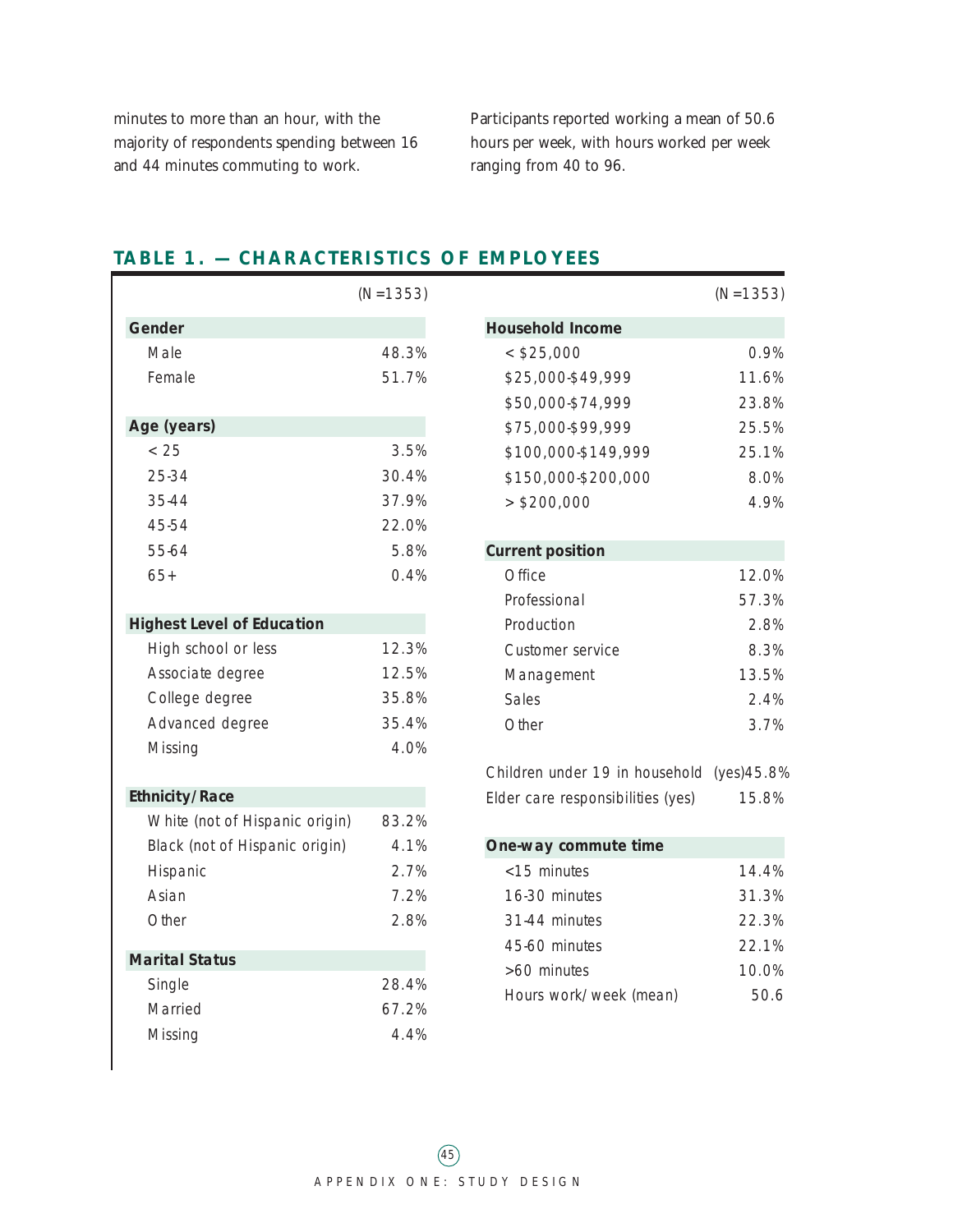Table 2 depicts characteristics about participating managers. Most were male and ranged in age from 35 to 44. The majority of managers had earned advanced degrees and had been working for their company for more than 10 years. Managers typically had been in their current jobs 3 to 5 years. Most characterized themselves as middle management. The managers supervised an average of 3.2 employees using daily flextime, 5.0 employees using traditional flextime, and 1.2 employees using telecommuting.

|                        | $(N=151)$ |                             | $(N=151)$ |
|------------------------|-----------|-----------------------------|-----------|
| <b>Gender</b>          |           | <b>Tenure at Company</b>    |           |
| Male                   | 70.7%     | Less than 5 years           | 21.2%     |
| Female                 | 29.3%     | 5-10 years                  | 11.9%     |
|                        |           | More than 10 years          | 66.9%     |
| Age (years)            |           |                             |           |
| < 34                   | 10.6%     | <b>Years in Current Job</b> |           |
| 35-44                  | 53.6%     | Less than 1 year            | 17.9%     |
| 45-54                  | 24.5%     | 1-3 years                   | 28.5%     |
| 55-64                  | 11.3%     | 3-5 years                   | 25.2%     |
|                        |           | 5-10 years                  | 17.9%     |
| <b>Education</b>       |           | More than 10 years          | 10.6%     |
| High School or Less    | 3.3%      |                             |           |
| College                | 31.1%     | <b>Management Level</b>     |           |
| <b>Advanced Degree</b> | 64.2%     | Direct Line                 | 22.4%     |
| Race (% White)         | 86.8%     | Middle Management           | 66.0%     |
|                        |           | <b>Upper Management</b>     | 11.6%     |

#### **TABLE 2. CHARACTERISTICS OF MANAGERS**

#### **Characteristics of the Companies**

The companies participating in the study provided their employees with a wide range of work-life benefits. All provided employees with work-life resource and referral services, and all had either on-site fitness rooms or nearby facilities. Most provided a lactation room and financial aid for adoption. Three of the companies provided on-site childcare.

At the time that data were collected, none of the participating companies had a universal flexible work policy. Some of the companies were in the process of developing policies and documenting the procedures that would be used to enable employees to use flexible work arrangements. One of the companies offered a "flexible work arrangement proposal kit" to aid employees in putting together a proposal and to guide negotiations. However, awareness of this kit was limited among employees. While some of the companies were openly supportive of employees using flexible work arrangements, others permitted only some employees to use them and discouraged their usage from becoming common knowledge among other employees.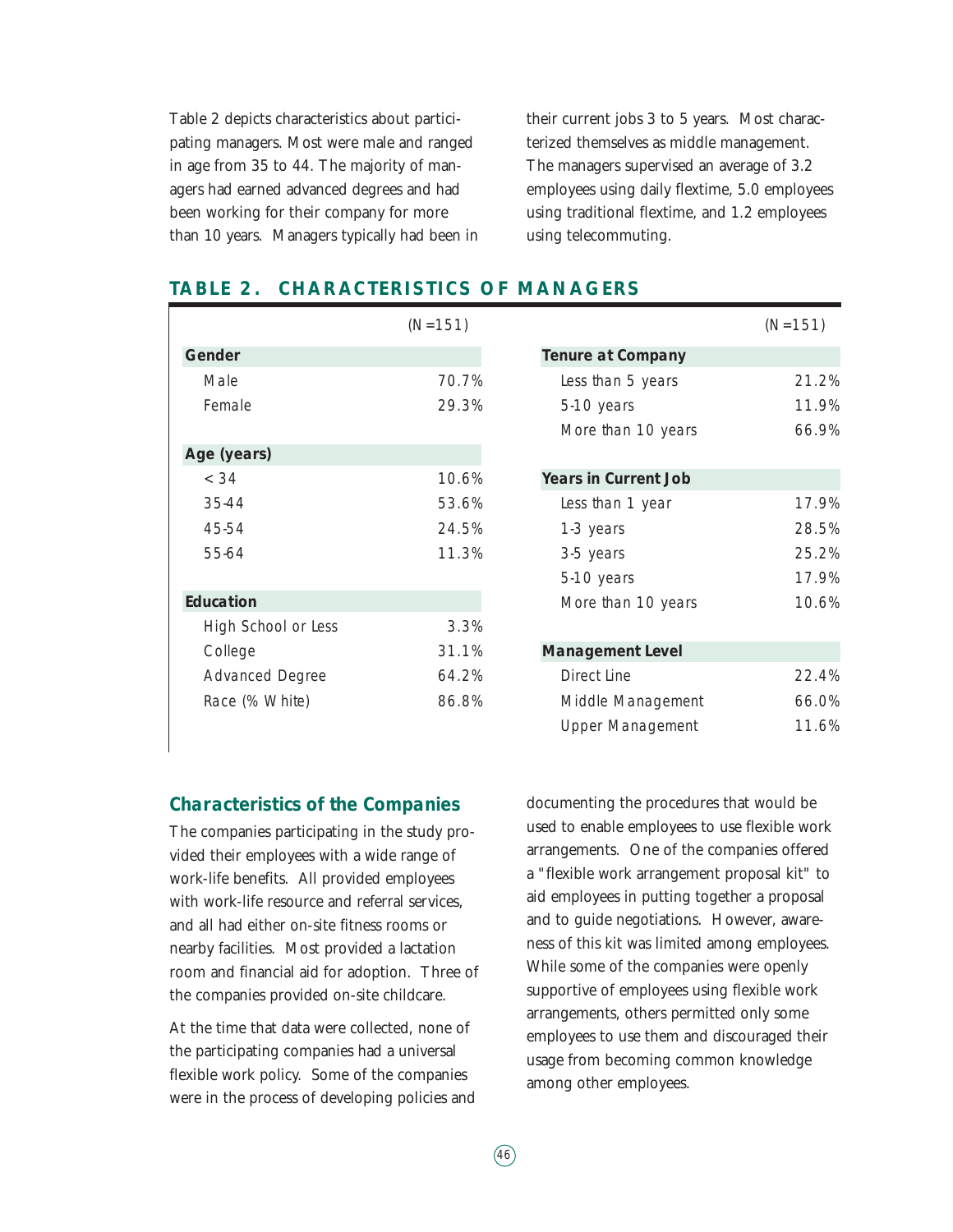### APPENDIX 2



### About the Companies

The Participating Sponsors of this study joined the project for a range of reasons, including the need for benchmarking data, information about the barriers to implementation of flexible work arrangements, information about how flexible work arrangements can be used to attract and retain valuable employees, and data to help them strategize about program institutionalization.

The National Work Life Measurement Project, a first-of-its-kind cross-company study owes its success to the willingness of these six organizations to open their doors to the Boston College Center for Work & Family.

#### **AMWAY CORPORATION**



Lorem ipsum dolor sit amet, consectetuer adipiscing elit, sed diam nonummy nibh euismod tincidunt

ut laoreet dolore magna aliquam erat volutpat. Ut wisi enim ad minim veniam, quis nostrud

exerci tation ullamcorper suscipit lobortis nisl ut aliquip ex ea commodo consequat.

Duis autem vel eum iriure dolor in hendrerit in vulputate velit esse molestie consequat, vel illum dolore eu feugiat nulla facilisis at vero eros et accumsan et iusto odio dignissim qui blandit praesent luptatum zzril delenit augue duis dolore te feugait nulla facilisi. Lorem ipsum dolor sit amet, consectetuer adipiscing elit, sed diam nonummy nibh euismod tincidunt ut laoreet dolore magna aliquam erat volutpat.

With today's rapidly evolving work environment, Amway Corporation is taking proactive steps to create effective work/life policies. Our company's goal is to create a work environment that supports our business strategy and enables our employees to maintain a balance between their work responsibilities and personal lives. The National Work Life Measurement Project provided us in-depth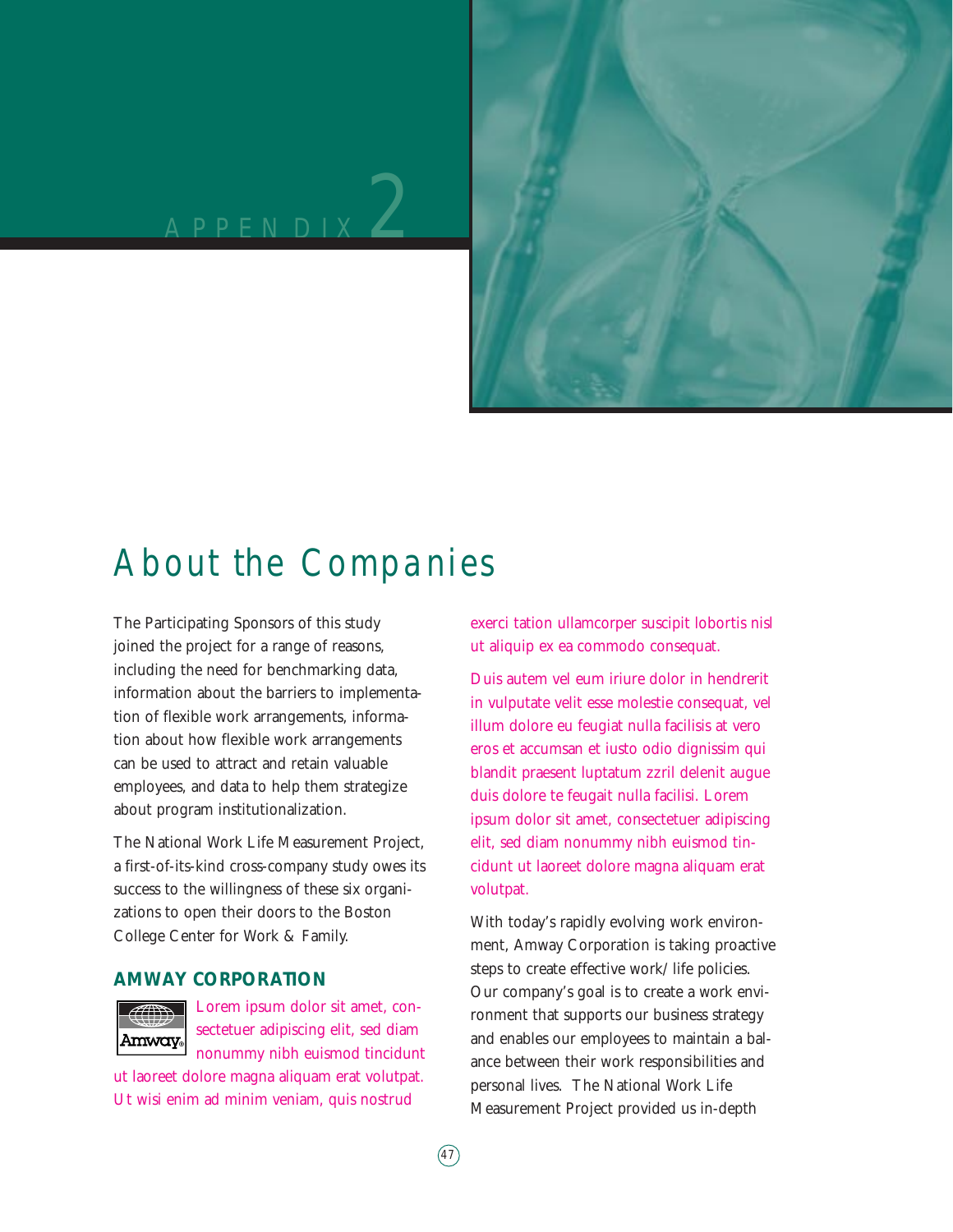and objective feedback based on benchmarks among other leading US corporations.

Amway has always been proud of its history as an employer of choice. However, as Amway Chairman Steve Van Andel stated: "It's not sufficient to be on a list that says we are one of the best place to work. It's more important that our employees believe that Amway is the best place to work."

#### **BRISTOL-MYERS SQUIBB COMPANY**



Lorem ipsum dolor sit amet, consectetuer adipiscing elit, sed diam nonummy nibh euismod tincidunt ut laoreet

dolore magna aliquam erat volutpat. Ut wisi enim ad minim veniam, quis nostrud exerci tation ullamcorper suscipit lobortis nisl ut aliquip ex ea commodo consequat.

Duis autem vel eum iriure dolor in hendrerit in vulputate velit esse molestie consequat, vel illum dolore eu feugiat nulla facilisis at vero eros et accumsan et iusto odio dignissim qui blandit praesent luptatum zzril delenit augue duis dolore te feugait nulla facilisi. Lorem ipsum dolor sit amet, consectetuer adipiscing elit, sed diam nonummy nibh euismod tincidunt ut laoreet dolore magna aliquam erat volutpat.

#### **HONEYWELL**

**Honeywell** 

Honeywell is a US \$24 billion diversified tech-

nology and manufacturing leader serving customers worldwide, employing approximately 120,000 people in 95 countries. The company was formed in December 1999 with the merger of two global leaders, AlliedSignal and Honeywell, Inc.

You can't see most of our products, but you can count on them. Your safe flight might depend on our collision avoidance and traffic

control systems, wing ice and wind shear sensors, autopilots and landing systems. Our control systems keep your home and office at just the right temperature. Our chemicals for pharmaceuticals help safeguard your health. Our space age fibers make body armor bulletresistant. And, as leading makers of safer substitutes for CFC's, we help protect the earth's ozone layer.

To better integrate business goals with employee goals, we set out about three years ago to find the "employee win." One of the most powerful things we heard from employees is that the way a supervisor or manager interacts with the employees on his or her team is the most important factor in an employee's experience of the company. All the programs and policies in the world won't make a difference if you don't have a supervisor who creates an environment where there is trust and employees feel respected and can access the information and resources that are right for them - - when they need it.

We wanted employees to feel that what they get from their association with Honeywell can't be matched by any other company. We need to deliver more value to our people for each dollar we spend. And we don't want to spend more. We focused our programs around the kinds of help that fit our people and our environment. What we embarked on was not a quick fix--it was a long-term strategy.

Honeywell participated in the National Work Life Measurement project because we wanted to measure two things:1) the impact on productivity that supervisor's relationship has with an employee and,2) the value our employees put on several program enhancements we put in place three years earlier through an initiative called "Total Value."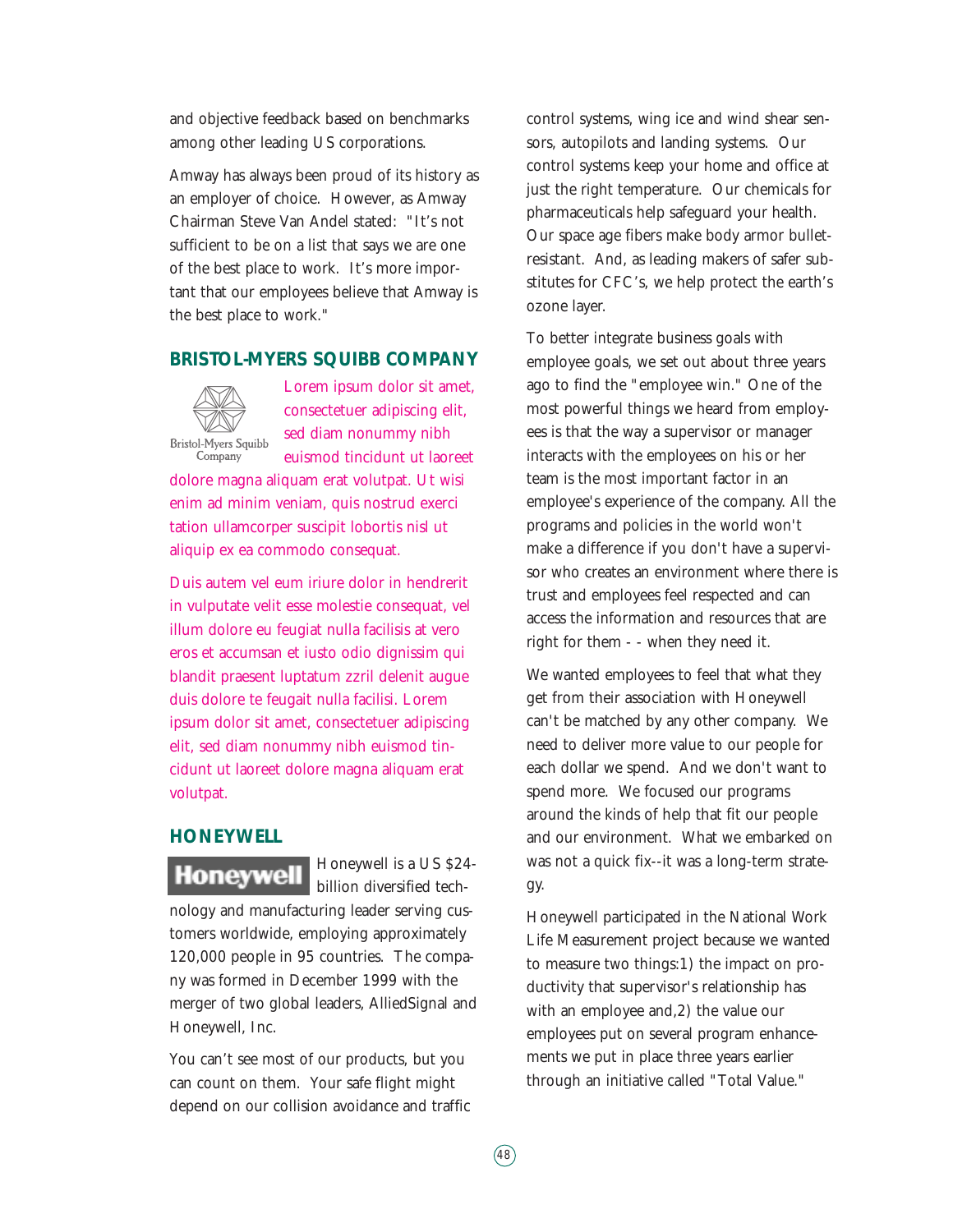We rate our improvement through employee satisfaction results, surveys such as the work/life measurement project, marked improvements in our retention rates, and through better customer satisfaction and labor productivity. The Boston College National Work Life Measurement Project helped us to better understand our people's challenges and to measure the impact that our initiatives have on their work and personal lives.

#### **KRAFT FOODS, Inc.**



Kraft Foods, Inc. is the North American food business of Philip

Morris Companies Inc. It traces its history to three of the most successful food entrepreneurs of the late 19th and early 20th centuries: J.L. Kraft, Oscar Mayer, and C.W. Post. Today, Kraft Foods is the largest U.S. based packaged food company in the world with some of America's best-loved brands such as Kraft cheeses, dinners and salad dressings, Oscar Mayer meats, Maxwell House coffees, Post ready-to-eat cereals, Jell-O desserts, Kool-Aid beverages, Philadelphia cream cheese, Tombstone pizza, Stove Top stuffing mixes, and Miracle Whip salad dressing.

To reach Kraft's goal of Undisputed Leadership in the Food Industry, Kraft must be considered by its employees to be the "employer of choice". To reach that goal, Kraft Foods is focusing on improving employees' satisfaction with their work and life.

As a result of a recent Philip Morris Worldwide employee survey, indicating that work life was an area about which Kraft Foods employees were most concerned, Kraft is concentrating efforts on work life in much the same way the company focused on diversity several years ago. Some of the key issues that Kraft Foods is struggling with are how to get

employees to take advantage of work life policies and programs currently in place and how to create a culture that is more accepting of using these policies.

The National Work Life Measurement project is a tool to understand the impact of work life programs on employees satisfaction with work life, as well as a manual that will provide a blueprint for implementing measurements of work life satisfaction at Kraft Foods. This project provided Kraft Foods with three important outcomes: 1) Provide direction for future Work Life programs 2) Gain a better understanding of the barriers that slow or prevent work life initiatives from being successful. 3) Develop and implement ongoing measures to ensure we meet employees needs.

#### **LUCENT TECHNOLOGIES**

**Lucent Technologies** 

Lucent Technologies, headquartered in Murray Hill, N.J.,

USA, designs and delivers the systems, software, silicon and services for next-generation communications networks for service providers and enterprises. Backed by the research and development of Bell Labs, Lucent focuses on high-growth areas such as optical and wireless networks; Internet infrastructure; communications software; communications semiconductors and optoelectronics; Web-based enterprise solutions that link private and public networks; and professional network design and consulting services. For more information on Lucent Technologies, visit its Web site at http://www.lucent.com.

Lucent has created a high performance work environment, where employees embody the company to customers. We recognize that an important component of such an environment is to have a workplace that is open, supportive and diverse. To that end, we survey all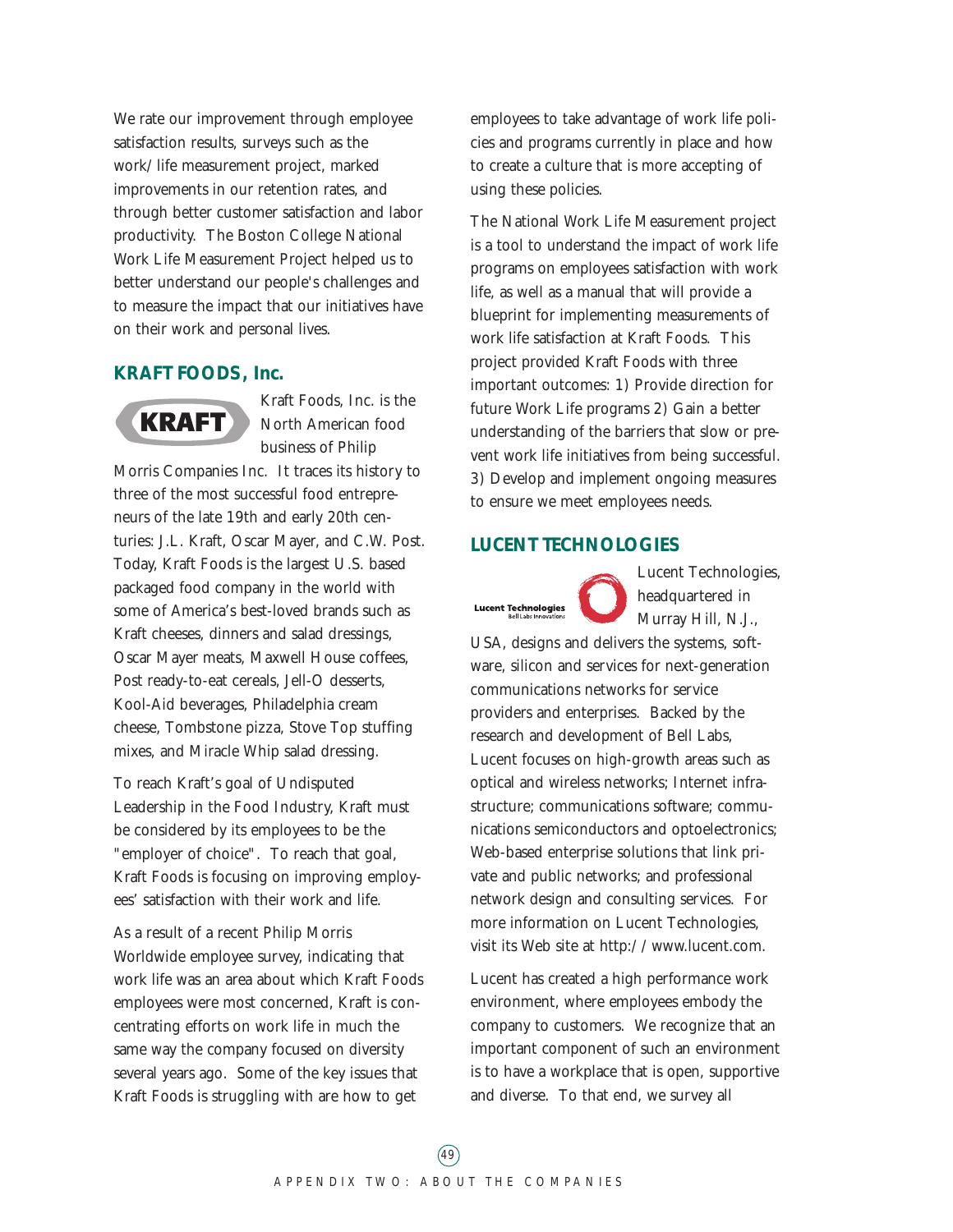employees annually to better understand how employees experience and perceive the work environment. In the National Work/Life Measurement Project, we saw the opportunity to take a closer look at how specific work/life programs are viewed by employees, and the extent to which such programs increase employee commitment. Participating in the project provided a unique way to simultaneously obtain internal, company specific information and external benchmark data, all collected within the same framework. The study will also give us, and the business world at large, concrete evidence of the importance of supportive management and the benefits that a company can reap. We plan to use the results of the study and the tools developed in the process to educate Lucent managers of the intrinsic value of programs that support work/life issues and to encourage all Lucent colleagues to adopt practices that contribute to the success of our employees and, therefore, our company.

Lucent Technologies designs and delivers the systems, software, silicon, and services for next-generation communications networks for service providers and enterprises. Backed by the research and development of Bell Labs, Lucent focuses on high-growth areas such as optical and wireless networks, Internet infrastructure, communications software, communications semiconductors and optoelectronics, Web-based enterprise solutions that link private and public networks; and professional network design and consulting services.

Lucent has created a high performance work environment where employees embody the company to customers. We recognize that an important component of such an environment is to have a workplace that is open, supportive, and diverse. To that end, we survey all employees annually to better understand how

employees experience and perceive the work environment. In the National Work/Life Measurement Project, we saw the opportunity to take a closer look at how specific work/life programs are viewed by employees and the extent to which such programs increase employee commitment. Participating in the project provided a unique way to simultaneously obtain internal, company-specific information and external benchmark data -- all collected within the same framework. The study will also give us, and the business world at large, concrete evidence of the importance of supportive management and the benefits that a company can reap. We plan to use the results of the study and the tools developed in the process to educate Lucent managers of the intrinsic value of programs that support work/life issues and to encourage all Lucent colleagues to adopt practices that contribute to the success of our employees and, therefore, our company.

#### **MOTOROLA, INC .**



Motorola is extend-**MOTOROLA** ing human capabilities by providing

integrated wireless communication and embedded electronic solutions for the individual, the work-team, the vehicle, and the home. The new Motorola develops and delivers new ways to meet people's insatiable desire to communicate. We are one of the leading architects of a world without wires, without borders, without limitations.

In a world where wireless is pervasive, the wireless Internet offers a new world of personal networking. For business enterprises and government agencies, it offers flexibility to better manage their communications systems. With the convergence of voice, video, and data, Motorola is focusing on broadband solu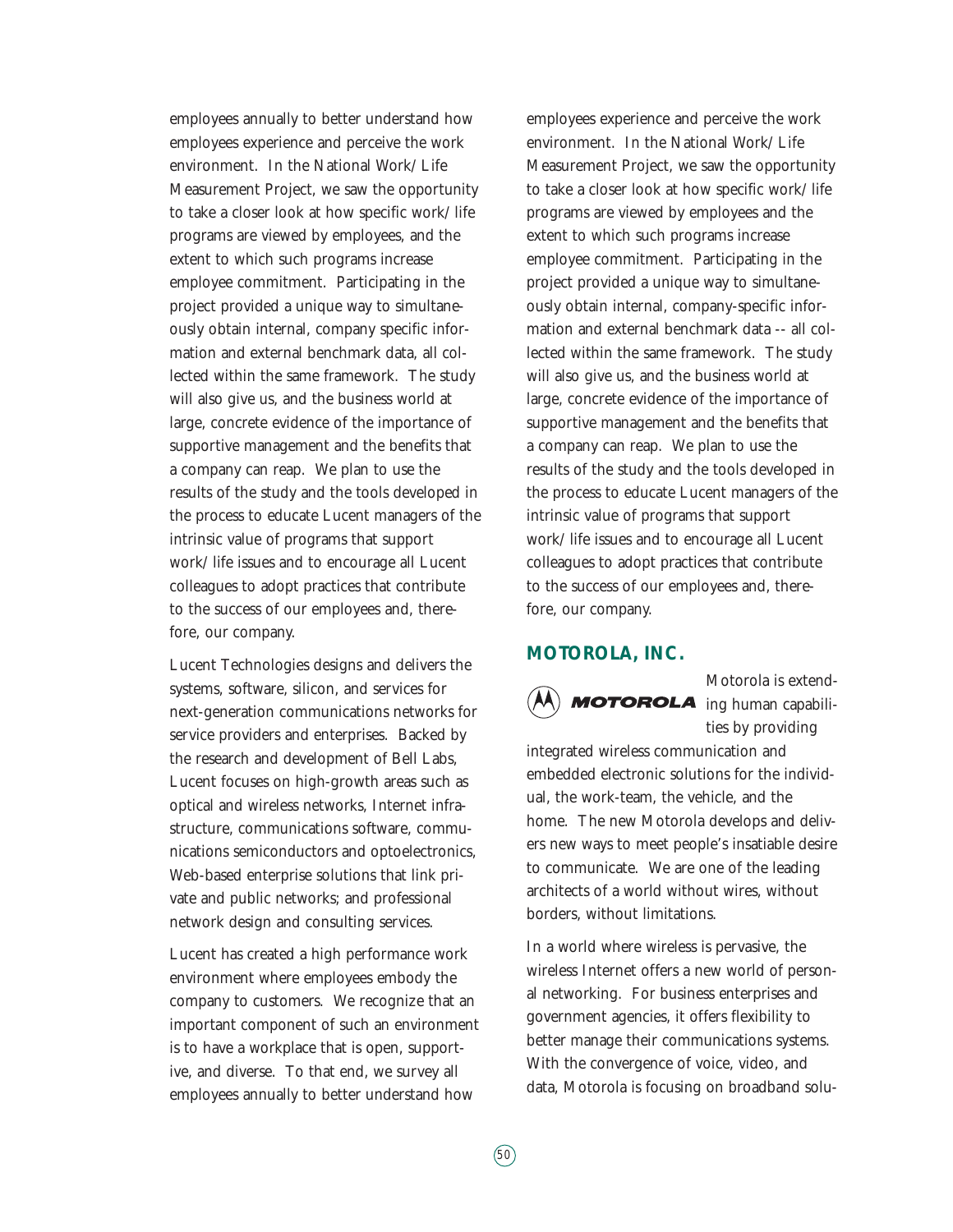tions that deliver interactive television, Internet, and telephone services. In a world where embedded systems are proliferating, we make things smarter, simpler, safer, and more synchronized. Motorola is committed to being the link between people's dreams and technology's promise.

Motorola is committed to providing work/life policies and programs that will increase employee productivity, attract and retain key talent, and help employees balance their professional and personal lives. We are aware of the necessity to provide quantitative measurable data to substantiate that these programs and policies are indeed value added.